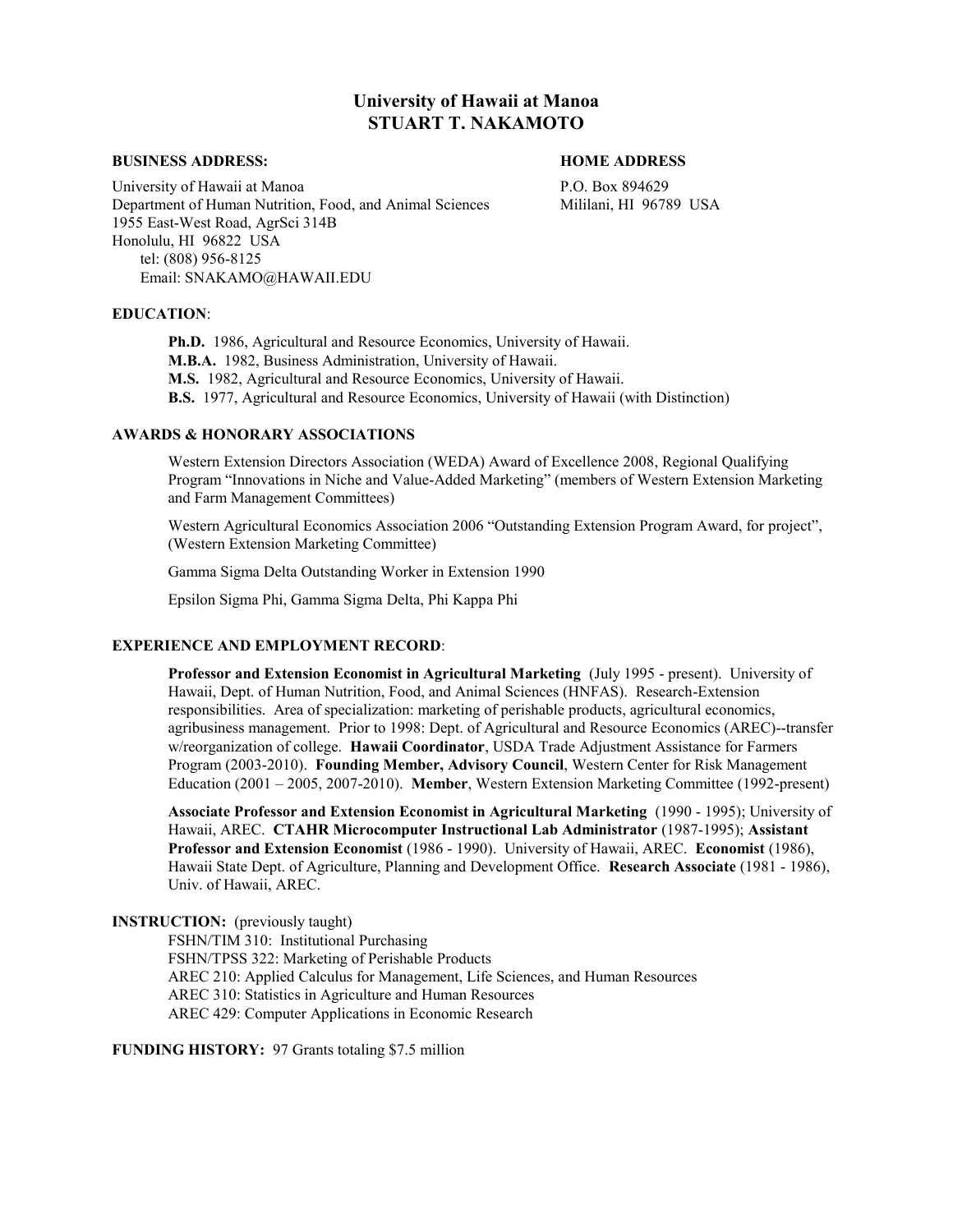# **PUBLICATIONS:**

- Kawabata, Andrea M and S.T. Nakamoto. August 2021. Pambobomba Upang Sugpuin ang Kalawang ng Kape (Hemileia vastatrix) Dito sa Hawaii (Spraying to Suppress Coffee Leaf Rust (*Hemileia vastatrix*) in Hawaii). College of Tropical Agr. and Human Resources, University of Hawaii at Manoa. Plant Disease PD-x122\_Tagalog. 5 pp. url: https://www.ctahr.hawaii.edu/oc/freepubs/pdf/pd-122.pdf
- Kawabata, Andrea M and S.T. Nakamoto. August 2021. Panagpasuyot Tapnon Malappedan ti Lati ti Bulong ti Kape (Hemileia vastatrix) ditoy Hawaii (Spraying to Suppress Coffee Leaf Rust (*Hemileia vastatrix*) in Hawaii). College of Tropical Agr. and Human Resources, University of Hawaii at Manoa. Plant Disease PD-121\_Ilocano. 5 pp. url: https://www.ctahr.hawaii.edu/oc/freepubs/pdf/PD-121.pdf
- Kawabata, Andrea M, Rosemary Gutierrez-Coarite, and S.T. Nakamoto. July 2021. Pulverizacion para suprimir la roya del café (*Hemileia vastatrix)* en Hawai (Spraying to Suppress Coffee Leaf Rust (*Hemileia vastatrix*) in Hawaii). College of Tropical Agr. and Human Resources, University of Hawaii at Manoa. Plant Disease PD-120\_Spanish. 5 pp. url: https://www.ctahr.hawaii.edu/oc/freepubs/pdf/PD-120.pdf
- Nakamoto, S.T., S. Motomura-Wages and R. Hamasaki. June 2021. Hawaii Tea Growers' Survey. College of Tropical Agr. and Human Resources, University of Hawaii at Manoa. Fruit & Nut FN-62. 28 pp. url: https://www.ctahr.hawaii.edu/oc/freepubs/pdf/FN-62.pdf
- Kawabata, Andrea M and S.T. Nakamoto. June 2021. Spraying to Suppress Coffee Leaf Rust (Hemileia vastatrix) in Hawaii. College of Tropical Agr. and Human Resources, University of Hawaii at Manoa. Plant Disease PD-118. 5 pp. url: http://www.ctahr.hawaii.edu/oc/freepubs/pdf/PD-118.pdf
- Bittenbender, HC and S.T. Nakamoto. June 2021*.* CTAHR and Coffee in Hawaii 1986 to 2017. College of Tropical Agr. and Human Resources, University of Hawaii at Manoa. Fruit & Nut FN-61. 14 pp. url: https://www.ctahr.hawaii.edu/oc/freepubs/pdf/FN-61.pdf
- Woodill, A. John, S.T. Nakamoto, A.M. Kawabata and P.S. Leung. June 2021. Optimal Spraying and Harvesting Strategy to Combat CBB: A Dynamic Approach. Journal of Agriculture and Food Research, Vol 4, June 2021, 100125. url: <https://doi.org/10.1016/j.jafr.2021.100125>
- Myers, Roxana, Andrea Kawabata, Alyssa Cho, and Stuart T. Nakamoto. 2020. Grafted Coffee Increases Yield and Survivability. HortTechnology, 30(3), 428-432. [https://doi.org/10.21273/HORTTECH04550-20.](https://doi.org/10.21273/HORTTECH04550-20)
- Kawabata, Andrea M., S.T. Nakamoto, A. Cho, and R. Myers. December 2019. A Pictorial Guide to Coffee Grafting. College of Tropical Agr. and Human Resources, University of Hawaii at Manoa. CTAHR Fruit, Nut, and Beverage Crops F\_N-54, 9 pp. url: [https://www.ctahr.hawaii.edu/oc/freepubs/pdf/F\\_N-54.pdf](https://www.ctahr.hawaii.edu/oc/freepubs/pdf/F_N-54.pdf)
- Hamasaki, Randall T. and S.T. Nakamoto. December 2019. Pesticides Registered for Use in Tea in Hawaii, College of Tropical Agr. and Human Resources, University of Hawaii at Manoa. CTAHR Fruit, Nut, and Beverage Crops F\_N-52, 4 pp. url: https://www.ctahr.hawaii.edu/oc/freepubs/pdf/F\_N-52.pdf
- Woodill, A. John, S.T. Nakamoto, A.M. Kawabata, S. Arita and P.S. Leung. May 2019. The Impact of CBB on the Economics of Coffee Production in Hawaii: 2007-2012 USDA Census Analysis. College of Tropical Agr. and Human Resources, University of Hawaii at Manoa. Insect Pests IP-46, 12 pp. url: http://www.ctahr.hawaii.edu/oc/freepubs/pdf/IP-46.pdf
- Hamasaki, Randall T. and S.T. Nakamoto. October 2018. In-Tray Procedure for Rooting Tea Cuttings, College of Tropical Agr. and Human Resources, University of Hawaii at Manoa. Soil and Crop Management SCM-35., 4pp. url: https://www.ctahr.hawaii.edu/oc/freepubs/pdf/SCM-35.pdf
- Kawabata, Andrea M, Roxana Myers, Alyssa Cho, and S.T. Nakamoto. May 2018. Coffee Root-Knot Nematode Sampling Procedures. College of Tropical Agr. and Human Resources, University of Hawaii at Manoa. Plant Disease PD-114. 3 pp.
- Cho, Alyssa, Marisol Quintanilla-Tornel , Ty McDonald , Andrea Kawabata , and Stuart T. Nakamoto. November 2017. 'Sharwil' Avocado Identification. College of Tropical Agr. and Human Resources, University of Hawaii at Manoa. Fruit, Nut, and Beverage Crops F\_N-50, 3 pp. url: https://www.ctahr.hawaii.edu/oc/freepubs/pdf/F\_N-50.pdf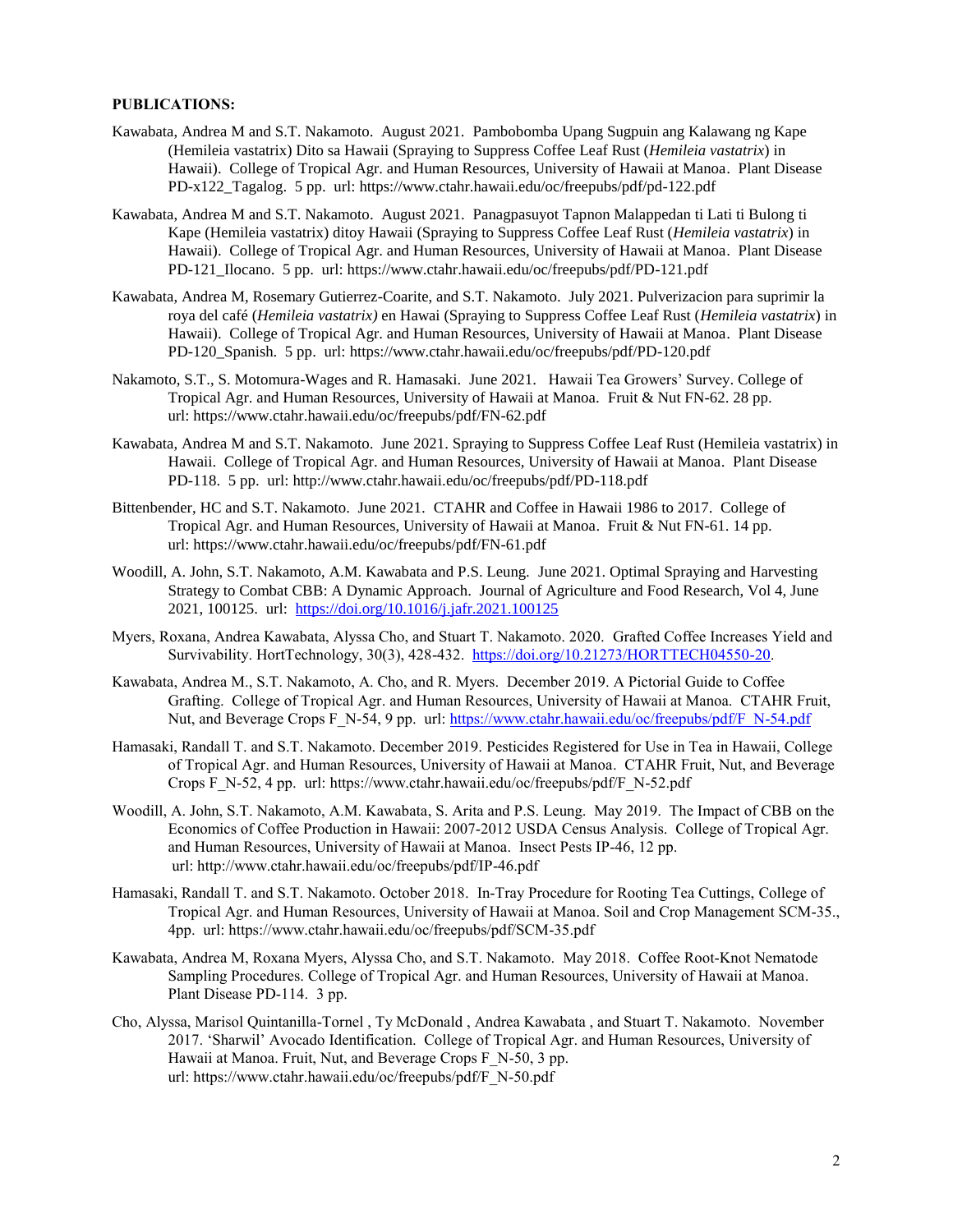- Woodill, A. John, S.T. Nakamoto, A.M. Kawabata and P.S. Leung. October 2017. To Spray or Not to Spray: A Decision Analysis of Coffee Berry Borer in Hawaii. *Insects.* 2017; 8(4):116. url: http://www.mdpi.com/2075-4450/8/4/116/pdf
- Hamasaki, Randall T., A.M. Kawabata and S.T. Nakamoto. July 2017. Insect and Mite Pests of Blueberries in Hawaii. College of Tropical Agr. and Human Resources, University of Hawaii at Manoa. Insect Pests IP-42, 23 pp. url: https://www.ctahr.hawaii.edu/oc/freepubs/pdf/IP-42.pdf
- Kawabata, Andrea M., S.T. Nakamoto and R.T. Curtiss. June 2017. Recomendaciones para el manejo integrado de plaga de la broca del café en Hawái 2016 (Recommendations for Coffee Berry Borer Integrated Pest Management in Hawaii – 2016). College of Tropical Agr. and Human Resources, University of Hawaii at Manoa. Insect Pests IP-41\_Spanish, 25 pp. url: http://www.ctahr.hawaii.edu/oc/freepubs/pdf/IP-41\_Spanish.pdf
- Kawabata, Andrea M., S.T. Nakamoto and R.T. Curtiss. March 2017. Recommendations for Coffee Berry Borer Integrated Pest Management in Hawaii - 2016. College of Tropical Agr. and Human Resources, University of Hawaii at Manoa. Insect Pests IP-41, 24 pp. url: http://www.ctahr.hawaii.edu/oc/freepubs/pdf/IP-41.pdf
- Kawabata, Andrea M., S.T. Nakamoto, R.T. Curtiss, and Raymond Carruthers (eds) 2016. Proceedings: 2016 Coffee Berry Borer Summit and Conference. Komohana Research and Extension Center and Courtyard King Kamehameha's Kona Beach Hotel, March 15-16, 2016. College of Tropical Agr. and Human Resources, University of Hawaii at Manoa. 23 pp. url: http://www.ctahr.hawaii.edu/oc/freepubs/pdf/CBB\_Summit\_2016\_Proceedings.pdf
- Hewlett, John, Kate Fuller, Stuart T Nakamoto, Shannon Neilbergs, Kathleen Painter, Clark Seavert, Dawn Thilmany, Hernan Tejeda, Jo Ann Warner, Savannah Noray. 2016. 2016 Western Extension Committee Ag Industry Survey. Western Extension Committee. 124 pp. http://wec.farmmanagement.org/Publications/AIS\_2016/2016\_WestAgIndustrySurvey\_WEC\_FINAL.pdf
- Motomura, Sharon, Alyssa Cho, Randall Hamasaki, Kiersten Akahoshi, Andrea Kawabata, Andrew Kawabata, and Stuart Nakamoto. November 2016. Evaluation of pot size for greenhouse production of 'Misty' Southern highbush blueberry in Volcano, Hawaii. College of Tropical Agr. and Human Resources, University of Hawaii at Manoa. Fruit, Nut, and Beverage Crops F\_N-48. http://www.ctahr.hawaii.edu/oc/freepubs/pdf/F\_N-48.pdf
- Hamasaki, Randall T., Takahiro Ino, and S.T. Nakamoto. Sept 2016. Green Tea Quality Evaluation: Identifying Common Defects. College of Tropical Agr. and Human Resources, University of Hawaii at Manoa. Food Safety and Technology FST-65, 4 pp. url: http://www.ctahr.hawaii.edu/oc/freepubs/pdf/FST-65.pdf
- Hamasaki, Randall T. and S.T. Nakamoto. Aug 2016. 'Mealani": A New Variety of Tea for Hawaii. College of Tropical Agr. and Human Resources, University of Hawaii at Manoa. New Plants for Hawaii NPH-15, 3 pp. url: http://www.ctahr.hawaii.edu/oc/freepubs/pdf/NPH-15.pdf
- Hamasaki, Randall T., S.A. Motomura, and S.T. Nakamoto. December 2015. Hawaii Tea Growers' Survey 2014. College of Tropical Agr. and Human Resources, University of Hawaii at Manoa. New Plants for Hawaii NPH-14, 10 pp. url: http://www.ctahr.hawaii.edu/oc/freepubs/pdf/NPH-14.pdf
- Kawabata, Andrea M., S.T. Nakamoto and R.T. Curtiss. Sept 2015. Recomendaciones para el manejo integrado de plagas de la broca del café en Hawái 2015 (Recommendations for Coffee Berry Borer Integrated Pest Management in Hawaii – 2015). College of Tropical Agr. and Human Resources, University of Hawaii at Manoa. Insect Pests IP-33, 16 pp. url: http://www.ctahr.hawaii.edu/oc/freepubs/pdf/IP-33\_Spanish.pdf
- Kawabata, Andrea M., S.T. Nakamoto and R.T. Curtiss (editors). May 2015. Proceedings: 2015 Coffee Berry Borer Summit. USDA-ARS Daniel K Inouye Pacific Basin Agricultural Research Center, Hilo Hawaii. May 14, 2015. College of Tropical Agr. and Human Resources, University of Hawaii at Manoa. 143 pp. url: http://www.ctahr.hawaii.edu/oc/freepubs/pdf/CBB\_Summit\_2015\_Proceedings.pdf.
- Woodill, John, S.T. Nakamoto, A.M. Kawabata, and P.S. Leung. May 2015. "CBB Decision Tree Model" in Kawabata et al (eds). Proceedings: 2015 Coffee Berry Borer Summit. College of Tropical Agr. and Human Resources, University of Hawaii at Manoa. P 21-27.
- Hamasaki, Randall T., S.A. Motomura, A.M. Kawabata, A.F. Kawabata, K. Akahoshi, and S.T. Nakamoto. April 2015. Growing Blueberries for Home Production in Hawaii. College of Tropical Agr. and Human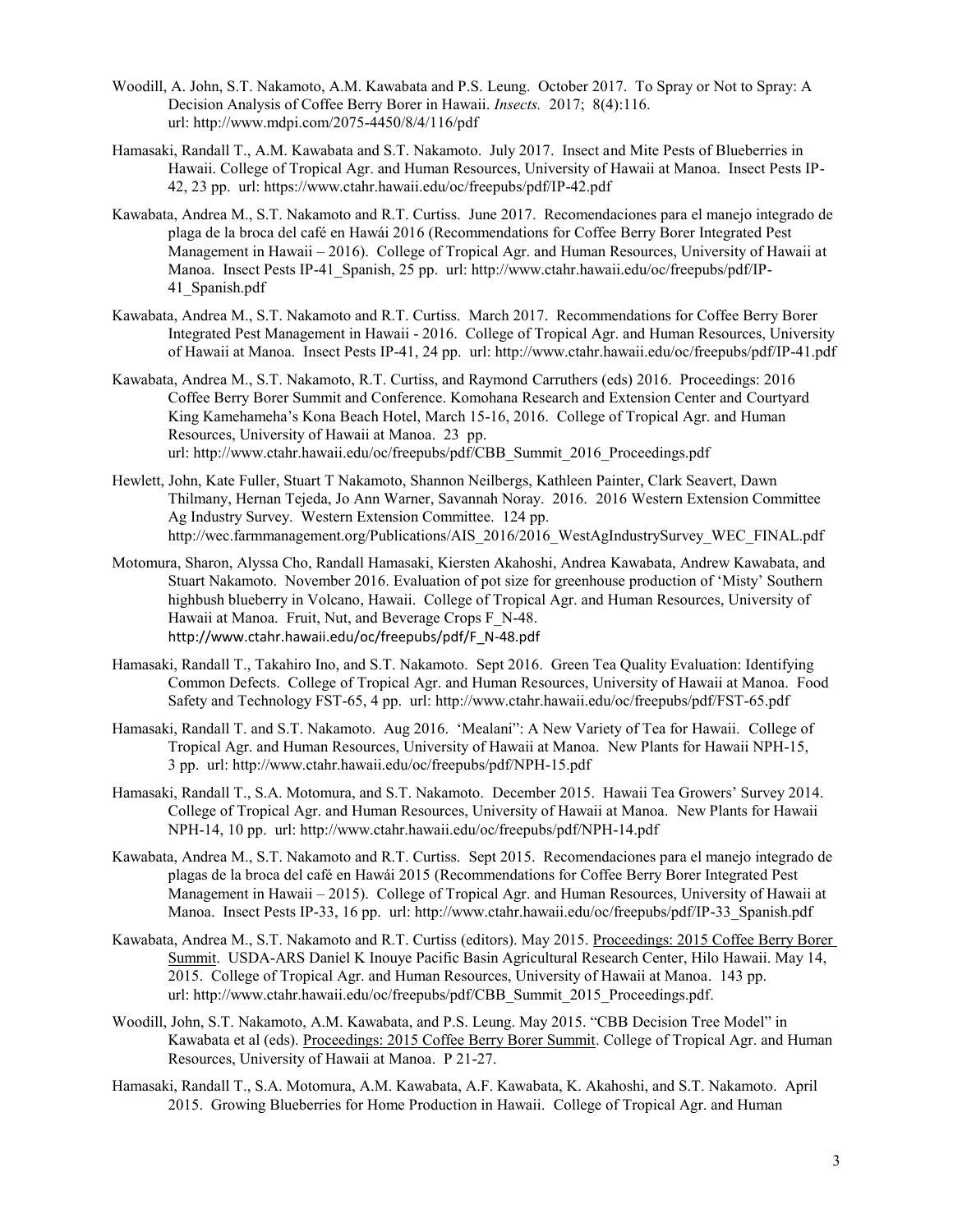Resources, University of Hawaii at Manoa. Fruit, Nut, and Beverage Crops F\_N-46, 4 pp. url: http://www.ctahr.hawaii.edu/oc/freepubs/pdf/F\_N-46.pdf

- Lee, Donna J., Michael Motoki, Casper Vanderwoude, Stuart T. Nakamoto, and PingSun Leung. March 2015. Taking the sting out of Little Fire Ant in Hawaii. *Ecological Economics* 111 (2015) 100-110.
- Kawabata, Andrea M., S.T. Nakamoto and R.T. Curtiss. March 2015. Recommendations for Coffee Berry Borer Integrated Pest Management in Hawaii - 2015. College of Tropical Agr. and Human Resources, University of Hawaii at Manoa. Insect Pests IP-33, 16 pp. url: http://www.ctahr.hawaii.edu/oc/freepubs/pdf/IP-33.pdf
- Lee, Donna J., M. Motoki, C. Vanderwoulde, S.T. Nakamoto, and P.S. Leung. Sept 2014. Huge benefits from managing Little Fire Ant on the Big Island. College of Tropical Agr. and Human Resources, University of Hawaii at Manoa. Economic Issues EI-26, 4 pp. url: http://www.ctahr.hawaii.edu/oc/freepubs/pdf/EI-26.pdf
- Woodill, A. John, Dilini Hemachandra, Stuart T. Nakamoto, and PingSun Leung. July 2014. The Economics of Coffee Production in Hawai'i. College of Tropical Agr. and Human Resources, University of Hawaii at Manoa Economic Issues EI-25, 9 pp. url: http://www.ctahr.hawaii.edu/oc/freepubs/pdf/EI-25.pdf
- Motoki, Michael, D.J. Lee, C. Vanderwoude, S.T. Nakamoto, and P.S. Leung. 2013. A bioeconomic model of Little Fire Ant *Wasmannia auropunctata* in Hawaii. Technical Report No. 186. Pacific Cooperative Studies Unit, University of Hawai`i, Honolulu, Hawai`i. 89pp. url: http://manoa.hawaii.edu/hpicesu/techr/186/default.htm
- Kawabata, Andrea and S.T. Nakamoto. July 2013. Lychee Fruit Bagging for Commercial and Home Growers. College of Tropical Agr. and Human Resources, University of Hawaii at Manoa. Fruit, Nut and Beverage Crops F&N-14. 9 pp. http://www.ctahr.hawaii.edu/oc/freepubs/pdf/F&N-14.pdf
- Kawabata, Andrea M., S.T. Nakamoto and R.T. Curtiss. June 2013. Recommendations for Coffee Berry Borer Integrated Pest Management in Hawaii 2013. College of Tropical Agr. and Human Resources, University of Hawaii at Manoa. Insect Pests IP-31. 13 pp. url:<http://www.ctahr.hawaii.edu/oc/freepubs/pdf/IP-31.pdf>
- Kawabata, A.M., S.T. Nakamoto, and R.T. Curtiss. 2013. Recommendations for coffee berry borer integrated pest management in Hawaii 2013; Appendix: Thirty Trees Sampling Method for CBB Monitoring. Spanish, Marshallese and Ilocano translations.
- Nakamoto, Stuart T., T. Teegerstrom and R. Tronstad. June 2013. Producer Business Checkup. College of Tropical Agr. and Human Resources, University of Hawaii at Manoa. Economic Issues EI-23. 5 pp. url: <http://www.ctahr.hawaii.edu/oc/freepubs/pdf/EI-23.pdf>
- Teegerstrom, Trent, Russell Tronstad and Stuart T. Nakamoto. November 2012. An Overview of Risk Management Agency Insurance Products and Farm Service Agency Programs Available for Arizona Agricultural Producers as of December 2012. The University of Arizona, College of Agriculture and Life Sciences Cooperative Extension publication AZ1587. 5 pp.
- Kawabata, Andrew F., J.L. Deenik, R.T. Hamasaki, J. Lichty, and S.T. Nakamoto. Sept. 2011. Acidification of Volcanic Ash Soils from Maui and Hawaii Island for Blueberry and Tea Production. College of Tropical Agr. and Human Resources, University of Hawaii at Manoa. Soil and Crop Management AS-5, 7 pp.
- Nakamoto Stuart T., (alpha) Jie Gonsowski, Randall Hamasaki, Elyse Petersen, and Aurencio Seguritan. Sept. 2011. Hawaii-Grown Tea: A Market Feasibility Study. Executive Summary. University of Hawaii at Manoa, College of Tropical Agriculture and Human Resources (CTAHR) and Pacific Asian Center for Entrepreneurship and E-Business (PACE), Shidler College of Business. Tea\_2011, 14 pp.
- Follett, Peter A., F.T. Zee, R.T. Hamasaki, K. Hummer, and S.T. Nakamoto. 2011. Susceptibility of Low-Chill Blueberry Cultivars to Mediterranean Fruit Fly, Oriental Fruit Fly, and Melon Fly (Diptera: Tephritidae). *Journal of Economic Entomology* 104(2):566-570.
- Zee, Francis, Lisa Keith , Peter Follett, Nahla Bassil , Barbara Reed, Amy Strauss, Claire Arakawa, Andrew Kawabata, Randall Hamasaki, Stuart T. Nakamoto, Jodi Silva, Allan Ikawa, Yongjiang Chan, Ken Love, Bob Durst, and Kim Hummer. May 2011. 'Kilauea' and 'Red Button', two **'**ōhelo cultivars from Hawaii.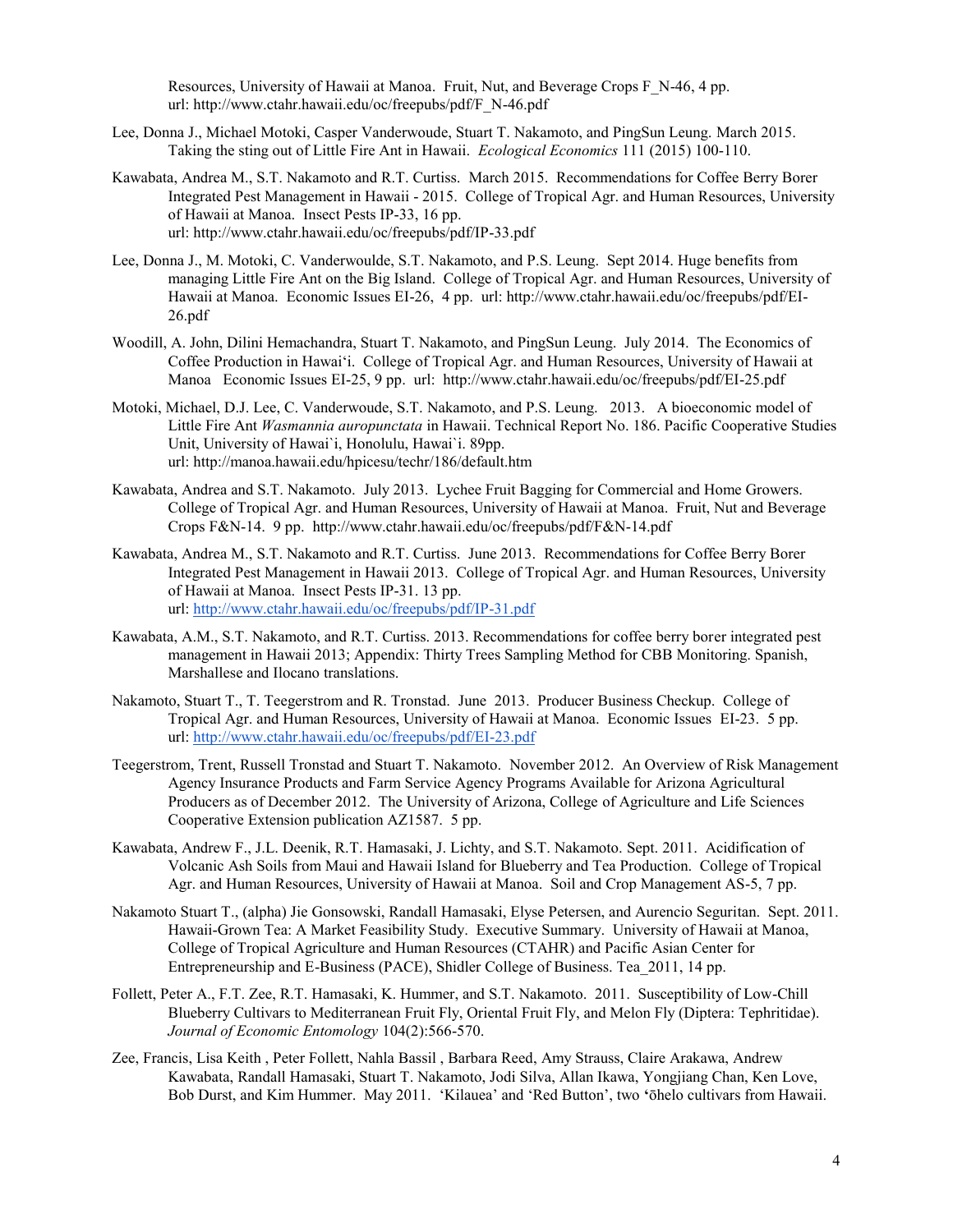College of Tropical Agr. and Human Resources, University of Hawaii at Manoa. Fruit, Nut, and Beverage Crops F&N-18, 4 pp.

- Kartika, Henny, Shido, Jennifer, Nakamoto, Stuart T., Li, Qingxiao, and Iwaoka, Wayne. 2011. Nutrient and mineral composition of dried mamaki leaves (Pipturus albidus) and infusions. *Journal of Food Composition and Analysis* 24(2011):44-48.
- Zee, F., L. Keith, A. Strauss, C. Arakawa, T. Foote, K.E. Hummer, B. Reed, N. Bassil, S. T. Nakamoto, R. Hamasaki, M. Yamasaki, A. Kawabata, R. Durst, A. K. Ikawa, J. Silva, K. Love, Y. Chang. 2010. Sustainable Production and Utilization of 'Ōhelo as an Edible Berry and Ornamental Crop. *HortScience* 46(9) S74-75.
- Zee, F., L. Keith, A. Strauss, C. Arakawa, T. Foote, K.E. Hummer, B. Reed, N. Bassil, S. T. Nakamoto, R. Hamasaki, M. Yamasaki, A. Kawabata, R. Durst, A. K. Ikawa, J. Silva, K. Love, Y. Chang. 2010. The Pebbles That Started the Tea and 'Ohelo Berry Projects in Hawaii *HortScience* 46(9) S88.
- Zee, Francis, Randall T. Hamasaki, Stuart T. Nakamoto, Lisa Keith, Kim Hummer, Barbara Reed, and Andrew Kawabata. April 2010. Producing Potted Ornamental Ohelo. College of Tropical Agr. and Human Resources, University of Hawaii at Manoa. Ornamental and Flowers OF-50, 8 pp. <http://www.ctahr.hawaii.edu/oc/freepubs/pdf/OF-50.pdf>
- Keith, Lisa; Lionel Sugiyama, Amy Strauss, Russell Kai, Randall Hamasaki, Milton Yamasaki, Stuart Nakamoto, Francis Zee. November 2008. "First Report of Leaf Rust of Blueberry caused by *Pucciniastrum vaccinii* in Hawaii." *Plant Disease* 92(11):1590.
- Yamasaki, Milton, Randall Hamasaki, Dwight Sato, Stuart T. Nakamoto. March 2008. In-ground procedure for rooting tea cuttings. College of Tropical Agr. and Human Resources, University of Hawaii at Manoa. SCM-23, 4 pp.
- Lobo, Ramiro, Larry Lev and Stuart T. Nakamoto. February 2008. A Market Driven Enterprise Screening Guide. University of California Agriculture and Natural Resources, Small Farm Program Preliminary Publication. 16 pp.

also in Niche Markets: Assessment and Strategy Development for Agriculture, K. Curtis (ed.), Western Extension Marketing Committee, 2008. http://ag.arizona.edu/arec/wemc/nichemarkets.html

- Hamasaki, Randall T., Robin Shimabuku, and Stuart T. Nakamoto. January 2008. Guide to insect and mite pests of tea (Camellia sinensis) in Hawaii. College of Tropical Agriculture and Human Resources, University of Hawaii at Manoa. IP-28, 15 pp.
- Kartika, Henny, Qing X. Li, Marisa M. Wall, Stuart T. Nakamoto, and Wayne T. Iwaoka. 2007. "Major Phenolic Acids and Total Antioxidant Activity in Mamaki Leaves, Pipturus albidus," *Journal of Food Science* 72(9):696-701.
- Curtis, Kynda R. and S.T. Nakamoto. 2006 "The Importance of Product Packaging" in Value-Added Agricultural Products Toolbox website http://diverseag.org/. Diversified Agriculture Consortium.
- Curtis, Kynda R. and S.T. Nakamoto. 2006 "Niche marketing and the Importance of Product Differentiation" in Value-Added Agricultural Products Toolbox website http://diverseag.org/. Diversified Agriculture Consortium.
- Nakamoto, S.T. and Kynda R. Curtis. 2006. "Value-Added Agricultural Products: An Introduction" in Value-Added Agricultural Products Toolbox. [http://diverseag.org/files/uploads/marketing/Intro-VAT-1%203.pdf.](http://diverseag.org/files/uploads/marketing/Intro-VAT-1%203.pdf)  Diversified Agriculture Consortium.
- Deenik, Jonathan, Randall Hamasaki, Robin Shimabuku, Stuart Nakamoto, and Ray Uchida. October 2006. Phosphorus fertilizer management for head cabbage. College of Tropical Agriculture and Human Resources, University of Hawaii at Manoa. SCM-16. 6 pp. Also at http://www.ctahr.hawaii.edu/oc/freepubs/pdf/SCM-16.pdf.
- Tronstad, Russell, Ramiro Lobo, Wendy Umberger, Stuart T. Nakamoto, Kynda R. Curtis, Larry Lev, DeeVon Bailey, Ruby Ward and Chris Bastian (authors listed by institution—senior authorship not assigned). 2005. Certification and Labeling Considerations for Agricultural Producers, Western Extension Marketing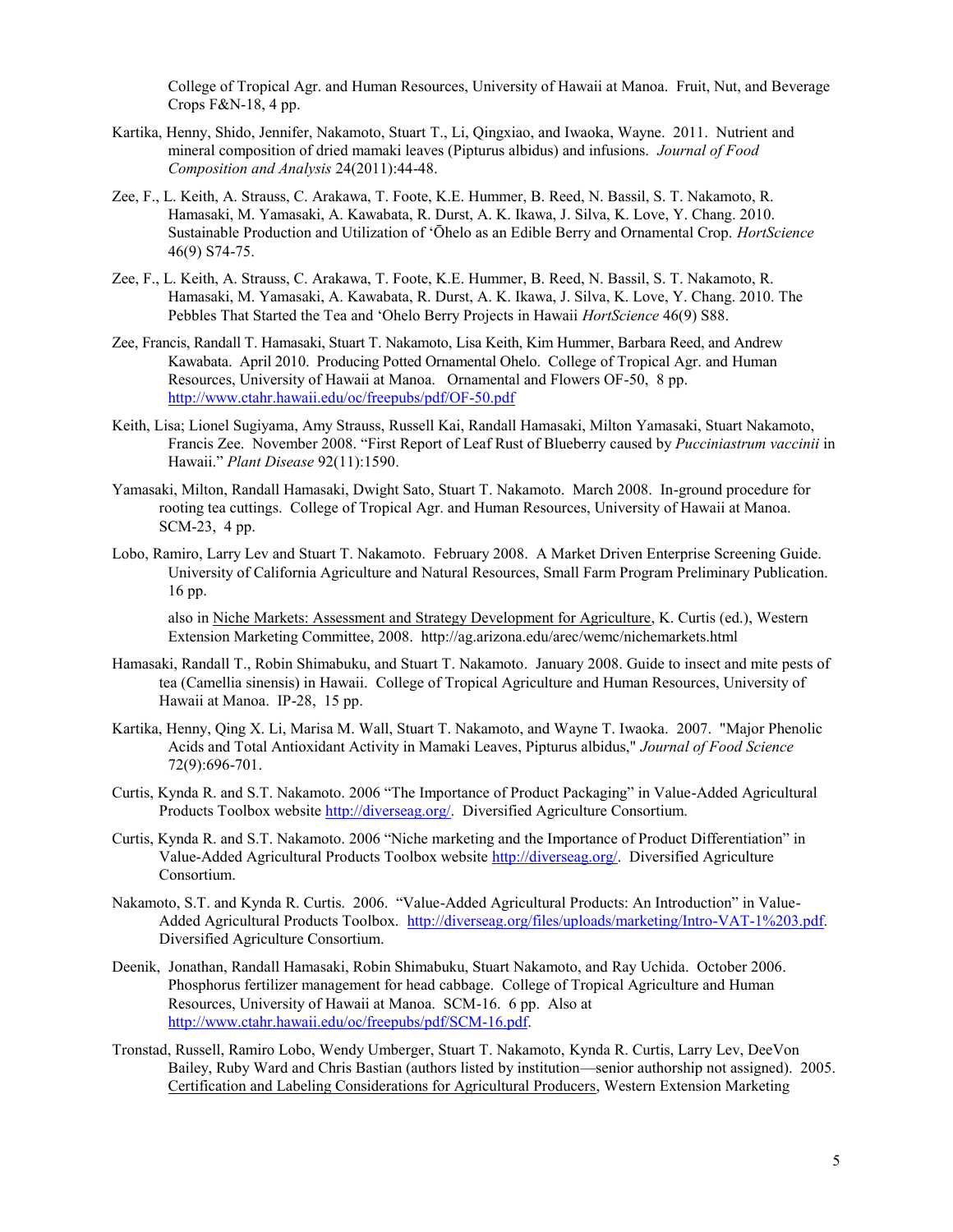Committee. Cooperative Extension, The University of Arizona. Publication 1372. Also at http://cals.arizona.edu/arec/wemc/certification.html

- Nakamoto, S.T. 2003. Nalo Farms: Servicing High-End Restaurants in Tronstad, Russell (ed), Western Profiles of Innovative Agricultural Marketing, Western Extension Marketing Committee. Cooperative Extension, The University of Arizona. Publication AZ1325. Also at http://cals.arizona.edu/arec/wemc/wemc.html and reproduced at http://attra.ncat.org/attra-pub/PDF/sellingtorestaurants.pdf
- Fleming, Kent and S.T. Nakamoto. 2003. Love Family Farms: Kona Coffee for the Japanese Market in Tronstad, Russell (ed), Western Profiles of Innovative Agricultural Marketing, Western Extension Marketing Committee. Cooperative Extension, The University of Arizona. Publication AZ1325. Also at http://cals.arizona.edu/arec/wemc/wemc.html
- Nakamoto, S.T. and Kent Fleming. 2003. The Holualoa Kona Coffee Company: Marketing Memorable Experiences and High-Quality Products in Tronstad, Russell (ed), Western Profiles of Innovative Agricultural Marketing, Western Extension Marketing Committee. Cooperative Extension, The University of Arizona. Publication AZ1325. Also at http://cals.arizona.edu/arec/wemc/wemc.html
- Leung, PingSun, K.R. Sharma, and S.T. Nakamoto. Feb. 2000. Agriculture's Contribution to Hawaii's Economy. College of Tropical Agriculture and Human Resources, University of Hawaii at Manoa, CTAHR Economic Issues EI-2. 7 pp.
- Pan, M.L., P.S. Leung, J. Fang, S.T. Nakamoto, and S.G. Pooley. 1999. "A multilevel and multiobjective programming model for the Hawaii fishery: model documentation and application results." 84 p., SOEST 99-04, JIMAR Contribution 99-324. Pelagic Fisheries Research Program, Joint Institute of Marine and Atmospheric Research (JIMAR), University of Hawaii.
- Sharma, K.R., A. Peterson, S.G. Pooley, S.T. Nakamoto, and PS. Leung. (1999) Economic Contributions of Hawaii's Fisheries. 40 p. SOEST 99-08, JIMAR Contribution 99-327. Pelagic Fisheries Research Program, Joint Institute of Marine and Atmospheric Research (JIMAR), University of Hawaii.
- Sharma, Khem R., PS. Leung, and S.T. Nakamoto. 1999. Accounting for the Linkages of Agriculture in Hawaii's Economy with an Input-Output Model: A Final Demand-Based Approach. *The Annals of Regional Science* (1999) 33:123-140. (CTAHR journal series no. 4330).
- Peterson, Aaron, K.R. Sharma, S.T. Nakamoto, and PS. Leung. November 1999. Production Costs of Selected Vegetable Crops (Lettuce, Cucumber, Green Onion, and Cabbage) in Hawaii AgriBusiness 13, College of Tropical Agriculture and Human Resources, University of Hawaii at Manoa, 8pp.
- Leung, P.S., J. Muraoka, S.T. Nakamoto, and S. Pooley (listed alphabetically--senior authorship not assigned). 1998. Evaluating Fisheries Management Options in Hawaii Using AHP. *Fisheries Research* 36 (1998) 171-183.
- Pan, Minling, P.S. Leung, F. Ji, S.T. Nakamoto, and S.G. Pooley. 1998. Mulitlevel and Multiobjective Programming Model for the Hawaii Fishery: Model Documentation and Application Results. SOEST 99- 04/JIMAR Contribution 99-324, Pelagic Fisheries Research Program, Joint Institute of Marine and Atmospheric Research, University of Hawaii.
- Sharma, K.R., X. Tian, A. Peterson, S.T. Nakamoto, and PS. Leung. Sept. 1997. The 1992 Hawaii State Input-Output Study. College of Tropical Agriculture and Human Resources, University of Hawaii at Manoa. CTAHR Economic Issues EI-1.
- Leung, PS., K.R. Sharma and S.T. Nakamoto. April 1997. The Economic Contribution of Agriculture in Delaware: Comment. *Agricultural and Resource Economics Review* 24(1):155. (CTAHR journal series no. 4327)
- Nakamoto, S.T. (ed.) March 1996. Proceedings: Marketing for Profit in Agriculture--Emerging Marketing Opportunities for Hawaii. Keauhou-Kona, Hawaii, March 24-25, 1995. HITAHR, College of Tropical Agriculture and Human Resources, University of Hawaii.
- Nakamoto, S.T. February 1996. "Marketing Means Creating Win-Win Situation" in Western Extension Marketing Committee home page, <http://ag.arizona.edu/AREC/WEMC/WEMC.html>. Electronic version of printed article.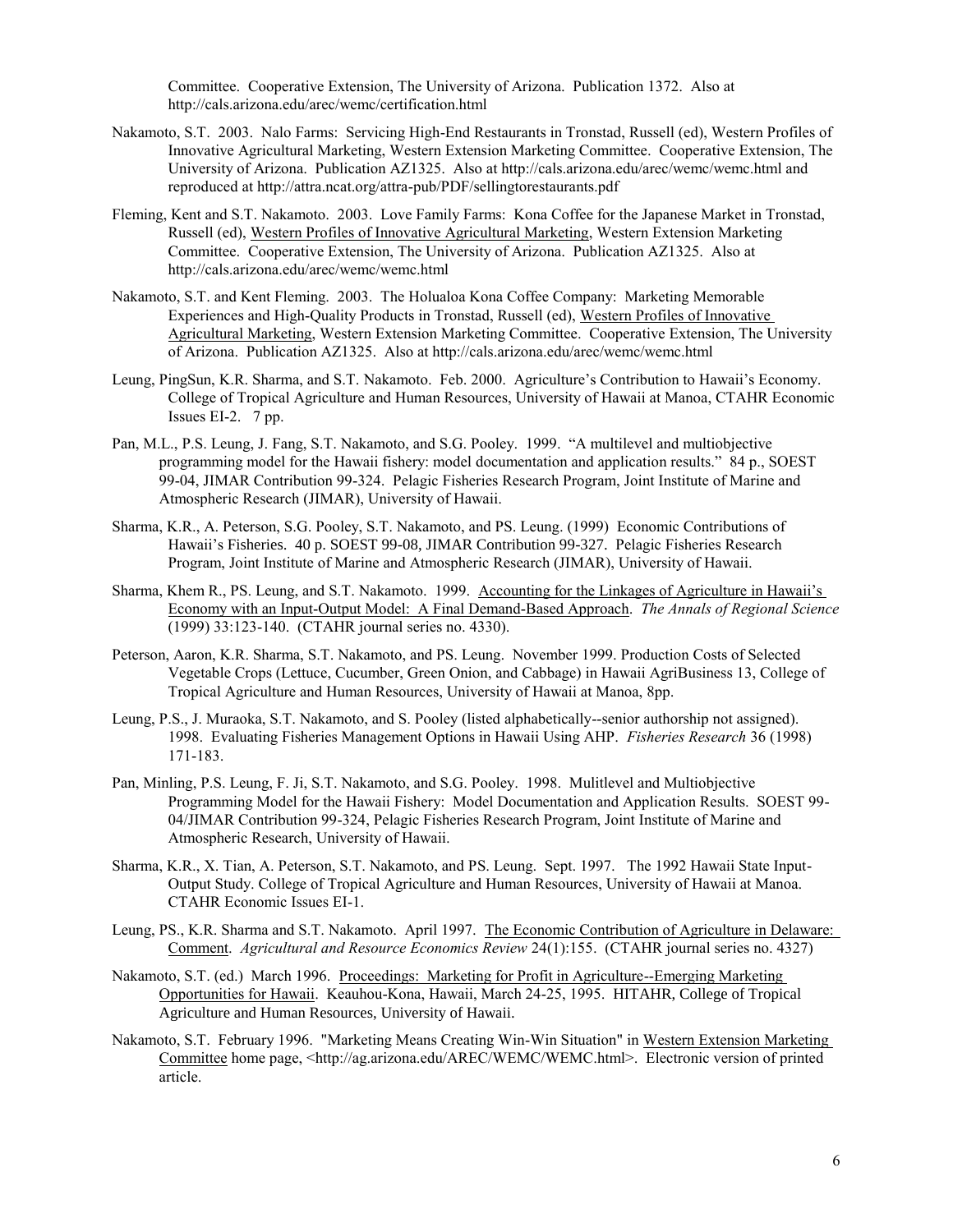- Nakamoto, S.T. February 1996. "A Primer on Value Added" in Western Extension Marketing Committee home page, <http://ag.arizona.edu/AREC/WEMC/WEMC.html>. Electronic version of printed article.
- Nakamoto, S.T. February 1996. "Trade Liberalization and the U.S. Sugar Industry" in Western Extension Marketing Committee home page, <http://ag.arizona.edu/AREC/WEMC/WEMC.html>. Electronic version of printed article.
- Zhang, Xiaohua, W.T. Iwaoka, A.S. Huang, S. Nakamoto, and R. Wong. December 1994. Gingerol Decreases after Processing and Storage of Ginger. *J. of Food Science* 59(6):1338-1340 & 1343. November-December 1994.
- Nakamoto, S.T., K. Wanitprapha, W. Iwaoka, and A. Huang. July 1994. Cassava, Ginger, Sweet Potato, and Taro Trade Statistics. College of Tropical Agriculture and Human Resources, University of Hawaii at Manoa. CTAHR Research Extension Series 150,41 pp.
- Nakamoto, S.T., P.S. Leung and K. Wanitprapha. 1994. The Value of Diluted Poultry Slurry. *Bioresource Technology* 48 no.1(1994) 25-30. (CTAHR journal series no. 3944).
- Nakamoto, S.T. and K. Wanitprapha. December 1993. Pili Nut Pre-Industry Analysis. College of Tropical Agriculture and Human Resources, University of Hawaii at Manoa. CTAHR Misc Pub. 7 pp.
- Nakamoto, S.T., J.M. Halloran, Y. Kishimoto, and H. Kazumi. July 1990. The Coffee Market in Japan. College of Tropical Agriculture and Human Resources, University of Hawaii at Manoa. CTAHR information text series 037, 12 pp. url: http://www.ctahr.hawaii.edu/oc/freepubs/pdf/ITS-037.pdf
- Martin, M.V., L. Cox, S.T. Nakamoto, and J.M. Halloran. February 1990. "Policy Impacts on Agricultural Irrigation Electricity Demand in the Columbia Basin." *Water Resources Bulletin* 26(1):35-39. (CTAHR journal series no. 3380)
- Nakamoto, S.T., J. Halloran, M. Martin. 1990. "Trade Liberalization, Policy Reform, and the U.S. Sugar Industry". *Journal of International Food & Agribusiness Marketing* 2(1):21-35. (CTAHR journal series no. 3381)
- Nakamoto, S.T., J. Halloran, J. Yanagida, and P.S. Leung. Sept. 1989. "A Market Example and Economic Evaluation of Information and Price Uncertainty". *Journal of Food Distribution Research* 20(2):55-61. (CTAHR journal series no. 3382)
- Nakamoto, S.T. and J.M. Halloran. July 1989. The Marketing Issues of the Kona Coffee Industry. College of Tropical Agriculture and Human Resources, University of Hawaii at Manoa. CTAHR Information Text Series 034, 62 pp. url: http://www.ctahr.hawaii.edu/oc/freepubs/pdf/ITS-034.pdf
- Halloran, J.M. and S.T. Nakamoto. May 1989. Marketing Recommendations for the Hawaii Banana Industry. College of Tropical Agriculture and Human Resources, University of Hawaii at Manoa. CTAHR Research Extension Series 106, 8 pp.
- Yokoyama, K.M., K. Wanitprapha, S.T. Nakamoto, and P.S. Leung, eds. March 1989. Statistics of Commodity Imports of Animal Origin from Foreign Countries to Hawaii: 1981-1986. College of Tropical Agriculture and Human Resources, University of Hawaii at Manoa. CTAHR Research Extension Series 104, 17 pp.
- Yokoyama, K.M., K. Wanitprapha and S.T. Nakamoto, eds. January 1989. Statistics of Fishery and Marine Related Commodity Imports from Foreign Countries to Hawaii, 1981-1986. College of Tropical Agriculture and Human Resources, University of Hawaii at Manoa. CTAHR Research Extension Series 101, 38 pp.
- Yokoyama, K.M., K. Wanitprapha, S.T. Nakamoto, and P.S. Leung, eds. 1989. *U.S. Import Statistics for Animal Related Commodities 1981-1986*. Transaction Books, Rutgers University, New Brunswick, N.J., 310 pp.
- Yokoyama, K.M., K. Wanitprapha and S.T. Nakamoto, eds. 1989. *U.S. Import Statistics for Fishery and Marine Related Commodities 1981-1986*. Transaction Books, Rutgers University, New Brunswick, N.J., 280 pp.
- Yokoyama, K.M., K. Wanitprapha, S.T. Nakamoto and P.S. Leung, eds. October 1988. Statistics of Agricultural Crop-Related Commodity Imports from Foreign Countries to Hawaii, 1981-1986. College of Tropical Agriculture and Human Resources, University of Hawaii at Manoa. CTAHR Research Extension Series 096, 73 pp.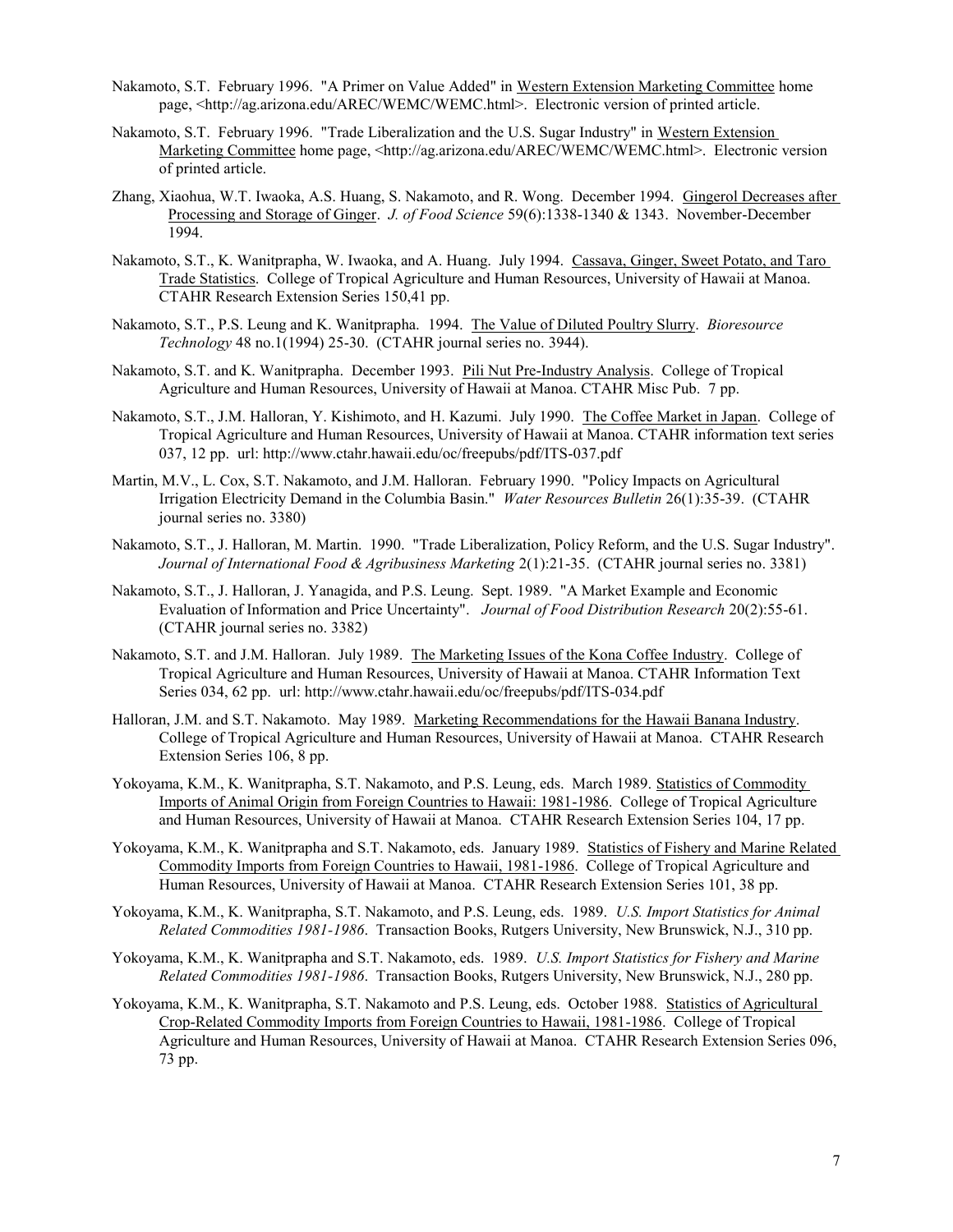- Yokoyama, K.M., K. Wanitprapha, S.T. Nakamoto, P.S. Leung, and J.C. Roecklein, eds. April 1988. *U.S. Import Statistics for Agricultural Commodities (1981-1986)*. Transaction Books, Rutgers University, New Brunswick, N.J. 890 pp.
- Nakamoto, S.T., P.S. Leung and H. Marutani. April 1988. Computer Use in Agriculture: Results of the 1984 Survey. College of Tropical Agriculture and Human Resources, University of Hawaii at Manoa. CTAHR Research Extension Series 090. 43 pp.
- Cox, L.J., S.T. Nakamoto, H.K. Marutani, and P.S. Leung. April 1988. A User's Manual for the Vegetable Crop Budget Template. College of Tropical Agriculture and Human Resources, University of Hawaii at Manoa. CTAHR Research Extension Series 091. 9 pp.
- Garrod, P.V., L. Cox, C. Ingraham, S. Nakamoto, and J. Halloran. August 1987. Hawaii Beef Industry: Situation and Outlook. College of Tropical Agriculture and Human Resources, University of Hawaii at Manoa. CTAHR information text series 029. 21 pp.
- Nakamoto, S.T., P.S. Leung, and H. Marutani. July 1987. "Computer Use in Hawaii Agriculture: A Summary." *Journal of Computer Applications* 2(2):14-19. (CTAHR journal series no. 3115).
- Nakamoto, S.T. and P.S. Leung. June 1987. A Worksheet for Nursery Cost of Production. College of Tropical Agr. and Human Resources, University of Hawaii at Manoa. CTAHR information text series 028. 16 pp.
- Cox, L., S.T. Nakamoto, H. Marutani, and P.S. Leung. March 1987. Economic Analysis of Vegetable Enterprises." *Journal of Computer Applications* 2(1):11-15. (CTAHR journal series no. 3074).
- Nakamoto, S.T., T.R. Harris, C.T.K. Ching, and R. Bowen. August 1986. "Public Service Budgets: The Use of Spreadsheets to Alleviate Problems with Transference." *Journal of Computer Applications* 1(1):13-22. (CTAHR journal series no. 3028).
- Nakamoto, S.T. and C.T.K. Ching. July 1984. Electronic Mail: A Comparative Evaluation. College of Tropical Agr. and Human Resources, University of Hawaii at Manoa. CTAHR information text series 021. 50 pp.
- Ignacio, Al, Eva Metz-Serrao, E. Wolcott-Yuen, Jack Nagoshi, Meda Chesney-Lind, Joyce Tanji, Keith Kameoka, and Stuart T. Nakamoto. July 1984. Recidivism of the 1979 Adult Probation Population, Third Circuit Court, Hawaii. Youth Development and Research Center, Report No. 303, July 1984.
- Urieff, Pat, Jack T. Nagoshi, Meda Chesney-Lind, and Stuart T. Nakamoto. May 1984. The Furlough Program: An Evaluation. Youth Development and Research Center, University of Hawaii. Report No. 298, May 1984.
- Nagoshi, Jack, Pat Zych, Meda Chesney-Lind, Joyce Tanji, and Stuart T. Nakamoto. April 1984. Recidivism of Dischargees from the Hawaii Youth Correctional Facility 1974-1878. Youth Development and Research Center, University of Hawaii. Report No. 296, April 1984.
- Nakamoto, S. March 1982. Computer Software Catalog for the College of Tropical Agriculture and Human Resources (CTAHR). Department publication.
- Tanji, Joyce H. and S.T. Nakamoto. 1981. Final Report: Hawaii Services on Deafness, Counselling Department, October 1, 1980 to September 30, 1981Youth Development and Research Center, University of Hawaii. pub. no. 270, 39 pp.
- Leung, P.S. and S.T. Nakamoto. January 1981. Estimating Annual Vehicle-Miles Traveled (VMT) for the State of Hawaii. Economic Planning Information System, Hawaii State Department of Planning and Economic Development.
- **CTAHR ECONOMIC FACT SHEET SERIES**. College of Tropical Agriculture and Human Resources, University of Hawaii at Manoa. Authors are Yokoyama, K.M., S.T. Nakamoto and K. Wanitprapha unless otherwise indicated.
	- No. 1. Taro. June 1989. 4 pp. Also with J.R. Hollyer
	- No. 2. Coffee. July 1989. 4 pp.
	- No. 3. Shrimp. July 1989. 4 pp.
	- No. 4. Cacao/Cocoa. September 1989. 4 pp.
	- No. 5. Pepper. October 1989. 4 pp.
	- No. 6. Cashew. December 1989. 4 pp.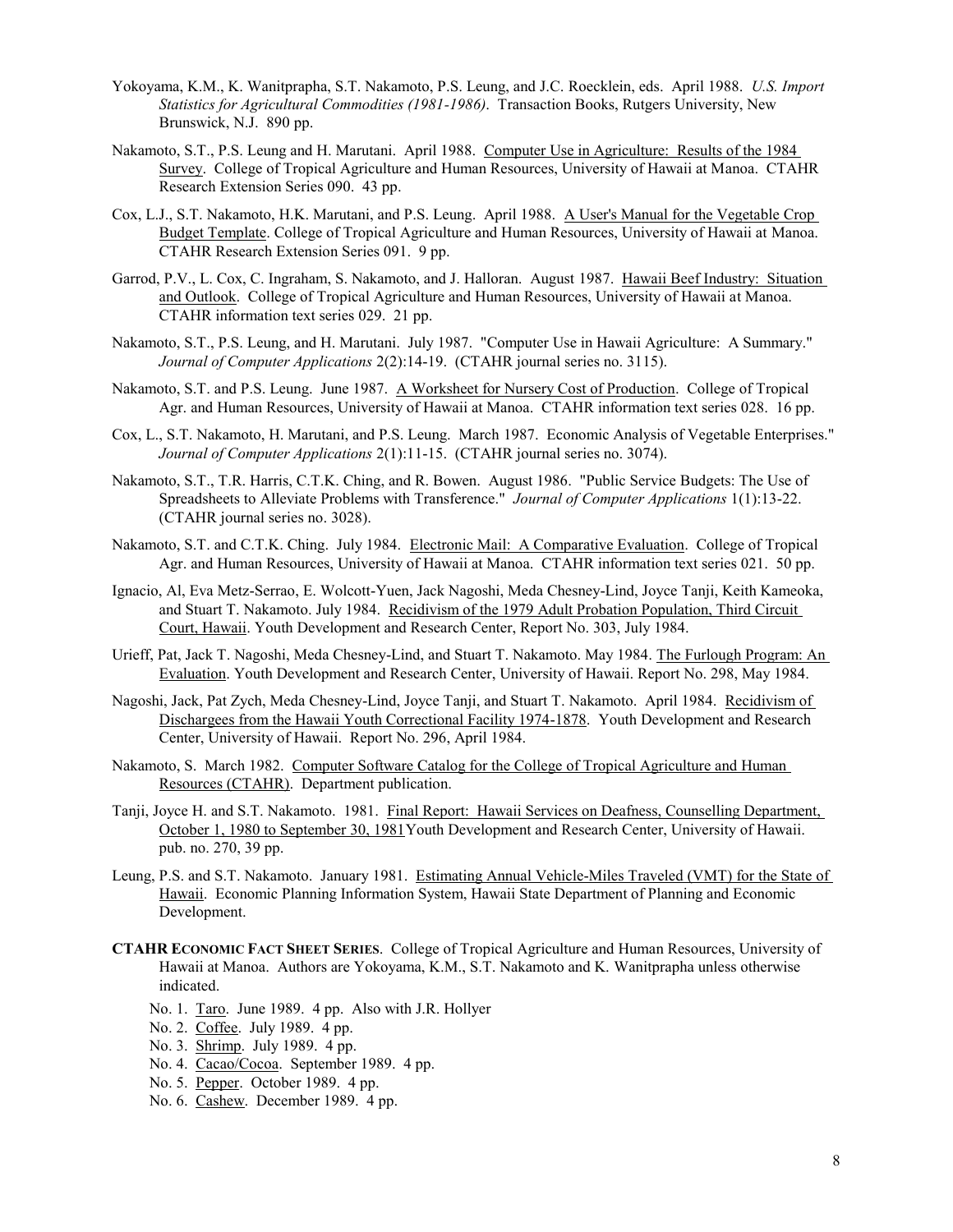- No. 7. Estimated Impact on Hawaii's Economy of Replacing Selected Fresh Vegetable and Fruit Imports. May 1990. 4 pp. Also with P.S. Leung.
- No. 8. Tea. August 1990. 4 pp. Also with T.V. Tipton.
- No. 9. Macadamia Nut. September 1990. 4 pp. Also with H.C. Bittenbender.
- No. 10. Papaya. October 1990. 4 pp. Also with T.V. Tipton and C.L. Chia.
- No. 11. Banana. October 1990. 4 pp. Also with C.A. Huggins and C.L. Chia.
- No. 12. Lychee. February 1991. 4 pp. Also with C.L. Chia.
- No. 13. Dendrobium. April 1991. 4 pp. Also with K. Leonhardt and J.M. Halloran.
- No. 14. What is Value Added? Ferguson, C.A., J.M. Halloran, and S.T. Nakamoto. June 1991. 4 pp.
- No. 15 Avocado. September 1991. 4 pp. Also with H.C. Bittenbender.
- No. 16 Mango. November 1991. 4pp. Also with C.L. Chia.
- No. 17. Pili Nut. Wanitprapha, K.,S.T. Nakamoto, C.L. Chia and C.G. Cavaletto. June 1992. 4 pp.
- No. 18 Won Bok and Pak Choi. Wanitprapha, K., C.A. Huggins, and S.T. Nakamoto. December 1992. 4pp.
- No. 19 Ginger Root. Wanitprapha, K., S.T. Nakamoto, and D.W. Sato. January 1993. 4 pp.
- No. 20 Estimated Impact on Hawaii's Economy of Replacing Selected Fresh Vegetable and Fruit Imports in 1991. Nakamoto, S.T., K. Wanitprapha, and P.S. Leung. July 1993. 4 pp.
- No. 22 Impact on Hawaii's Economy of Proposed Federal Cuts in Medicaid and Medicare. Leung, PS and S.T. Nakamoto (no senior authorship). February 1996. 4 pp.

# **CONFERENCE PRESENTATIONS**

- Nakamoto, S.T., S.R. Sand and A.M. Kawabata. April 2020. "Managing a Production Risk for Coffee Growers in Hawaii" prepared for the 2020 Extension Risk Management Education Conference, Denver, Colorado. April 1-2, 2020. Poster presentation. Event canceled due to COVID-19. https:// https://agrisk.umn.edu/Conferences/Presentation/managing a production risk for coffee growers
- Kawabata, Andrea, Matt Miyahara and Stuart T. Nakamoto. August 2019. "Pests That Threaten the Hawaii Coffee Industry." Presented by Kawabata at Invasive Species Conference, August 23, 2019 at Imiloa Center, Hilo.
- Kawabata, Andrea M. and Stuart T. Nakamoto. July 2019. "Pruning Techniques to Increase Profitability of Coffee Farms: 2019 Update.' Poster at Hawaii Coffee Association 24<sup>d</sup> Annual Conference, July 25-27, 2019, Ala Moana Hotel, Honolulu, Hawaii.
- Kawabata, Andrea M., Jennifer Burt, Matthew Miyahira and Stuart T. Nakamoto. July 2019. "Impacts of Hawaii's Coffee Berry Borer IPM Program." Poster at Annual Meeting of American Society for Horticultural Science (ASHS), July 21-25, 2019. The Tropicana Las Vegas, Las Vegas, Nevada.

Abstract in Abstracts of Presentations from the Annual Conference of the American Society for Horticultural Science, 21-25 July 2019, Las Vega, Nevada. Supplement to HortScience Vol

- Kawabata, Andrea M. and Stuart T. Nakamoto. July 2018. "Demonstration of Pruning Techniques to Increase Farm Profitability for Coffee Producers.' Poster at Hawaii Coffee Association 23rd Annual Conference, July 26-29, 2018, Kauai Beach Resort, Lihue, Hawaii.
- Liu, X.\*, Nakamoto, S.T., Li, Y. April 2018. "Total phenolic content and antimicrobial activity of ohelo berry extracts" Poster at 30th Annual CTAHR and COE Student Research Symposium, University of Hawaii at Manoa, Honolulu, Hawaii. April 6-7, 2018.
- Takahashi, Rae, Liu, X., Wu, B., Nakamoto, S.T., and Li, Y. April 2018. "Optimizing the extraction of phenolic compounds with antimicrobial activity from acai. " Poster at 30th Annual CTAHR and COE Student Research Symposium, University of Hawaii at Manoa, Honolulu, Hawaii. April 6-7, 2018. CTAHR First Place Undergraduate Poster.
- Pereira, Garinn, Liu, X., Nakamoto, S.T., Li, Y. April 2018. "Analyzation of phenolic and antimicrobial functionality in byproducts of Hawai'i coffee cherries for potential upscaling." Presented at 30th Annual CTAHR and COE Student Research Symposium, University of Hawaii at Manoa, Honolulu, Hawaii. April 6-7, 2018. CTAHR Third Place Undergraduate Presentation.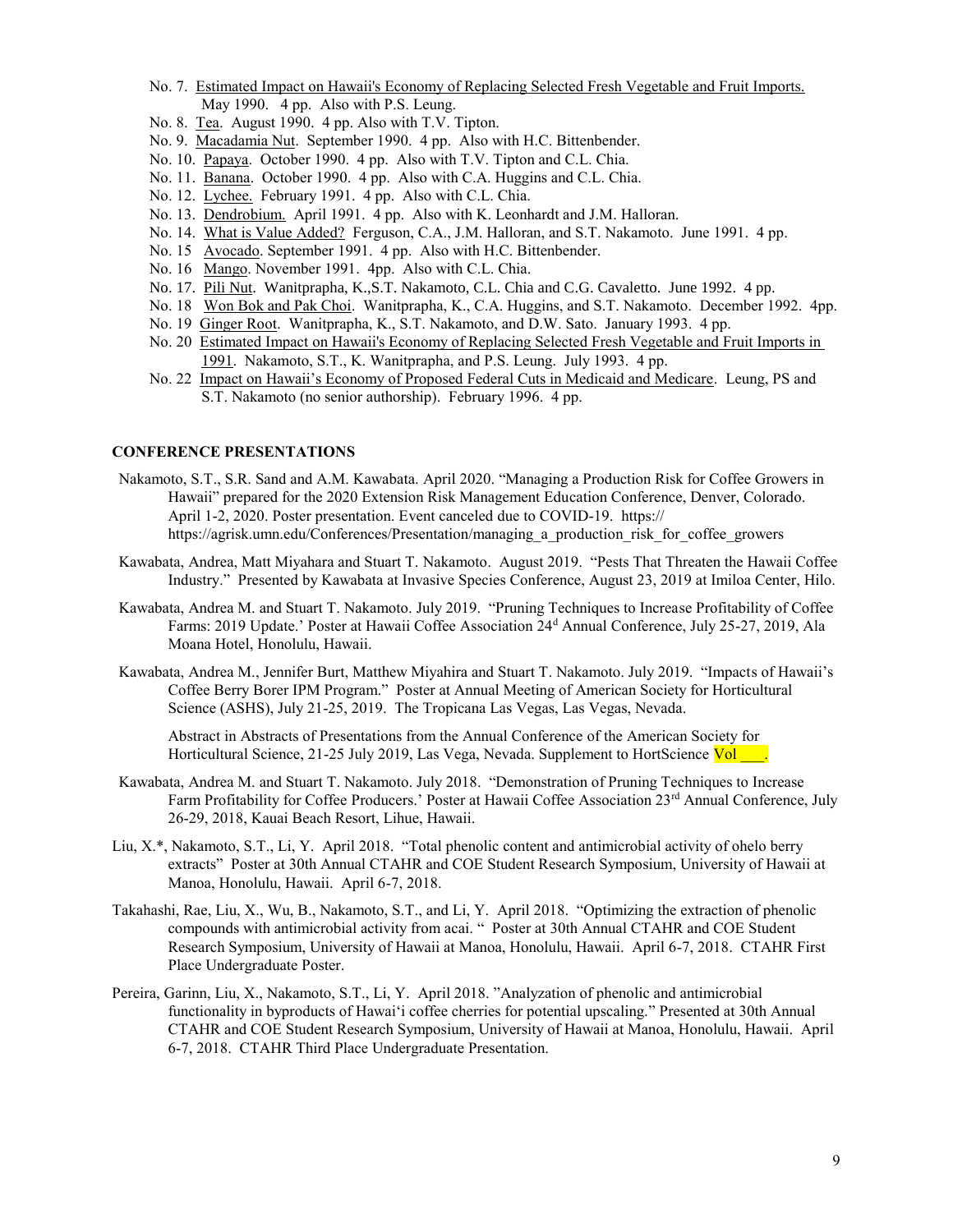- Woodill, A. John, Stuart T. Nakamoto, Andrea M. Kawabata, and PingSun Leung. April 2018. "A Review of CBB Economic Decision Models." Presented by Nakamoto at Coffee Berry Borer Conference, April 5, 2018. Courtyard by Marriot King Kamehameha Beach Hotel, Kailua-Kona, Hawaii.
- Kawabata, Andrea M, Stuart T. Nakamoto and R.T. Curtiss. April 2018. "Coffee Berry Borer IPM for Hawaii Growers." Poster at Specialty Coffee Association Expo, April 19-22, 2018. Washington State Convention Center, Seattle, Washington.

Also at Coffee Berry Borer Conference, April 5, 2018. Courtyard by Marriot King Kamehameha Beach Hotel, Kailua-Kona, Hawaii.

Woodill, A. John, Stuart T. Nakamoto, Andrea M. Kawabata, and PingSun Leung. April 2018. "To Spray or Not To Spray: Managing CBB in Hawaii. Poster at Specialty Coffee Association Expo, April 19-22, 2018. Washington State Convention Center, Seattle, Washington.

Also at Coffee Berry Borer Conference, April 5, 2018. Courtyard by Marriot King Kamehameha Beach Hotel, Kailua-Kona, Hawaii.

- Nakamoto, Stuart T. and Andrea M. Kawabata. January 2018. "The Kona Coffee Story: Growing Estate Coffee in Hawaii." Presented by Nakamoto at the Inaugural California Coffee Summit, January 18, 2018. AgriScapes Center, Cal Poly-Pomona, California.
- Kawabata, A.M., S.T. Nakamoto and R.T. Curtiss. Sept 2017. A Growers Integrated Pest Management Program for Coffee Berry Borer in Hawaii. Poster at American Society for Horticultural Science 2017 Annual Conference, The Hilton Waikoloa, Waikoloa, Hawaii. Sept 19-22, 2017.

Abstract in Abstracts of Presentations from the Annual Conference of the American Society for Horticultural Science, 19-22 September 2017, Waikoloa Hawaii. Supplement to HortScience Vol 52(9), Sept 2017.

- Teegerstrom, Trent, Ursula K.Schuch, Russ Tronstad, and Stuart T. Nakamoto. April 2017. "Small Farm Cost Estimator – A Multifunctional Tool for Small Acreage Farmers." Presented by Teegerstrom at 2017 Extension Risk Management Education National Conference, April 27-28, 2017. Hyatt Regency Hotel, Cincinnati, Ohio.
- Woodill, A. John, Stuart T. Nakamoto, Andrea M. Kawabata, and PingSun Leung. September, 2016. "Optimal Spraying and Harvesting Strategies to Combat CBB" Presented by Woodill at Applied Microeconomics Workshop, University of Hawaii at Manoa, Hawaii.
- Woodill, A. John, Stuart T. Nakamoto, Andrea M. Kawabata, and PingSun Leung. April, 2016. "Decision Tree Analysis of Coffee Berry Borer in Hawaii." Presented by Woodill at CTAHR/COE Student Research Symposium, University of Hawaii at Manoa, Hawaii.
- Woodill, A. John, Stuart T. Nakamoto, Andrea M. Kawabata, and PingSun Leung. March, 2016. "Decision Tree Analysis of Coffee Berry Borer in Hawaii." Presented by Woodill at Coffee Berry Borer Conference, Courtyard King Kamehameha Hotel Beach Hotel, Kona, Hawaii.
- Woodill, A. John, Stuart T. Nakamoto, Andrea M. Kawabata, and PingSun Leung. March, 2016. "Decision Tree Analysis of Coffee Berry Borer in Hawaii." Presented by Woodill at Coffee Berry Borer Summit, CTAHR, Komohana Research and Extension Center, Hilo, Hawaii
- Woodill, A. John, Stuart T. Nakamoto, Andrea M. Kawabata, and PingSun Leung. November 2, 2015. "Decision Tree Analysis of Coffee Berry Borer in Hawai'i." Presented by Woodill at Seminar in Energy and Environmental Policy, University of Hawai'i at Manoa, Hawai'i.
- Woodill, A. John, Stuart T. Nakamoto, Andrea M. Kawabata, and PingSun Leung. September 14, 2015 "CBB Decision Tree Model." Presented by Woodill at VetAgro Seminar of EIDER/METAFORT Team, Clermont-Ferrand, France.
- Woodill, A. John, Stuart T. Nakamoto, Andrea M. Kawabata, and PingSun Leung. September 10, 2015. "Geographical Indication of Kona Coffee." Presented by Woodill at World Expo: Forum Origin, Diversity, and Territories, Milan, Italy.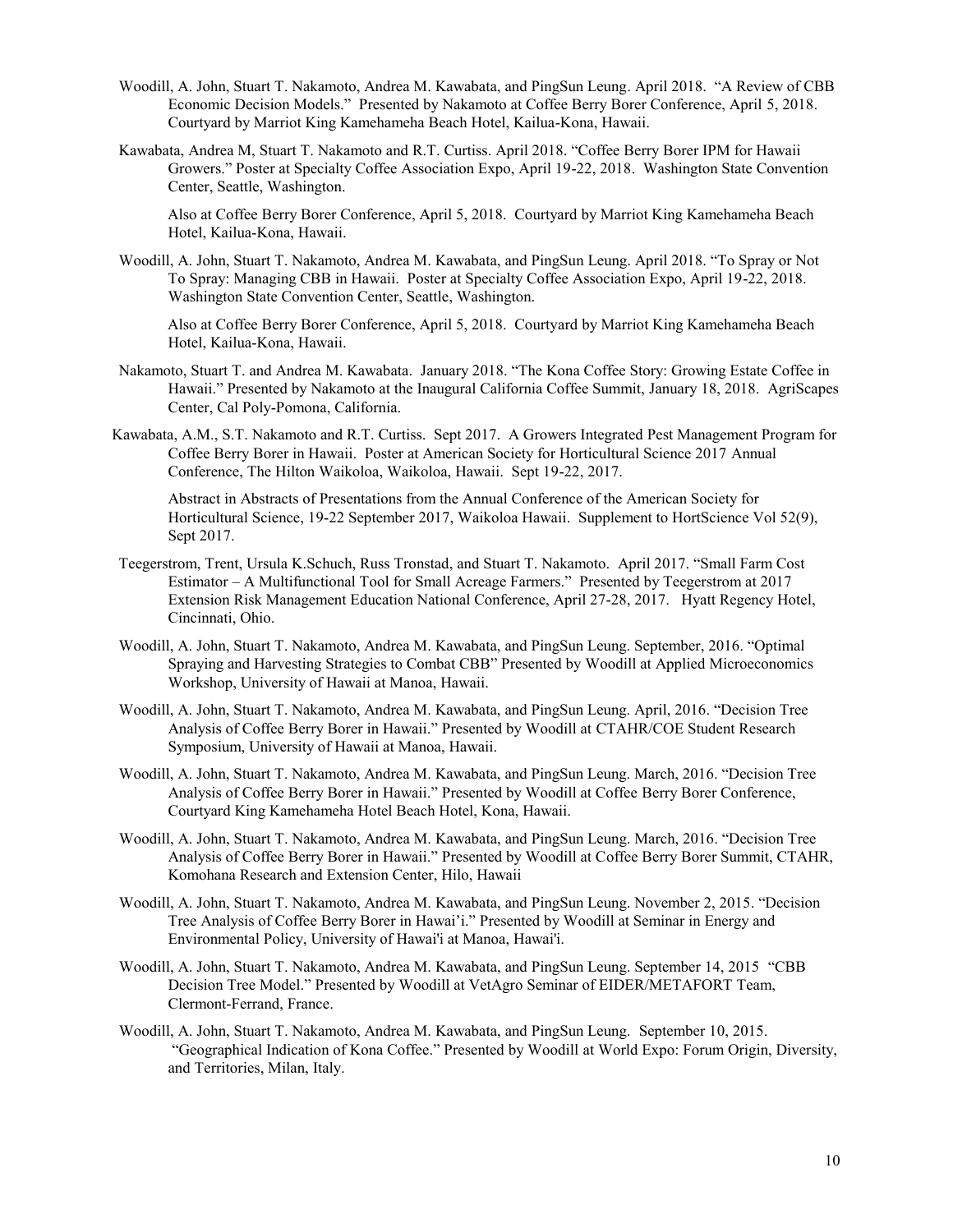- Woodill, A. John, Stuart T. Nakamoto, Andrea M. Kawabata, and PingSun Leung. September 9, 2015. "Geographical Indication of Kona Coffee." Presented by Woodill at Università Cattolica del Sacro Cuore of Piacenza, Piacenza, Italy.
- Kawabata, A.M., R.T. Curtiss, S.T. Nakamoto, Sugano, J., R.K. Tsutsui, M.D. Diaz-Lyke. 2014. *Educating Hawai'i Coffee Growers about Coffee Berry Borer Integrated Pest Management.* 2014 99th Annual Meeting and Professional Improvement Conference National Association of County Agricultural Agents. Mobile, Alabama. http://www.ctahr.hawaii.edu/DL/cbb/2014nacaa cbb\_ipm\_poster.pdf
- Nakamoto, Stuart T. Sept 2014. "Risk management: Where do we go from here?" Presented at 50<sup>th</sup> Annual Hawaii Papaya Industry Association Grower Conference, Nani Mau Gardens, Sept. 19, 2014.
- Kawabata, A.M., S.T. Nakamoto, J. Sugano, J. Uyeda, R. Hamasaki, S. Fukuda, R. Shimabuku, K. Katayama, M.D. Diaz-Lyke, K. Sewake, A. Kawabata, A. Arakaki, B. Bushe, K.H. Wang, C. Tamaru, T. Radovich, M. Kawate, J. Uchida, B. Fox, S. Motomura and R. Tsutsui. April 2013. *Team LIFE Hawaii.* Poster presented by A.M. Kawabata, Uyeda, and Nakamoto at Extension Risk Management Education National Conference. March 3-4, 2013. Westin Westminster Hotel, Denver, Colorado. [http://www.agrisk.umn.edu/conference/uploads/AKawabata1277\\_02.pdf](http://www.agrisk.umn.edu/conference/uploads/AKawabata1277_02.pdf)
- Sugano, J., S.T. Nakamoto, A.M. Kawabata, J. Uyeda, R. Hamasaki, S. Fukuda, R. Shimabuku, K. Katayama, M. Diaz-Lyke, K. Sewake, A.F. Kawabata, A. Arakaki, B. Bushe, K.H. Wang, C. Tamaru, T. Radovich, M. Kawate, J. Uchida, B. Fox, S. Motomura and R. Tsutsui. April 2013. *Attract, Promote, and Educate: The Hawaii Risk Management Education Model*. Poster presented by A.M. Kawabata, Uyeda, and Nakamoto at Extension Risk Management Education National Conference. March 3-4, 2013. Westin Westminster Hotel, Denver, Colorado. [http://www.agrisk.umn.edu/conference/uploads/AKawabata1277\\_01.pdf](http://www.agrisk.umn.edu/conference/uploads/AKawabata1277_01.pdf)
- Nakamoto, Stuart T. October 2012. "Introduction to Marketing Plans and Branding." Presented at 4<sup>th</sup> Annual Tropical Trends Collaboration Now in the 21st Century Conference, Hilo Hawaiian Hotel, Hilo, HI, October 19-21, 2012.
- Hamasaki, Randall T., Andrew Kawabata, Maria Derval C. Diaz-Lyke, and Stuart T. Nakamoto. March 2011. "Arthropod Pests of Blueberries in Hawai'i. Poster presented by Diaz-Lyke at *Invasive Species in the Pacific Region*, 95th Annual Meeting of the Pacific Branch, Entomological Society of America, Hilton Waikoloa Village, Waikoloa, Hawaii. March 27-30, 2011.
- Hamasaki, Randall T., Maria Derval C. Diaz-Lyke, and Stuart T. Nakamoto. March 2011. "Arthropod Pests of Tea (*Camellia sinensis* L.) in Hawai'i. Poster presented by Diaz-Lyke at *Invasive Species in the Pacific Region*, 95th Annual Meeting of the Pacific Branch, Entomological Society of America, Hilton Waikoloa Village, Waikoloa, Hawaii. March 27-30, 2011.
- Nakamoto, Stuart T. May 2010. "Using Nursery Software to Help Your Bottom Line." Presented at 19th Annual Desert Horticulture Conference, Tucson Convention Center, Tucson, AZ. May 21, 2010.
- Shido, Jennifer, R.T Hamasaki, and S.T. Nakamoto. April 2010. "Total content of aluminum in Hawaii grown tea leaves and in different brands of commercial matcha powder." Poster at 22<sup>nd</sup> Annual CTAHR Student Research Symposium, University of Hawaii at Manoa, Honolulu, Hawaii. April 9-10, 2010. Judged as Best HNFAS Graduate Poster
- Nakamoto, Stuart T. January 2010." Functional Foods from Blueberries to Tea" Presented at Functional Foods Agriculture & Clinical Applications Conference, Honolulu, HI. January 23, 2010.
- Lobo, Ramiro, Larry Lev, Stuart T. Nakamoto, and Gary Bender. Sept 2009. "A Market Driven Enterprise Screening Guide." Presented at 5<sup>th</sup> National Small Farm Conference, Springfield, Ill, September 15-17, 2009
- Teegerstrom, T. and ST Nakamoto. March 2009. "An Introduction to the Nursery Cost Estimator" Presented by Teegerstrom at National Extension Risk Management Education Conference, Reno, Nevada, March 31- April 1, 2009.
- Halloran, J.M., S.T. Nakamoto, K. Wanitprapha and K.W. Leonhardt. 2008. United States retail and wholesale florists' perceptions of dendrobium orchids and buying practices. Proc. The Fourth Asia Pacific Orchid Conference. Chiang Mai, Thailand. Chiang Mai University.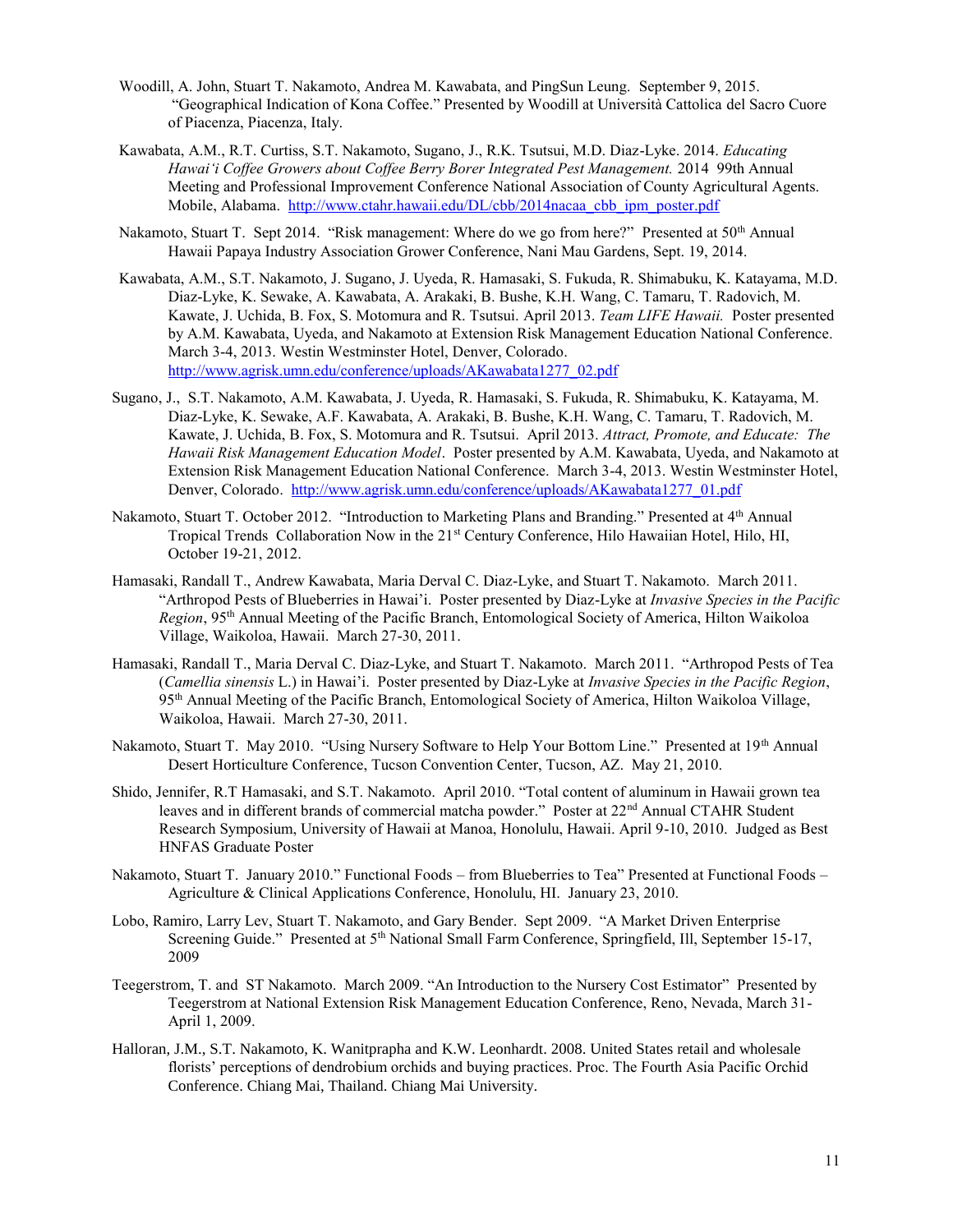- Nakamoto, S.T. February 2006. "Adding Value to Agr. Products" at 3rd Annual Diversified Agriculture Conference, Hunter Conference Center, Cedar City, Utah. Feb. 23, 2006.
- Garcia, M. P.S. Leung, and S.T. Nakamoto. April 2003. "Areawide Economic Assessment: Kamuela 2001-2002" Presented by Nakamoto at USDA-ARS-PBARC Second Annual Fruit Fly Areawide Pest Management Conference, April 28-May 1, 2003. Wailea Marriot, Maui, Hawaii.
- Nakamoto, S.T. Sept. 2002. "Evaluation of PAC's Marketing Program" at 38<sup>th</sup> Annual Hawaii Papaya Industry Association Conference, Sept. 20-21 2002, Ocean Resort Hotel Waikiki.
- Nakamoto, S.T., Leung, P.S., and M. Garcia April 2002. "Areawide Economic Assessment: Persimmons 2001" at USDA-ARS-PBARC First Annual Meeting, Fruit Fly Areawide Program, April 24,2002. Keauhou, Hawaii.
- Nakamoto, S.T. April 2000. "A Review and Update of the European 'Banana War.'" Presented at the 32nd Annual Hawaii Banana Industry Association (HBIA) Conference, Honolulu, April 28, 2000.
- Leung, P., Pan, M., Pi, F., S. T. Nakamoto, and S. G. Pooley. 1999. "A bilevel and bicriterion programming model of Hawaii's multifishery". In U. Chakravorty and J. Sibert (eds.), Ocean-scale management of pelagic fisheries: economic and regulatory issues, p. 41-63. Proceedings of an international workshop organized by the Pelagic Fisheries Research Program, Joint Institute for Marine and Atmospheric Research, University of Hawaii at Manoa, Honolulu, Hawaii, November 12-13, 1997. SOEST 99-01, JIMAR 99-321.
- Nakamoto, S.T. 1999 "Marketing Strategies Used by Agricultural Producers in Hawaii" in Hawaii Coffee Association 1999 Proceedings, 4th Annual Conference, June 29-31, Turtle Bay, Hawaii. pp. 23-30.
- Nakamoto, S.T. 1998. "Banana industry marketing situation & outlook" at Hawaii Banana Industry Association annual meeting, Hilo, Hawaii.
- Nakamoto, S.T. September 1997. "Economic Considerations for Swine Waste Management" in A Review of the Pacific Rim Swine Waste Management Systems: Proceedings of the Second International Symposium and Technical Sessions, University of Hawaii, September 8-11, 1997.
- Leung, P.S., S.T. Nakamoto, and S. Pooley. November 1997. "A Multilevel and Multobjective Programming Model of Hawaii's Multifishery". Presentation by Leung at Workshop on Ocean-Scale Management of Pelagic Fisheries: Economic and Regulatory Issues, East-West Center, Honolulu, Hawaii. November 12- 13, 1997.
- Leung, P.S., J. Muraoka, S.T. Nakamoto, and S. Pooley (listed alphabetically--no senior authorship). November 1997. "Evaluating Fisheries Management Options in Hawaii Using AHP." Presentation by Nakamoto at Workshop on Ocean-Scale Management of Pelagic Fisheries: Economic and Regulatory Issues, East-West Center, Honolulu, Hawaii. November 12-13, 1997.
- Leung, P.S., J. Muraoka, S.T. Nakamoto, and S. Pooley (listed alphabetically--senior authorship not assigned). June 1997. Evaluating Fisheries Management Options in Hawaii Using AHP. Presented at Fisheries Management under Uncertainty Symposium, Bergen, Norway. June 3-5 1997. Book of Abstracts, p. P13.
- Pan, Minling, Fang Ji, PingSun Leung, Stuart T. Nakamoto and Sam Pooley. May 1997. "A Multilevel and Multiobjective Programming Model of Hawaii's Multifisheries." Presented by Pooley at the 48th Tuna Conference, Lake Arrowhead, California, May 19-22, 1997.
- Nakamoto, S.T. March 1997. "Overview of Hawaii Vegetable Production and Sales" Presentation at 1997 Oahu Vegetable Growers Marketing Conference, Leeward Community College, Honolulu, March 28-29, 1997.
- Nakamoto, S.T. January 1997. "Notes on the Market for Beef in Japan." Presentation at Western Extension Marketing Committee annual meeting, Tucson, Arizona. January 13-15, 1997.
- Nakamoto, S.T. (ed/producer) 1996. Marketing for Profit in Agriculture--Emerging Marketing Opportunities for Hawaii. (videotape) CTAHR Video Production Facility, Publications and Information Office, College of Tropical Agriculture and Human Resources, University of Hawaii. (two tapes, 4 hrs total)
- Nakamoto, S.T. Winter 1996. "Update on the Coffee Market in Japan" in Tree Crops Journal, Winter 4(4):7. Hawaii Agriculture Commodities Service, Kailua-Kona, Hawaii.
- Nakamoto, S.T. July 1996. "Marketing Strategies for Hawaii Agricultural Products." Invited roundtable seminar at St. Andrews University, Osaka, Japan.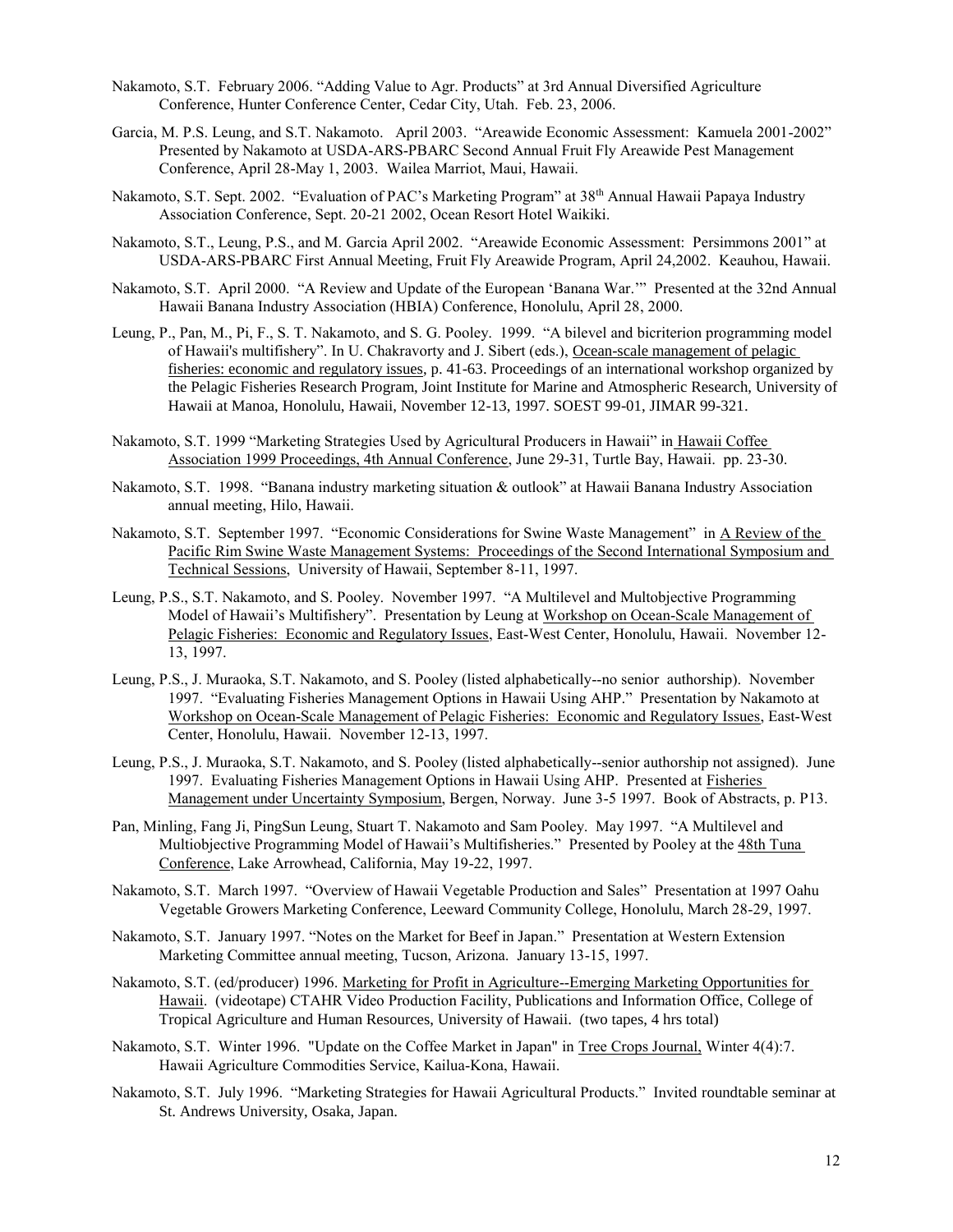- Nakamoto, S.T. July 1995. "The Banana War: A Review"." In Proceedings: 27th Annual Hawaii Banana Association Conference, Kahului, Hawaii. July 28-29, 1995. HITAHR, College of Tropical Agriculture and Human Resources, University of Hawaii.
- Nakamoto, S.T. April 1995. "Report on the 'Marketing for Profit in Agriculture' Conference," in "Hawaii Agriculture: Positioning for Growth" Conference, University of Hawaii Campus Center, April 5-6, 1995.
- Nakamoto, S.T., J.M. Halloran, K. Leonhardt, K. Wanitprapha, and K. Sewake. October 1994. "What Import Statistics for the United States Market Mean for Orchids" in Proceedings of Second Annual Hawaii Tropical Cut Flower Industry Conference. HITAHR, College of Tropical Agriculture and Human Resources, University of Hawaii.
- Nakamoto, S.T. September 1993. "An Overview of the World Market for Macadamia Nuts". Invited paper at *Primer Seminario Nacional de Macadamia* (First National Macadamia Seminar), San Jose, Costa Rica. September 20, 1993.
- Nakamoto, S. and J. Halloran. 1993. "The World Banana Situation". In Proceedings: 25th Annual Hawaii Banana Association Conference, Honolulu, Hawaii. August 6-7, 1993. HITAHR, College of Tropical Agriculture and Human Resources, University of Hawaii. pp. 20-23.
- Halloran, J.M. and S.T. Nakamoto. 1993. "Market Forces Affecting the Hawaii Banana Industry". In Proceedings: 25th Annual Hawaii Banana Association Conference, Honolulu, Hawaii. August 6-7, 1993. HITAHR, College of Tropical Agriculture and Human Resources, University of Hawaii. pp. 24-26.
- Tanudjaja, L., X. Zhang, A.S. Huang, W.T. Iwaoka and S.T. Nakamoto. "Color, Texture, and B-Carotene and Dietary Fiber Content of 38 Sweet Potato Cultivars Grown in Hawaii" Poster presented at 1993 IFT Annual Meeting, July 10-14, 1993, Chicago, Illinois.
- abstract in 1993 IFT Annual Meeting Technical Program: Book of Abstracts, July 10-14, 1993, Chicago, Illinois. Institute of Food Technologists. p. 128.
- Zhang, X., W.T. Iwaoka, A.S. Huang, and S.T. Nakamoto. "Changes in the Pungent and Volatile Components of Ginger in Various Foods During Processing and Storage" Poster presented at 1993 IFT Annual Meeting, July 10-14, 1993, Chicago, Illinois.
- abstract in 1993 IFT Annual Meeting Technical Program: Book of Abstracts, July 10-14, 1993, Chicago, Illinois. Institute of Food Technologists. p. 206
- Nakamoto, S. April 1993. "Market Statistics for Mango." in Proceedings: Conference on Mango in Hawaii, University of Hawaii at Manoa, Hawaii. March 9-11, 1993. HITAHR, College of Tropical Agriculture and Human Resources, University of Hawaii. pp. 80-83.
- Nakamoto, S., J. Halloran, K. Wanitprapha, and K. Sewake. January 1992. "Statistics of the United States Flower Market: Insights for Orchids." Presented by Halloran at Fourth Asia Pacific Orchid Conference, Chiang Mai, Thailand. January 20-26, 1992.
- Halloran, J., S. Nakamoto, and K. Wanitprapha. January 1992. "United States Retail and Wholesale Florists' Perceptions of Dendrobium Orchids and Buying Practices." Presented by Halloran at Fourth Asia Pacific Orchid Conference, Chiang Mai, Thailand. January 20-26, 1992. CTAHR RES-124
- Halloran, J.M.; Nakamoto, S.T.; Leonhardt, K.W. Dec 1991. "Mainland wholesaler's and retailer's perceptions of Hawaii dendrobium orchids" in The Hawaii tropical cut flower industry conference: growing into the 90's - Hilo Hawaiian - March 29-31, 1990. HITAHR, College of Tropical Agriculture and Human Resources, University of Hawaii.
- Nakamoto, S.T., C.A. Ferguson, and J.M. Halloran. August 1990. "Value Added Versus Value Leaked: High-Value Agricultural Exports from a State Perspective." Presented at joint American Agricultural Economics Association, Canadian Agricultural Economics Association, and Western Agricultural Economics Association 1990 Annual Meetings, University of British Columbia, Vancouver, British Columbia. August 4-8, 1990.
- Ferguson, C.A., J.M. Halloran, and S.T. Nakamoto. August 1990. "Measuring Agriculture's Total Contribution to the Economy: A Sequential Extraction Approach." Presented by Ferguson at joint meetings of American Agricultural Economics Association, Canadian Agricultural Economics Association, and Western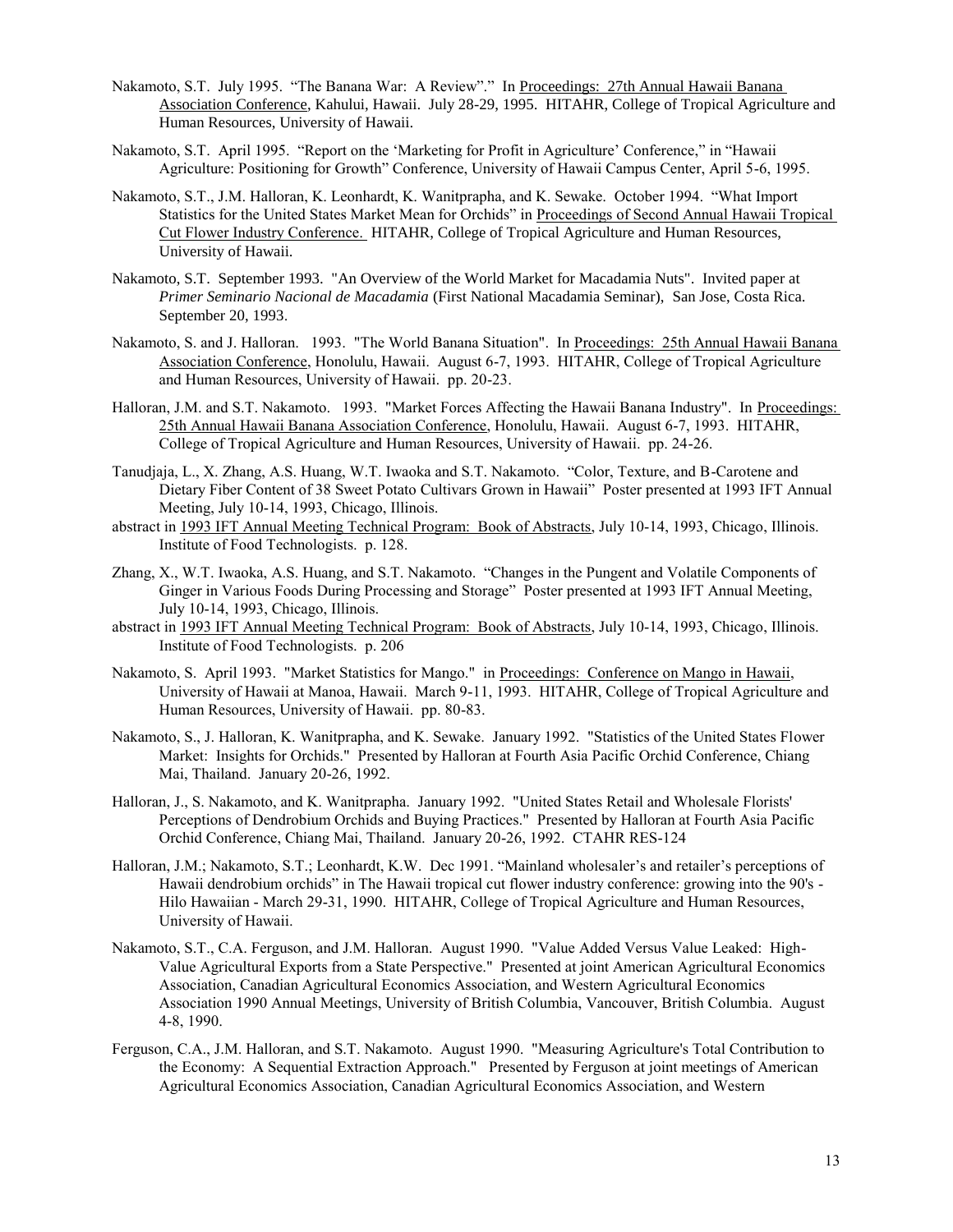Agricultural Economics Association 1990 Annual Meetings, University of British Columbia, Vancouver, British Columbia. August 4-8, 1990.

- Halloran, J.M. and S.T. Nakamoto. March 1990. "Wholesalers' and Retailers' Perceptions of Hawaii's Dendrobium Orchids - Implications for Hawaii." Presented by Halloran. In The Hawaii Tropical Cut Flower Industry Conference: Growing into the 90's, Hilo Hawaiian Hotel, Hilo, Hawaii. March 29-31, 1990. HITAHR, College of Tropical Agriculture and Human Resources, University of Hawaii. pp. 136-148.
- Nakamoto, S.T., J. Halloran, J. Yanagida, and P.S. Leung. "Information and Price Uncertainty: A Market Example and Economic Evaluation", Presented by Halloran at the meetings of the Southern Regional Science Association, April 27-29, 1989, Chapel Hill, North Carolina.
- Nakamoto, S.T. July 1989. "Recommendations for Marketing Hawaii-Grown Bananas". In Proceedings: 20th Annual Hawaii Banana Association Conference, University of Hawaii at Hilo, Hawaii. August 12-13, 1988. Cooperative Extension Service, University of Hawaii. RES-106 pp. 16-17.
- Martin, M.V., J.M. Halloran and S.T. Nakamoto. 1988. "Changing Patterns of Food Consumption and Food Importation in the Asian Pacific Rim". Presented by Martin. In Proceedings: 22nd Annual Pacific Northwest Regional Economic Conference, Boise, Idaho. April 28-30, 1988. Pacific Northwest Regional Economic Conference and the Northwest Policy Center, University of Washington. Volume 1, pp. 23-32.
- Nakamoto, S.T. "Estimating Your Cost of Production for Dendrobiums". June 1988. In Proceedings: 1987 Hawaii Commercial Orchid Growers Conference, October 11-12, 1987, Honolulu. Cooperative Extension Service, University of Hawaii. pp. 2-12.
- Nakamoto, S.T., J.M. Halloran, and R.L. Bowen. "Hawaii Bananas: The Case of Mistaken Identity". Presented by Bowen. In Proceedings: 19th Annual Hawaii Banana Industry Association Conference, August 7-8, 1987, Kauai Beachboy Hotel, Lihue, Kauai. Cooperative Extension Service, University of Hawaii. pp. 2-8.
- Nakamoto, S.T. and J.M. Halloran. August 1987. "An Economic Evaluation of Additional Market Information". Presented at American Agricultural Economics Association/Canadian Agricultural Economics Association Annual Meetings, Michigan State University, August 2-5, 1987.
- abstract: Nakamoto, S.T. and J.M. Halloran. December 1987. "An Economic Evaluation of Additional Market Information". *American Journal of Agricultural Economics* 69(5):1085.
- Halloran, J. and S. Nakamoto. May 1987. "Kona Coffee Market Today and Tomorrow". Presented at the 1987 annual meeting of the Kona Coffee Council, May 23, 1987.
- Nakamoto, S.T. "The Rental Approach to Nursery Cost of Production". Presented at Hawaii Association of Nurserymen 1986 Conference and Trade Show, November 3-5, 1986, Honolulu, Hawaii.
- Harris, Thomas R., Stuart A. Nakamoto, and Chauncey T.K. Ching. 1983. "Transferability of Community Service Budgets Through Microcomputers." Paper presented at the 1983 Triennial Southern CRD Training Meeting, Birmingham, Alabama. 1983.
- Harris, T.R., S.T. Nakamoto, and C.T.K. Ching. April 1983. "Community Service Budgets: Transferability Through Microcomputers". Contributed Paper at the Southern Regional Science Association meetings, Charleston, S.C., April 13-15, 1983. 12 pp.

#### **REPORTS AND OTHER PRODUCTS**

- Sand, S., A. Kawabata and ST Nakamoto (editors). Oct 2021. Coffee crop insurance webinar series. 5 presentations. <https://bit.ly/3kbxRGr>
- Kawabata, A.M., S. Wages, and S.T. Nakamoto. 2020. Pruning methods for the management of coffee leaf rust and coffee berry borer in Hawaii. Honolulu (HI): University of Hawaii. 9pp. <https://www.hawaiicoffeeed.com/pruningcbbclr.html>
- Kawabata, A.M., S.T. Nakamoto, L. Keith, and D. Oishi. (2020). Surveying, sampling, and monitoring of coffee leaf rust (*Hemileia vastatrix*) for early disease control in Hawaii. Honolulu (HI): University of Hawaii. 15pp. https://www.hawaiicoffeeed.com/clrmonitorenglish.html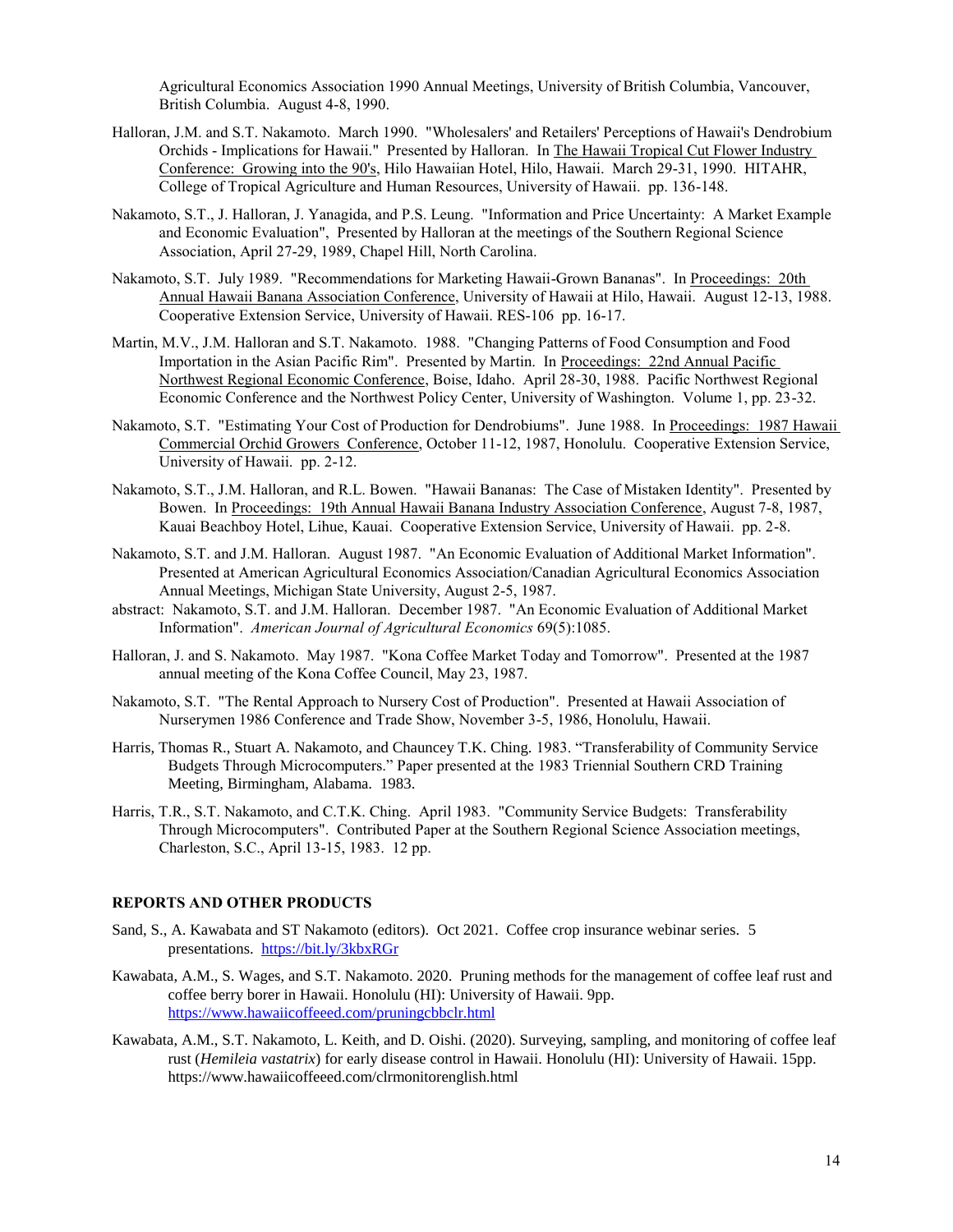- Kawabata. A.M., M. Miyahira, S. Sand, and S.T. Nakamoto. November 2019. CTAHR Display at the Kona Coffee Cultural Festival Ho'olaule'a, Makaeo County Pavilion, Kailua-Kona. November 9,2019.
- Nakamoto, Stuart T. and Randall Hamasaki. November 2019. "Hawaii Grown Tea" in Sam Choy's in the Kitchen. November 4, 2019. Video clip. https://www.khon2.com/sam-choys-in-the-kitchen/sam-choys-in-thekitchen-toner-ohana/
- Nakamoto, Stuart T. June 2018. "Impact of Volcano Eruptions on Agriculture in Hawaii." 2018 Western Agr Economics Association and Western Extension Committees, June 24-28, 2018, Anchorage, Alaska.
- Burt, J.H., A.M. Kawabata, S.T. Nakamoto and G. LeMay. December 2017. "CBB IPM The End of Season Strip-Pick". Extension Video. url: https://www.youtube.com/watch?v=-uWqkovPqKg
- Burt, J.H., A.M. Kawabata, and S.T. Nakamoto. July 2017. "CBB IPM 30 Trees Sampling Method for CBB Monitoring - Part II - Dissection and Decision". Extension Video. url: https://www.youtube.com/watch?v=6ioL-IeogFU.
- Burt, J.H., A.M. Kawabata, S.T. Nakamoto and G. Hicks. July 2017. "CBB IPM 30 Trees Sampling Method for CBB Monitoring - Part II – In the Field". Extension Video. url: https://www.youtube.com/watch?v=jb8hV0ID5\_A.
- Bittenbender, H.C., G. Hicks, A.M. Kawabata, R.T. Curtiss and S.T. Nakamoto. March 2017. How are we doing in the war with CBB? Comparing CBB surveys 2016 and 2015. University of Hawaii at Manoa, College of Tropical Agriculture and Human Resources. 15 pp.
- Bittenbender, H.C., A.M. Kawabata and S.T. Nakamoto. January 2016. How are we doing in the war with CBB? Comparing CBB surveys 2015 and 2014. University of Hawaii at Manoa, College of Tropical Agriculture and Human Resources. 16 pp.
- Bittenbender, H.C., A.M. Kawabata and S.T. Nakamoto. 2014. Comparison of three years of CBB surveys (2014 to 2012): How are we doing in the war with CBB? University of Hawaii at Manoa, College of Tropical Agriculture and Human Resources. 17 pp.
- Leung, PS. A.M. Kawabata and S.T. Nakamoto. March 2014. Estimated economy-wide impact of CBB for the crop years 2011/12 and 2012/13. Brief report at request of Hawaii Congressional Delegation. 2 pp.
- Nakamoto, Stuart T., Trent Teegerstrom, Dawn Thilmany, and Russell Tronstad. 2011. "Direct Marketing" module in National online course for USDA Foreign Agricultural Service, Trade Adjustment Assistance for Farmers Program. url: http://taatrain.cffm.umn.edu/DirectMarketing/Default.aspx?SectionID=87
- Sugano, J., R. Hamasaki, M. Kawate, M. Diaz-Lyke, and S.T. Nakamoto. 2011. Best Management Practices for *Asperisporium* Black Spot on Papaya. University of Hawaii at Manoa, College of Tropical Agriculture and Human Resources. Poster
- Sugano, J., M. Diaz-Lyke, R. Hamasaki, S. Fukuda, R. Paull, and S.T. Nakamoto. 2011. Minimizing Production Risk: Papaya Ripening Chart. University of Hawaii at Manoa, College of Tropical Agriculture and Human Resources. Poster developed by UH-CTAHR Risk management Hawaii and Local and Immigrant Farmer Education (LIFE) programs.

url: http://www.ctahr.hawaii.edu/oc/freepubs/pdf/Papaya\_Ripening.ENG.1.pdf

- Sugano, J., M. Diaz-Lyke, R. Hamasaki, S. Fukuda, R. Paull, and S.T. Nakamoto. 2011. Ti umno a panagpili iti bunga kabayatan ti panagpuros pasayaatenna ti kalidad ti panaglako (Minimizing Production Risk: Papaya Ripening Chart). University of Hawaii at Manoa, College of Tropical Agriculture and Human Resources. Poster developed by UH-CTAHR Risk management Hawaii and Local and Immigrant Farmer Education (LIFE) programs. (Ilocano). url: http://www.ctahr.hawaii.edu/oc/freepubs/pdf/Papaya\_Ripening.ILO.1.pdf
- Sugano, J., M. Diaz-Lyke, R. Hamasaki, S. Fukuda, R. Paull, and S.T. Nakamoto. 2011. Minimizing Production Risk: Papaya Ripening Chart. University of Hawaii at Manoa, College of Tropical Agriculture and Human Resources (Ilokano translation). Poster developed by UH-CTAHR Risk Management Hawaii and Local and Immigrant Farmer Education (LIFE) programs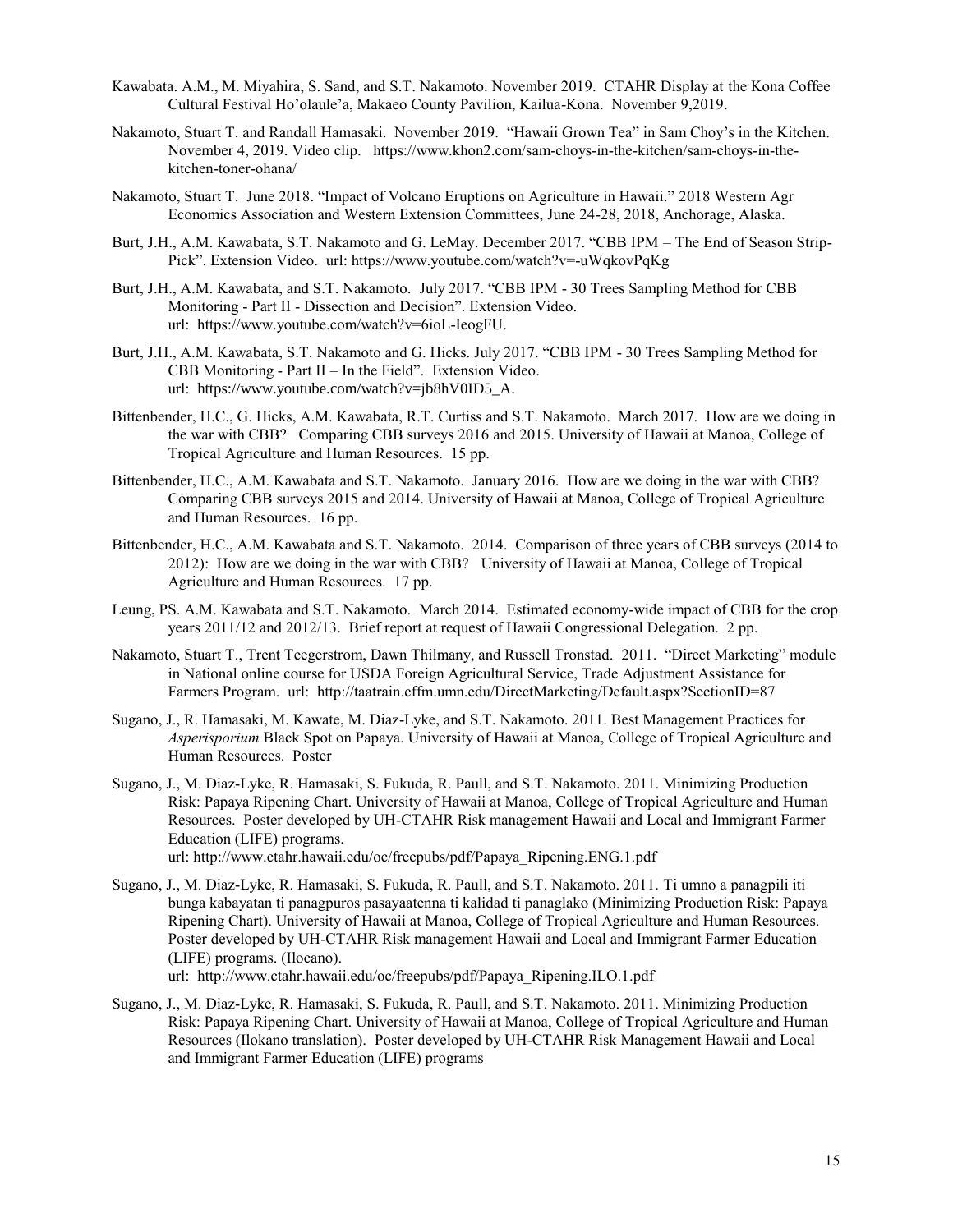- Sugano, J., M. Diaz-Lyke, R. Hamasaki, S.T. Nakamoto, R Shimabuku, G. Sako, and C. Tamaru. 2011. LIFE: Local and Immigrant Farmer Education Program. University of Hawaii at Manoa, College of Tropical Agriculture and Human Resources. Poster.
- Sugano, J., M. Diaz-Lyke, R. Hamasaki, S.T. Nakamoto, R Shimabuku, G. Sako, and C. Tamaru. 2011. LIFE: Local and Immigrant Farmer Education Program. University of Hawaii at Manoa, College of Tropical Agriculture and Human Resources. (Ilokano) Poster.
- Sugano, J. et al. 2011. Ag Theft and Vandalism Prevention. University of Hawaii at Manoa, College of Tropical Agriculture and Human Resources. Poster developed by UH-CTAHR Local and Immigrant Farmer Education (LIFE Hawaii) program
- Sugano, J. et al. 2011. Ag Theft and Vandalism Prevention. University of Hawaii at Manoa, College of Tropical Agriculture and Human Resources. (Ilokano). Poster developed by UH-CTAHR Local and Immigrant Farmer Education (LIFE Hawaii) program
- Sugano, Jari, M.D. Diaz-Lyke R. Hamasaki, S. Fukuda, R. Paull, and S.T. Nakamoto. 2011. "How to Minimize On-Farm Papaya Fruit Damage" (Ilokano). Poster developed by UH-CTAHR Local and Immigrant Farmer Education (LIFE Hawaii) program.
- Sugano, Jari, M.D. Diaz-Lyke R. Hamasaki, S. Fukuda, R. Paull, and S.T. Nakamoto. 2011. "How to Minimize On-Farm Papaya Fruit Damage". Poster developed by UH-CTAHR Local and Immigrant Farmer Education (LIFE Hawaii) program.
- Sugano, Jari, R. Hamasaki, E. Villalobos, MY Chou, M. Wright, S. Fukuda, S. Swift, S Ferreira, D. Tsuda, MD Diaz-Lyke and S.T. Nakamoto. 2011. "Damage to Papaya Caused by *Thrips parvispinus* (Karny)". Poster developed by UH-CTAHR Local and Immigrant Farmer Education (LIFE Hawaii) program.
- Sugano, Jari, R. Hamasaki, E. Villalobos, MY Chou, M. Wright, S. Fukuda, S. Swift, S Ferreira, D. Tsuda, MD Diaz-Lyke and S.T. Nakamoto. 2011. "Damage to Papaya Caused by *Thrips parvispinus* (Karny)". (Ilokano) Poster developed by UH-CTAHR Local and Immigrant Farmer Education (LIFE Hawaii) program.
- Nakamoto, S.T., T. Teegerstrom and R. Tronstad. 2011. "Risk Management Resources for Hawaii's Agriculture" Poster developed for Risk Management Education program, at 2011 HCA conference Waikoloa, Hawaii; MIDPAC Horticultural conference Komohana, Hawaii Tropical Fruit Industry conference, HFBF, industry meetings
- Nakamoto, S.T., T. Teegerstrom, and R. Tronstad. October 2010. "Building a Business Plan: (1) Templates and (2) Examples." Workbooks in partnership with Local Immigrant Farmer Education (LIFE Hawaii) program. 17 pp. and 20 pp.
- Nakamoto, S.T., T. Teegerstrom, and R. Tronstad. October 2010. "Building a Marketing Plan: (1) Templates and (2) Examples." Workbooks in partnership with Local Immigrant Farmer Education (LIFE Hawaii) program. 10 pp. and 17 pp.
- Sugano, Jari, S. Fukuda and S.T. Nakamoto. July 2010. "HPIA Seed Certification." Discussion paper prepared for Hawaii Papaya Industry Association. 3 pp.
- Nakamoto, S.T., R. Hamasaki, and M. Yamasaki. Sept 2009. "Tea Research at Mealani Station" Poster at 2009 Annual Mealani Taste of the Hawaiian Range food festival, Hilton Waikoloa Village, Waikoloa, Hawaii. Sept. 18, 2009. Also at Tea Expo 2010, Las Vegas Convention Center, Las Vegas, NV. June 11-13, 2010.
- Nakamoto, S.T., R. Hamasaki, and M. Yamasaki. Sept 2009. "Hawaii Grown Tea: The Process" Poster at 2009 Annual Mealani Taste of the Hawaiian Range food festival, Hilton Waikoloa Village, Waikoloa, Hawaii. Sept. 18, 2009. Also at Tea Expo 2010, Las Vegas Convention Center, Las Vegas, NV. June 11-13, 2010.
- Hamasaki, R., S.T. Nakamoto and M. Yamasaki. Sept 2009. "Blueberry Research in Hawaii" Poster at 2009 Annual Mealani Taste of the Hawaiian Range food festival, Hilton Waikoloa Village, Waikoloa, Hawaii. Sept. 18, 2009.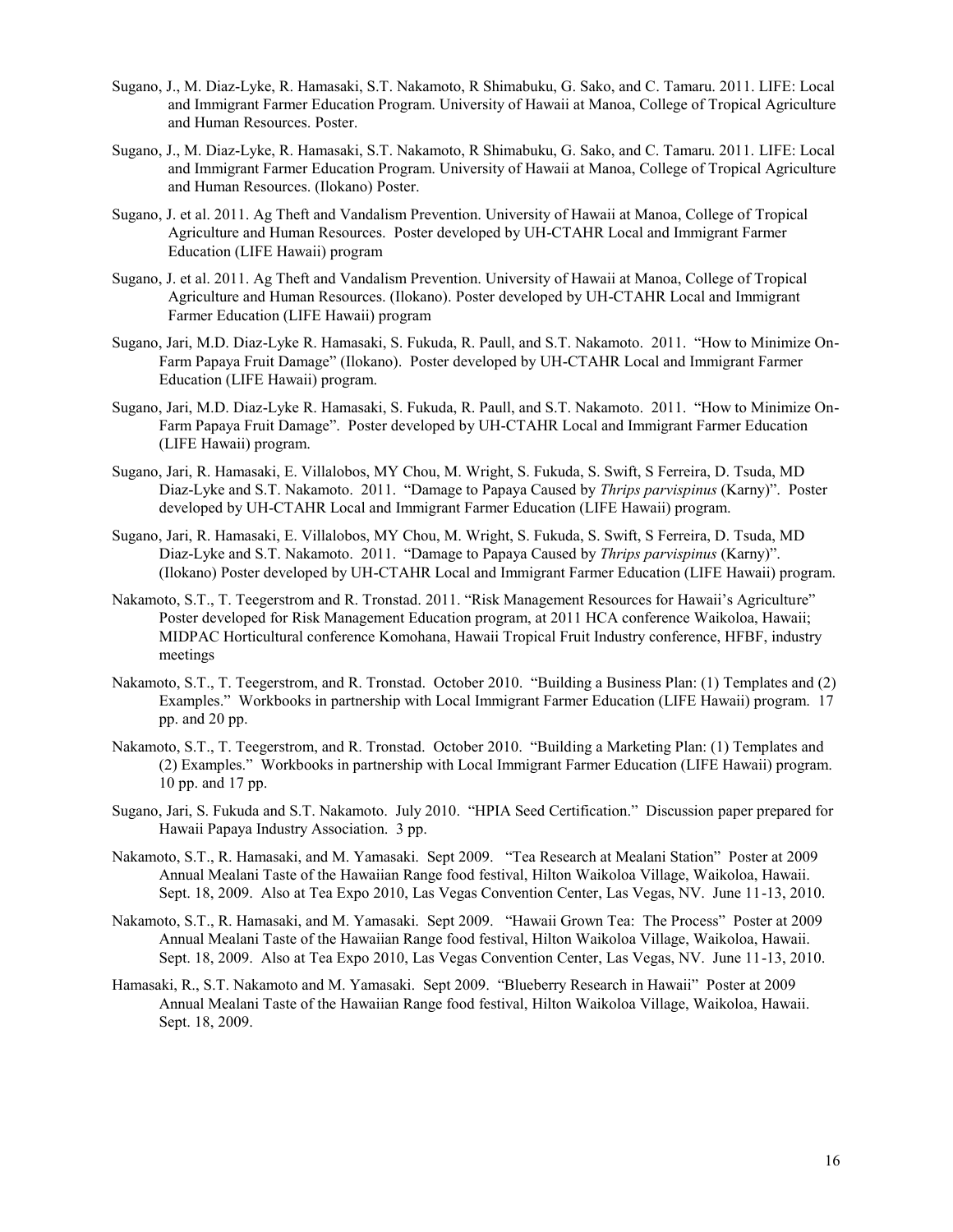- Nakamoto, S.T., S. Swift, T. Teegerstrom, and R. Tronstad. 2008. "Crop Records" binder of recordkeeping templates. College of Tropical Agriculture and Human Resources, University of Hawaii at Manoa and The University of Arizona Cooperative Extension.
- Lee, Lonny L., C. Alan Titchenal & Stuart T. Nakamoto. April 2007. "Nutrition Knowledge Assessment: How Well Do Certified Personal Trainers in Hawaii Compare? " Poster in CTAHR Student Research Symposium, University of Hawaii at Manoa, Honolulu, Hawaii. April 5-6, 2007.
- Nakamoto, Stuart T., Trent Teegerstrom, Russell. Tronstad, Ursula Schuh and Andrew Kawabata. 2006. "Hawaii-Arizona Nursery Cost Estimator "(jointly released as "Arizona-Hawaii Nursery Cost Estimator"). College of Tropical Agriculture and Human Resources, University of Hawaii at Manoa. Spreadsheet for Excel.
- Nakamoto, Stuart T., and Trent Teegerstrom. 2006. "The Hawaii-Arizona Nursery Cost Estimator: Introductory Presentation" self-guided powerpoint presentation.
- Nakamoto, S.T. 2005. Papaya COP generator for Excel (not released).
- Nakamoto, Stuart T. 2004. Tea field establishment and cost of production budget generator (spreadsheet), for Excel. (not released)
- Nakamoto, Stuart T. 2004. VEGE -- Vegetable cost of production crop budget generator (spreadsheet), revised for Excel. (not released to general public)
- Nakamoto, S.T., C.A. Ferguson, and N. Sawada. June 2002. "Promotion Pays off for Papaya" in *Agriculture Hawaii* 3(2):14, April-June 2002.
- Ferguson, Carol A., S.T. Nakamoto and N. Sawada. December 2001. "An Economic Analysis of the Hawaii Papaya Administrative Committee's Marketing Program." Report to PAC and USDA-AMS.
- Peterson, Aaron, K.R. Sharma, S.T. Nakamoto, and PS. Leung. (1999e). Production Costs for Selected Vegetable Crops in the State of Hawaii . Department of Biosystems Engineering, College of Tropical Agriculture and Human Resources, University of Hawaii at Manoa, 20pp. Report to NRCS. Extension version published as CTAHR pub.
- Nakamoto, S.T. 1999. Draft industry survey and assessment plan for Hawaii Crop Improvement Association, subsequently adapted by Hawaii Agricultural Statistics Service
- Nakamoto, S.T. 1998. "Estimates of losses to Hawaii banana industry from EU Banana Regime," unpub. report in response to industry & congressional request.
- Anon.1998. "Agriculture's Contributions to Hawaii's Economy, 1992" in Statistics of Hawaiian Agriculture 1996, and later years, by Hawaii Agricultural Statistics Service, Honolulu.
- Nakamoto, S.T. March 1998. "Macadamia Nuts: Economic and Competitive Factors Affecting the U.S. Industry" Testimony to U.S. International Trade Commission Field Hearing, Kailua-Kona, Hawaii.
- Sharma, Khem, X. Tian, A. Peterson, S.T. Nakamoto and PS. Leung. 1997. The 1992 Hawaii State Input-Output Study. Report prepared for Hawaii Department of Business, Economic Development and Tourism (DBED&T).
- Nakamoto, S.T., Homer K. Rowley and Donald A. Martin. 1996. "Evaluation of Agricultural Statistics for ADAP." Agricultural Development in the American Pacific, UH-CTAHR.
- Nakamoto, S.T., P.S. Leung and K. Wanitprapha. <1996>. "Economic Fact Sheets." Poster in HI State Horticultural show (repeat presentation)
- Nakamoto, S.T., P.S. Leung and K. Wanitprapha. October 1995. "Economic Fact Sheets." Poster in HTFG annual meetings (repeat presentation)
- Nakamoto, S.T., P.S. Leung and K. Wanitprapha. April 1995. "Economic Fact Sheets." Poster in "Hawaii Agriculture: Positioning for Growth" Conference, University of Hawaii Campus Center, April 5-6, 1995. Selected for exhibit at State Legislature.
- Nakamoto, S.T. June 1994. "A Guide to Crop Loss Valuation Hurricane Iniki." UH Dept. of Agricultural and Resource Economics Working Paper. 42 pp.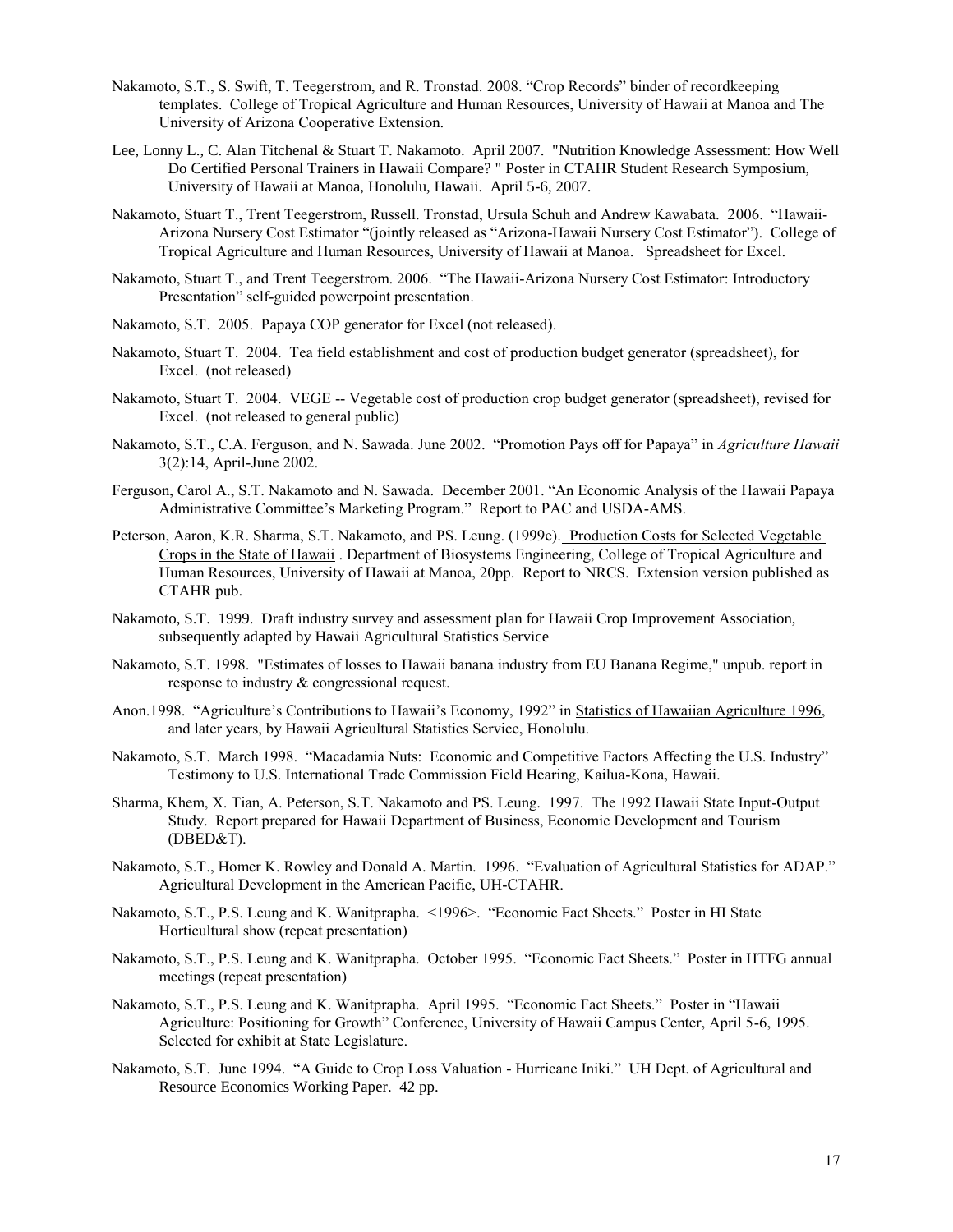- Nakamoto, S.T. June 1994. " Consumer Satisfaction and the Marketing of Agricultural Products" in Western Farmer Stockman magazines (separate issues for Washington, Oregon, Idaho, Montana, Utah, and Arizona).
- Nakamoto, S.T. November 1993. "Macadamias in Costa Rica--1992" in Tree Crops Journal Fall 1(3):7. Hawaii Agriculture Commodities Service, Kailua-Kona, Hawaii.
- Nakamoto, S.T. February 1993. "Trade Liberalization and the U.S. Sugar Industry" in Western Farmer Stockman magazines (separate issues for Washington, Oregon, Idaho, Montana, Utah, and Arizona).
- Nakamoto, S.T., R. Yamakawa and J. Halloran. June 1992. Economics of a Freight Consolidation and Holding Facility on Kauai. Report for Office of Economic Development, County of Kauai. 28 pp. + appendices.
- Nakamoto, S.T. January 1992. "A Primer on Value Added" in Western Farmer-Stockman magazines (separate issues for Washington, Oregon, Idaho, Montana, Utah, and Arizona).
- Nakamoto, S.T. May-July 1991. Testimony opposing water rate hike for Maui agriculture, in behalf of Farm Bureau to Maui Water Board. May 21 and July 9.
- Hodgson, A.S., S. Nakamoto, and J. Halloran. Sept. 1990. A Feasibility Study on a State-wide Food Processing Center. Report in response to Hawaii State Senate Resolution 245.
- Hodgson, A. and S.T. Nakamoto. Sept. 1990. The Potential of Processed Products as a Means of Exporting Tropical Fruits without the Constraint of Fruitfly Quarantine Regulations. Report in response to Hawaii State Senate Resolution 142.
- Yokoyama, K.M., T.V. Tipton, K. Wanitprapha, and S.T. Nakamoto. March 1990. "Cocoa/Cacao: Supporting Document for Economic Fact Sheet No. 4. Working paper (annotated bibliography). 19 pp.
- Nakamoto, S.T. October 1988. "Observations and Comments on Hawaii Business Mission to Cook Islands, Tonga, Western Samoa, and American Samoa, Sept. 23- Oct. 5, 1988." Report for Hawaii State Dept. of Business and Economic Development.
- Nakamoto, S.T. and P.S. Leung. 1987. Vegetable Crop Budget Template. (spreadsheet template)
- Nakamoto, S.T. December 1986. The Impact of Information on a Market for Head Cabbage and Head Lettuce in Hawaii. Unpub. Ph.D. dissertation. University of Hawaii, Dept. of Agricultural and Resource Economics, Honolulu. 148 p.
- Nakamoto, S.T. May 1982. A Simulation Model for Fisheries in Hawaii. Unpub. M.S. thesis. University of Hawaii, Dept. of Agricultural and Resource Economics, Honolulu. 129 pp.

#### **WORKSHOPS**

- Kawabata, A., S. Sand, ST Nakamoto (organizers). 2021. "Coffee Leaf Rust is covered by crop insurance." Online panel discussions.
	- a. October 5, 2021
	- b. December 2, 2021
- Nakamoto, Stuart T. 2021. "Recordkeeping and An Introduction to a Cost Estimator for Cut Ornamentals." Webinar for 2021 University of Hawaii Floriculture and Nursery Webinar Series
	- a. June 15, 2021
	- b. June 8, 2021
- Nakamoto, Stuart T. April 1, 2021. "Overview of Recordkeeping and Cost Estimators for Ornamental Crops." Webinar for CTAHR Ornamental Agents.
- Nakamoto, Stuart T. December 2020. "Some thoughts on dealing with covid and the economic crisis." Presentation for Ka'u Coffee Virtual School, December 23, 2020.
- Kawabata, Andrea, Roxana Myers, and Stuart T. Nakamoto. July 7, 2020. Coffee Root-knot Nematode Webinar
- Hamasaki, Randall and S.T. Nakamoto. 2019. TEA 101: Tea Production and Processing Basics. UHM-CTAHR Mealani Research Station, Waimea, Hawaii
	- a. Session 19-1. May 7, 2019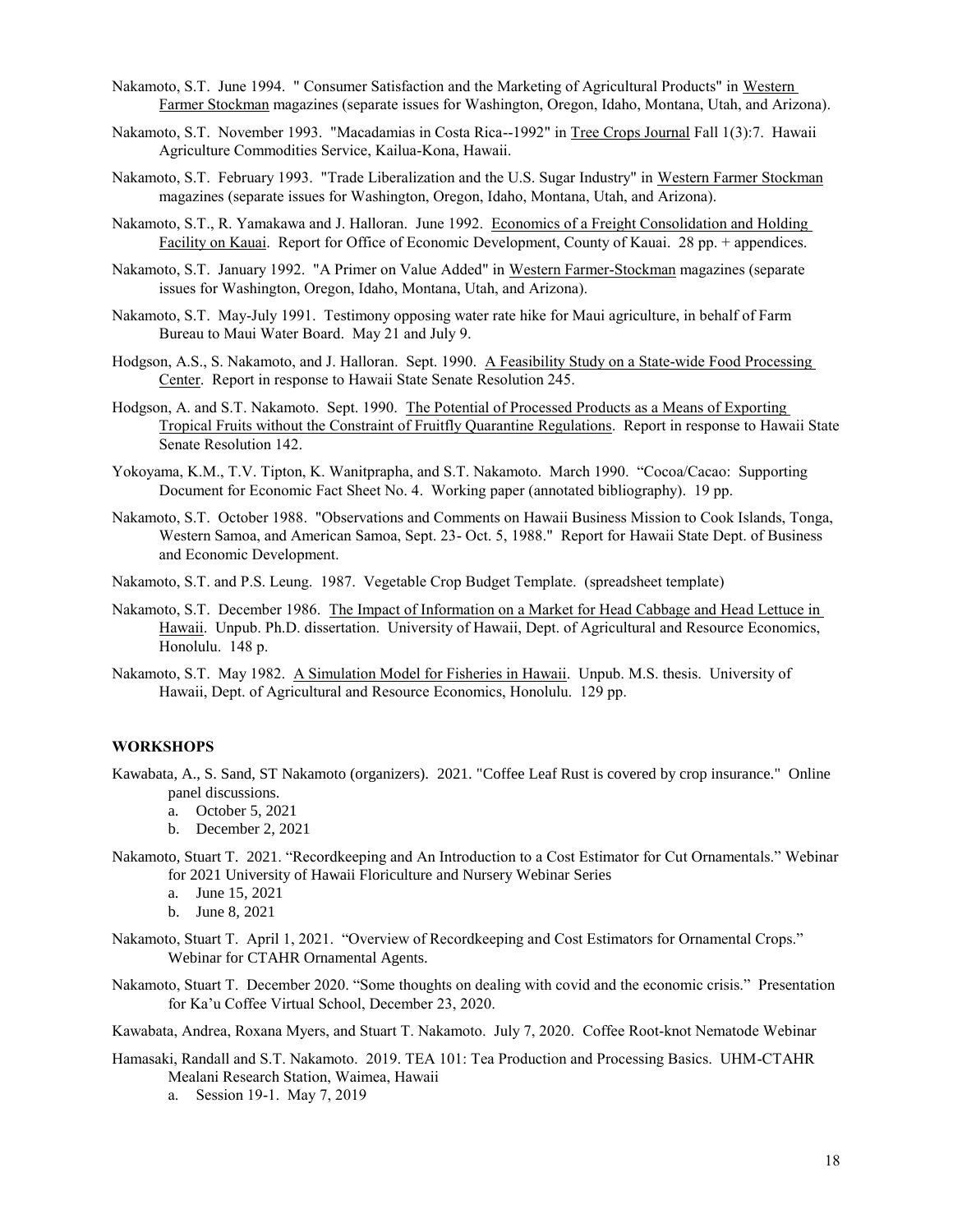- b. Session 19-2. June 20, 2019
- c. Session 19-3. July 9, 2019
- d. Session 19-4. July 18, 2019
- e. Session 19-5. August 21, 2019
- Hamasaki, Randall and S.T. Nakamoto. August 19, 2019. "Okumidori" Tea Variety Distribution Event. UHM-CTAHR Mealani Research Station, Waimea, Hawaii
- Kawabata, Andrea and Stuart T. Nakamoto. May 2019. Coffee Basics (Hawaii) at "Learning with Hawaii," Frinj Coffee, Goleta, California. May 31, 2019.
- Kawabata, Andrea and Stuart T. Nakamoto. May 2019. Coffee Berry Borer 101: Prevention and IPM at "Learning with Hawaii," Frinj Coffee, Goleta, California. May 31, 2019.
- Kawabata, Andrea and Stuart T. Nakamoto. May 2019. Coffee Research and Outreach at "Learning with Hawaii," Frinj Coffee, Goleta, California. May 31, 2019.
- Myers, Roxana, Andrea Kawabata, Alyssa Cho, Javier Mollinendo Ticona and S.T. Nakamoto. April 2019. Coffee Root-Knot Nematode 101 – Kau. Pahala Community Center, Hawaii. April 2, 2019.
- Kawabata, Andrea M., Matt Miyahira and S.T. Nakamoto. Jan 2019. Coffee Pruning Field Day, at Kona Cooperative Extension Office & Kona Research Station January 30, 2019
- Hamasaki, Randall and S.T. Nakamoto. 2018. TEA 101: Tea Production and Processing Basics. UHM-CTAHR Mealani Research Station, Waimea, Hawaii
	- a. Session 18-1. January 23, 2018
	- b. Session 18-2. April 25, 2018
	- c. Session 18-3 September 11, 2018
	- d. Session 18-4 December 6, 2018

Kawabata, Andrea M and S.T. Nakamoto. 2018. Coffee Pruning Strategies Field Days

- a. Session 1. February 28, 2018 Comparison of Strategies, at Kona Cooperative Extension Office & Kona Research Station
- b. Session 2. March 1, 2018. Comparison of Strategies, at Kona Cooperative Extension Office & Kona Research Station
- c. Session 3. June 14, 2018 (morning). Desuckering, at Kona Research Station.
- d. Session 4. June 14, 2018 (afternoon). Desuckering, at Kona Research Station.
- e. Session 5. October 15, 2018. Harvest, at Kona Research Station
- Cho, Alyssa, A.M. Kawabata, T. McDonald, and S.T. Nakamoto. 2018. Hands on Avocado Grafting Workshop for Commercial Growers. UHM Komohana Research \$ Extension Center
	- a. Session 1. March 28,2018 at Komohana Research and Extension Center
	- b. Session 2. March 29, 2018 at Kona Cooperative Extension Office
	- c. Session 3. March 29, 2018 at Kona Cooperative Extension Office
	- d. Session 4. August 14, 2018 at Kona Cooperative Extension Office
- Hamasaki, Randall and S.T. Nakamoto. August 28, 2018. "Mealani' Tea Variety Distribution Event. UHM-CTAHR Mealani Research Station, Waimea, Hawaii
- Lee, Kraig, Andrea Kawabata, Roxana Myers, Alyssa Cho, and S.T. Nakamoto. June 2018. Grafting Coffee for Root-knot Nematode Management. UHM-CTAHR Kona Cooperative Extension Office and Research Station, Kainaliu, Hawaii.
	- a. June 21, 2018. Morning session
	- b. June 21, 2018. Afternoon session
- Myers, Roxana, Andrea Kawabata, Alyssa Cho, Jen Burt and S.T. Nakamoto. January 2018. Coffee Root-Knot Nematode Workshop & Field Day for Commercial Growers – Kona. UHM-CTAHR Kona Cooperative Extension Office and Research Station, Kainaliu, Hawaii.
	- c. January 10, 2018
	- d. January 11, 2018
- Hamasaki, Randall, A.M. Kawabata and S.T. Nakamoto. 2017. TEA 101: Tea Production and Processing Basics. UHM-CTAHR Mealani Research Station, Waimea, Hawaii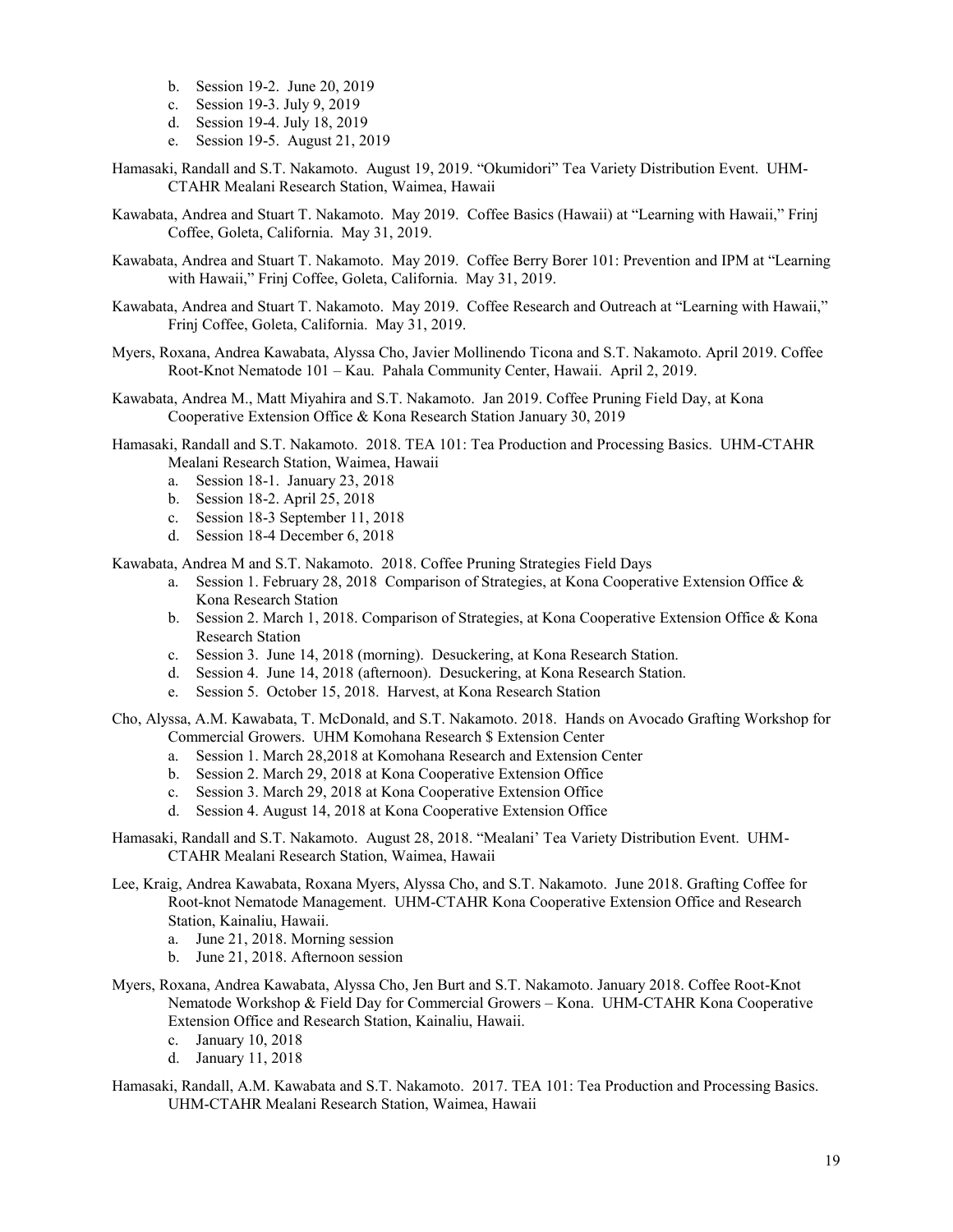- a. Session 17-1. March 1, 2017
- b. Session 17-2. March 15, 2017
- c. Session 17-3. May 3, 2017.

Nakamoto, S.T. August 2017. Cost of Production for Coffee (6 small group sessions). UHM-CTAHR Kona Cooperative Extension Office and Research Station, Kainaliu, Hawaii August 16-24, 2017

Nakamoto, S.T. 2016. Recordkeeping for Agricultural Professionals.

- a. August 30, 2016 Maui CES, Kahului, Maui
- b. August 31, 2016. Pearl City Urban Garden Center, Honolulu, Hawaii
- c. September 8, 2016. Kona CES Office, Kainaliu, Hawaii
- d. September 12, 2016. Lihue Library, Lihue, Kauai
- e. September 13, 2016. Komohana Research & Extension Center, Hilo, Hawaii.

Hamasaki, Randall, A.M. Kawabata and S.T. Nakamoto. 2016. TEA 101: Tea Production and Processing Basics. UHM-CTAHR Mealani Research Station, Waimea, HI

- a. Session 16-1. January 14, 2016
- b. Session 16-2. February 11, 2016
- c. Session 16-3. March 31, 2016
- d. Session 16-4. April 28, 2016
- e. Session 16-5. June 23, 2016.
- Hamasaki, Randall and S.T. Nakamoto. Oct 2016. Tea Processing Demonstration for 2016 National Association of County Agricultural Agents,Western Regional Annual Meeting and Professional Improvement Conference. Mealani Research Station, Waimea, Hawaii

Hamasaki, Randall and S.T. Nakamoto. 2015. "An Introduction to Tea and Tea Processing"

- a. November 18, 2015. Maui CES Office, Kahului, Maui.
- b. November 19, 2015. Pearl City Urban Garden Center, Pearl City, Oahu.

# Nakamoto, S.T. 2015. Farm Recordkeeping

- a. March 1, 2015. DHH, Waimea, Hawaii
- b. March 2, 2015. Komohana Research & Extension Center, Hilo, Hawaii.
- c. May 12, 2015. Kohala Village Hub, Hawi, Hawaii.
- d. July 28, 2015. Gailbraith Estates Farmer Training Program. Whitmore Village, Oahu

Nakamoto, S.T. 2015. Farmers Market and Local Food Promotion Program: Grantwriting Workshops

- a. April 7, 2015. University of Hawaii at Manoa, Honolulu, Hawaii
- b. April 15, 2015. Kona Cooperative Extension Service, Kainaliu-Kona, Hawaii.
- c. April 16, 2015. Komohana Research & Extension Center, Hilo, Hawaii.

Kawabata, Andrew F., R. Hamasaki, AM Kawabata, S. Motomura, K Akahoshi and S.T. Nakamoto. 2105. "Blueberry Field Day". UHM-CTAHR Volcano Research Station, Volcano, HI.

- a. March 12, 2015
- b. May 5, 2015

Nakamoto, Stuart T. 2015. "NAP and NAP Buyup"

- a. October 16, 2015. Kauai Community College, Lihue, Kauai
- b. October 19, 2015. Kona CES Office, Kainaliu-Kona, Hawaii
- c. October 21, 2015. Kamuela CES Office, Kamuela, Hawaii
- d. October 28, 2015. Kula Community Center, Kula, Hawaii
- e. November 3, 2015. Komohana Research & Extension Center, Hilo, Hawaii
- f. November 5, 2015. Pahala Community Center, Pahala, Hawaii.
- Ino, T., K. Ino, R. Hamasaki, and S.T. Nakamoto. December 1, 2015. "Quality Evaluation of Tea." Waimea Civic Center, Kamuela, Hawaii.

Nakamoto, Stuart T. October 20, 2015. "Risk and Risk Management" Kohala Village Hub, Hawi, Hawaii.

Nakamoto, Stuart T., AM Kawabata, R. Hamasaki. August 26-27, 2015. Kona Farm Tour, Fruit Sampling, and Tea Production Event. Kona and Mealani Research Stations, Hawaii.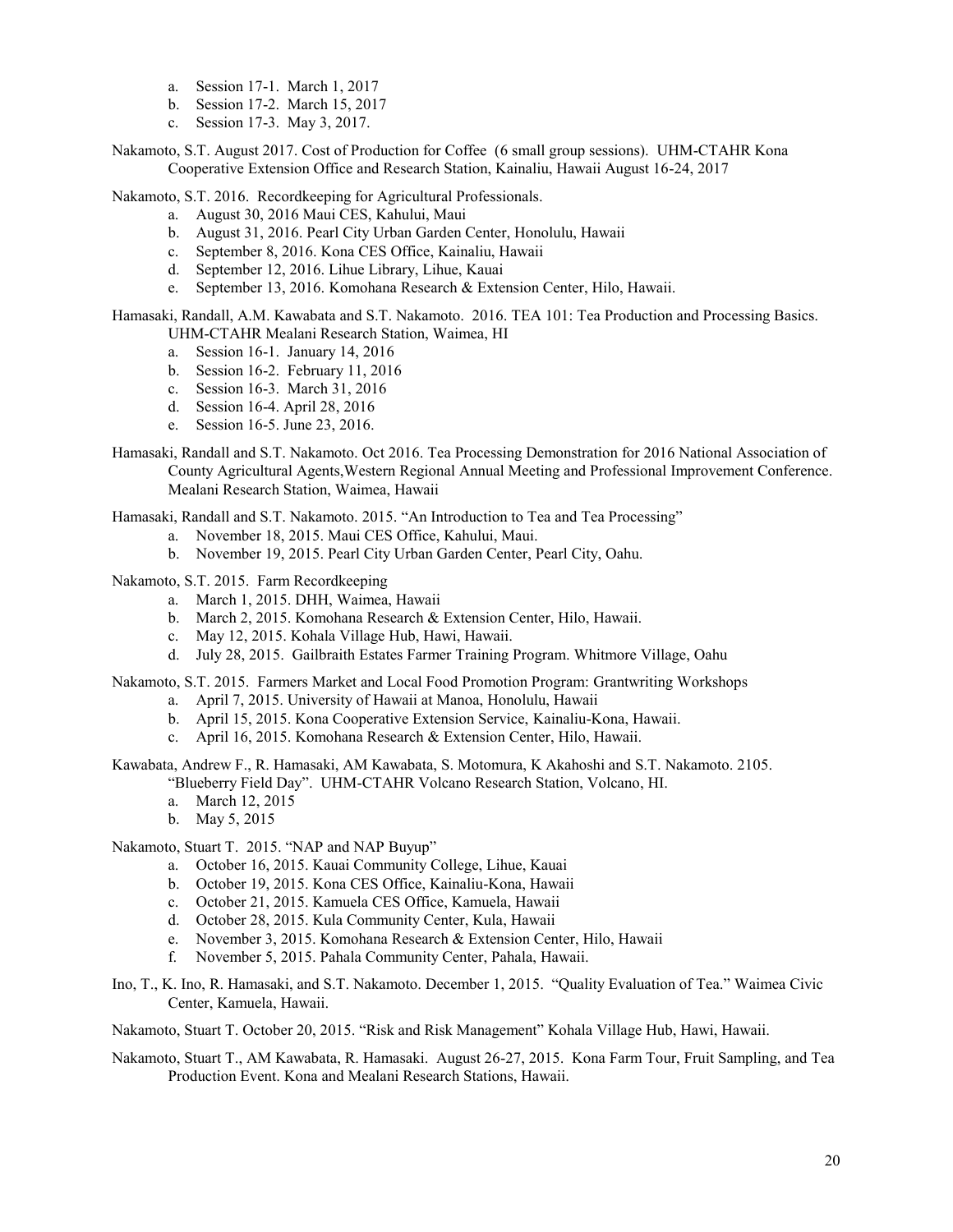Nakamoto, Stuart T. 2014. (1) Introduction to Risk and Risk Management (2) Federal Disaster Assistance Programs and (3) Federal Crop Insurance for Hawaii Growers (three presentations).

- a. Sept. 15, 2014. Kua O Ka Aina School, Kapoho, Hawaii
- b. Sept. 16, 2014. Hilo Community College, Hilo, Hawaii

Nakamoto, S.T. 2014. Farm Recordkeeping

- a. August 18, 2014. Kua O Ka Aina School, Kapoho, Hawaii
- b. August 19, 2014. Hilo Community College, Hilo, Hawaii

Nakamoto, Stuart T. 2014. Marketing and Adding Value.

- a. July 30, 2014. Kua O Ka Aina School, Kapoho, Hawaii
- b. August 5, 2014. Hilo Community College, Hilo, Hawaii

Hamasaki, Randall and S.T. Nakamoto. 2014. TEA 101: Tea Production and Processing Basics. UHM-CTAHR Mealani Research Station, Waimea, HI

- a. Session 14-1. January 15, 2014
- b. Session 14-2. February 12, 2014
- c. Session 14-3. March 20, 2014
- d. Session 14-4. March 25, 2014
- e. Session 14-5. April 11, 2014
- f. Session 14-6. May 14, 2014.
- g. Session 14-7. June 12, 2014.

Hamasaki, Randall, A.M. Kawabata and S.T. Nakamoto. 2014. "Hands-On Tea Propagation Workshop." UHM-CTAHR Mealani Research Station, Waimea, HI

- a. Session 14-1. June 17, 2014
- b. Session 14-2. July 9, 2014
- Kawabata, Andrew F., R. Hamasaki, AM Kawabata, S. Motomura, K Akahoshi and S.T. Nakamoto. 2014. "Blueberry Field Day". UHM-CTAHR Volcano Research Station, Volcano, HI.
	- a. April 15, 2014
	- b. Sept 24, 2014
- Nakamoto, Stuart T. May 19, 2014. "Tea Cultivation Basics." UHM-CTAHR Poamoho Research Station, Wailua, HI.
- Nakamoto, Stuart T. December 5, 2013. "Nursery Profit and Break Even Estimator" CTAHR-TPSS, University of Hawaii at Manoa, Honolulu, Hawaii.
- Nakamoto, Stuart T. 2013. (1) Introduction to Risk and Risk Management (2) Federal Disaster Assistance Programs and (3) Federal Crop Insurance for Hawaii Growers (three presentations).
	- a. October 5, 2013. Intergenerational Center, Hawi, Hawaii
	- b. October 9, 2013. Hilo Community College, Hilo, Hawaii
	- c. October 10, 2013. Captain Cook, Hawaii
	- d. October 14, 2013. Kapoho, Puna, Hawaii.
	- e. October 19, 2013 NHERC, Honokaa, Hawaii

Nakamoto, Stuart T. 2013. Marketing and Adding Value.

- a. September 5, 2013. Intergenerational Center, Hawi, Hawaii
- b. September 11, 2013. Hilo Community College, Hilo, Hawaii
- c. September 12, 2013. UH West Hawaii, Kealakekua, Hawaii
- d. September 23, 2013. Kapoho, Puna, Hawaii.
- e. October 5, 2013. NHERC, Honokaa, Hawaii.

Nakamoto, S.T. 2013. Farm Recordkeeping

- a. August 28, 2013 Kula, Maui
- b. September 16, 2013. Kapoho, Puna, Hawaii
- c. September 26, 2013. Intergenerational Center, Hawi, Hawaii.
- d. October 17, 2013. Captain Cook, Kona
- e. October 21, 2013 NHERC, Honokaa, Hawaii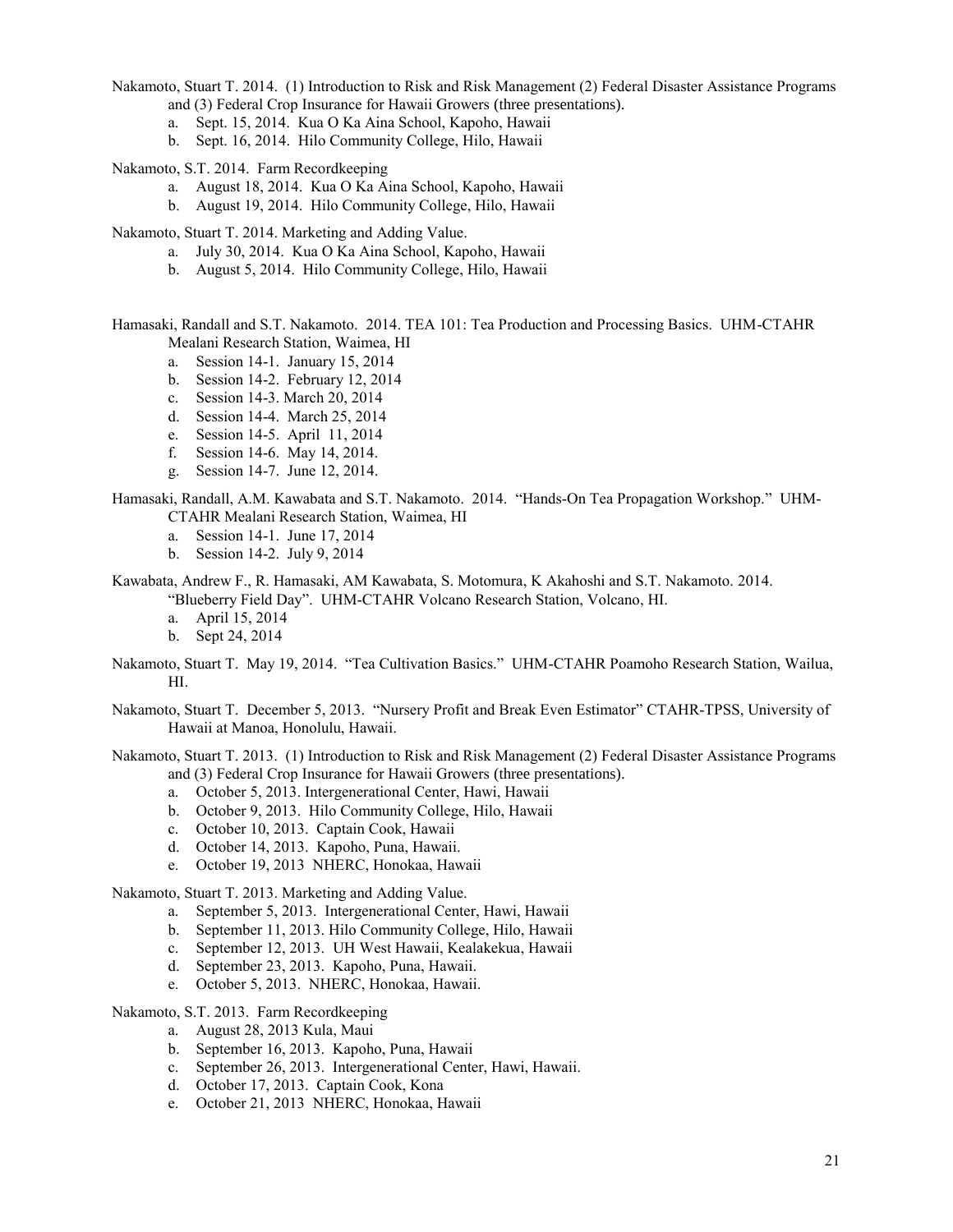- f. October 23, 2013. Hilo Community College, Hilo, Hawaii
- g. December 3, 2013. Guest Lecture at CTAHR-TPSS. UHM, Honolulu, Hawaii

Nakamoto, S.T. and Andrea Kawabata. 2013. Coffee Cost of Production

- a. July 11, 2013. Pahala, Hawaii
- b. July 24, 2013. Kainaliu, Kona, Hawaii

Kawabata, Andrea and S.T. Nakamoto. 2013. Coffee Berry Borer Integrated Pest Management (CBB-IPM) workshop and field tours.

- a. June 15, 2013. Kula, Maui
- b. July 9, 2013. Kualapuu, Molokai
- c. July 22, 2013. Aupuni Center, Hilo, Hawaii.
- d. August 7, 2013. Waimea Civic Center, Waimea, Hawaii.
- e. September 20, 2013. Kunia, Oahu

Hamasaki, Randall and S.T. Nakamoto. 2013. TEA 101: Tea Production and Processing Basics. UHM-CTAHR Mealani Research Station, Waimea, HI

- a. Session 13-1. April 29, 2013
- b. Session 13-2. June 13, 2013.
- c. Session 13-3. August 8, 2013
- d. Session 13-4. September 10, 2013
- e. Session 13-5. October 18, 2013
- f. Session 13-6. November 20, 2013
- g. Session 13-7. December 18, 2013
- Kawabata, Andrea M., R. Tsutsui, M. Diaz-Lyke, and S.T. Nakamoto (organizers). April 27, 2013. Orchard Growers Field Day. UHM-CTAHR Kona Research Station, Kainaliu, HI.
- Kawabata, Andrew F., R. Hamasaki and S.T. Nakamoto. March 27, 2013. Blueberry Field Day. UHM-CTAHR Volcano Research Station, Volcano, HI.
- Kawabata, Andrea M , R. Tsutsui, R. Hamasaki and S.T. Nakamoto. March 20, 2013, Hands-On Tea Propagation Workshop. Kainaliu CES Office, Kainaliu, HI.
- Kawabata, Andrea M. and S.T. Nakamoto (conveners). January 19, 2013. Ag Professionals Coffee Berry Borer Summit: Coffee Berry Borer Integrated Pest Management Methods and Protocols for Hawaii. USDA-Pacific Basin Agricultural Research Center, Hilo, Hawaii.
- Hamasaki, R. and S.T. Nakamoto. 2012. Hands-On Tea Propagation Workshop. Mealani Research Station, Waimea, HI.
	- a. November 7, 2012.
	- b. November 13, 2012

Nakamoto, Stuart T. 2012. Marketing and Adding Value.

- a. October 2, 2012. UH-HCC Beginning Farmer Program. NHERC meeting room (Old Honokaa Hospital), Hamakua, Hawaii.
- b. November 13, 2012. UH-HCC Ag Educ Center Beginning Farmer Program, Hawaii Community College, Hilo, HI.
- Nakamoto, Stuart T. 2012. (1) Introduction to Risk and Risk Management and (2) Federal Crop Insurance and Disaster Assistance Programs for Hawaii Growers (two presentations).
	- a. February 28, 2012. East Hawaii Tropical Fruit Growers. Komohana CES Office, Hilo Hawaii.
	- b. July 26, 2012. At 2012 Hawaii MIDPAC Horticultural Conference, Imiloa Center, Hilo, Hawaii
	- c. August 28, 2012. Molokai Growers. OHA Conference Room. Kaunakakai, Molokai. Also FSA Disaster Assistance Programs.
	- d. Sept. 18, 2012 UH-HCC Beginning Farmer Program. NHERC meeting room (Old Honokaa Hospital), Hamakua, Hawaii.
	- e. December 11, 2012. UH-HCC Ag Educ Center Beginning Farmer Program, Hawaii Community College, Hilo, HI.

Nakamoto, Stuart T. 2012. Overview of Risk Management & Crop Insurance.

a. February 9, 2012. At Oahu Risk Management School, Okinawa Center, Honolulu, Hawaii.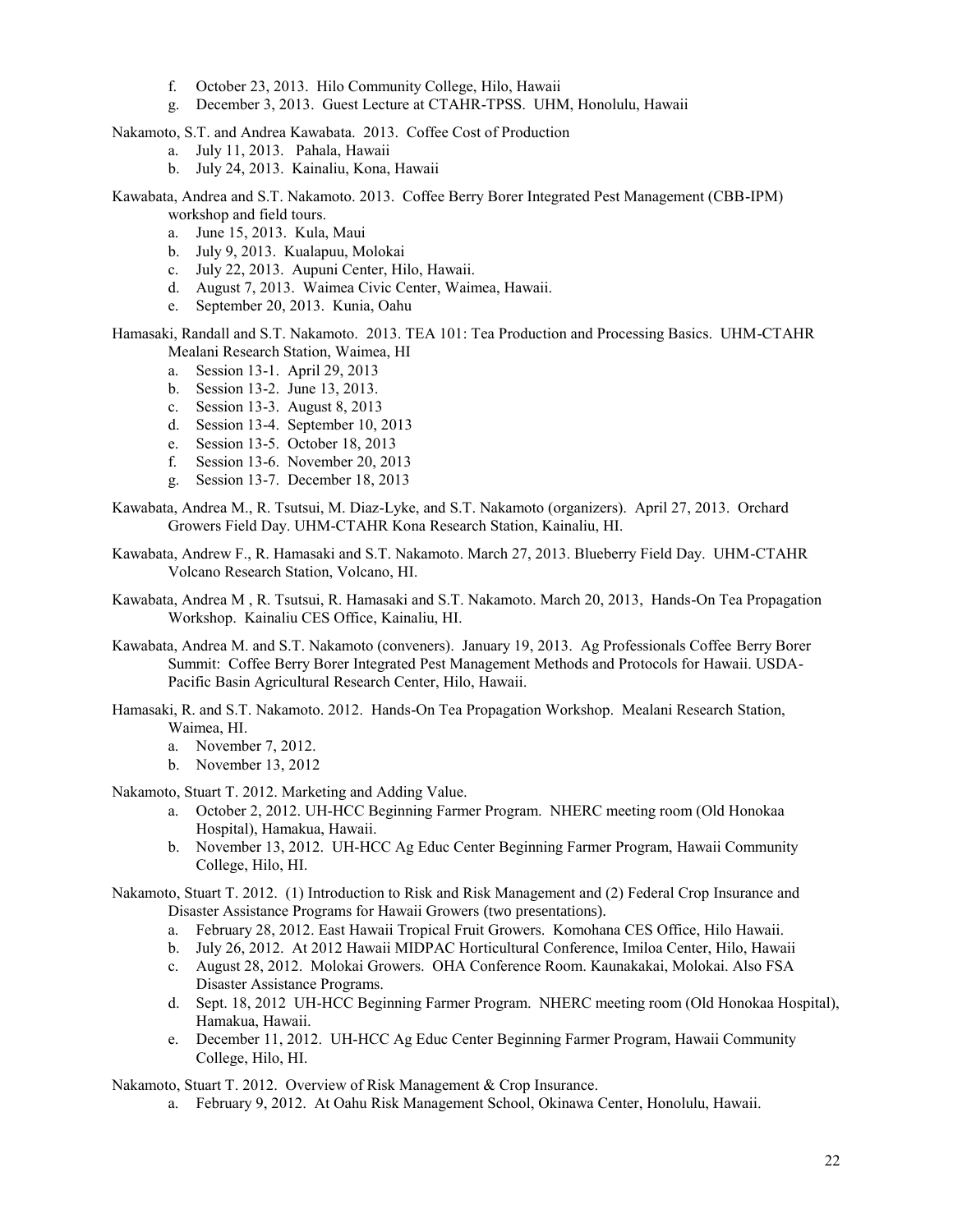- b. June 7, 2012. At Risk Management School for Kona Coffee Farmers. King Kamehameha Hotel. Kona, Hawaii
- c. June 9, 2012. At Risk Management School for Kau Coffee Growers. Old Pahala Clubhouse, Pahala, Hawaii
- d. July 24, 2012. At Hawaii Floriculture Risk Management School: Symposium. University of Hawaii at Hilo.

Nakamoto, S.T. 2012. Farm Recordkeeping Workshop

- a. February 28, 2012. Waimea/Kohala/Hamakua Growers. Waimea Civic Center, Waimea, Hawaii.
- b. March 13, 2012. Kona Growers. Kainaliu CES Office, Kona, Hawaii.
- c. April 12, 2012. Kauai Tropical Fruit Growers. Kauai Nursery and Landscape, Lihue, Kauai.
- d. May 30, 2012. East Hawaii Growers. Komohana CES Office, Hilo, Hawaii.
- e. September 11, 2012. Recordkeeping for Molokai Growers. OHA Conference Room. Kaunakakai, Molokai
- f. October 23, 2012. UH-HCC Beginning Farmer Program. NHERC meeting room (Old Honokaa Hospital), Hamakua, Hawaii.
- g. November 27, 2012. UH-HCC Ag Educ Center Beginning Farmer Program, Hawaii Community College, Hilo, HI
- Nakamoto, S.T. September 25, 2012. Creating a Farm Business Plan. OHA Conference Room. Molokai, Hawaii.
- Hamasaki, Randall, A. Kawabata, E. Souza-Goo and S.T. Nakamoto. August 31, 2012. Tea and Blueberry Tour for Agricultural Professionals. Volcano Research Station, Volcano, Hawaii.
- Kawabata, Andrea and Team LIFE (co-organizer). June 9, 2012. Risk Management School for Kau Coffee Growers. Old Pahala Clubhouse, Pahala, Hawaii
- Kawabata, Andrew, R. Hamasaki, Andrea Kawabata, and S.T. Nakamoto. June 8, 2012. Blueberry & Tea Field Day and Tour. Volcano Research Station, Volcano, Hawaii.
- Kawabata, Andrea and Team LIFE (co-organizer). June 7, 2012. Risk Management School for Kona Coffee Farmers. King Kamehameha Hotel. Kona, Hawaii.
- Kawabata, Andrew, R. Hamasaki and S.T. Nakamoto. April 3, 2012. Blueberry Field Day. Volcano Research Station, Volcano, Hawaii.
- Hamasaki, R. and S.T. Nakamoto. Feb 16, 2012. Tea Pruning and Harvesting: Field Walk & Talk. Field Day at Mealani Research Station, Waimea Hawaii.
- Sugano, Jari and Team LIFE (Co-organizer.) . February 9, 2012. Oahu Risk Management School, February 9, 2012. Okinawa Center, Honolulu, Hawaii.
- Nakamoto, Stuart T. 2011. (1) Introduction to Risk and Risk Management and (2) Federal Crop Insurance and Disaster Assistance Programs for Hawaii Growers (two presentations).
	- a. October 13, 2011. Oahu Growers. Pearl City Urban Garden Center, Honolulu, Oahu.
	- b. November 3, 2011. East Hawaii Growers. Komohana CES Office, Hilo, Hawaii.
	- c. November 9, 2011. Kauai Growers. Kauai State Building, Lihue, Kauai.
	- d. November 29, 2011. West Hawaii Growers. Kainaliu CES Office, Kona, Hawaii.
	- e. December 7, 2011. East Hawaii Growers. Komohana CES Office, Hilo, Hawaii.
	- f. December 9, 2011. Kau Growers. Pahala Community Center, Pahala, Hawaii.
	- g. December 13, 2011. Maui Growers. Maui Cooperative Extension Office, Kahului, Maui.
- Nakamoto, S.T. 2011. Farm Recordkeeping Workshop
	- a. April 6, 2011. Kona Coffee Growers Association. Yano Hall, Captain Cook, Hawaii.
	- b. April 12, 2011. Molokai Growers. Lanikeha Community Center, Hoolehua, Molokai.
- Gonsowski, R, Hamasaki, E. Petersen, and A. Seguritan. Oct. 2011. Hawaii-Grown Tea: A Market Feasibility Study. Presented by Nakamoto at University of Hawaii at Hilo, October 18, 2011. Hilo, Hawaii.
- Gonsowski, R, Hamasaki, E. Petersen, and A. Seguritan. Sept. 2011. Hawaii-Grown Tea: A Market Feasibility Study. Presentation at Hawaii State Capitol, Sept.12, 2011. Honolulu, Hawaii.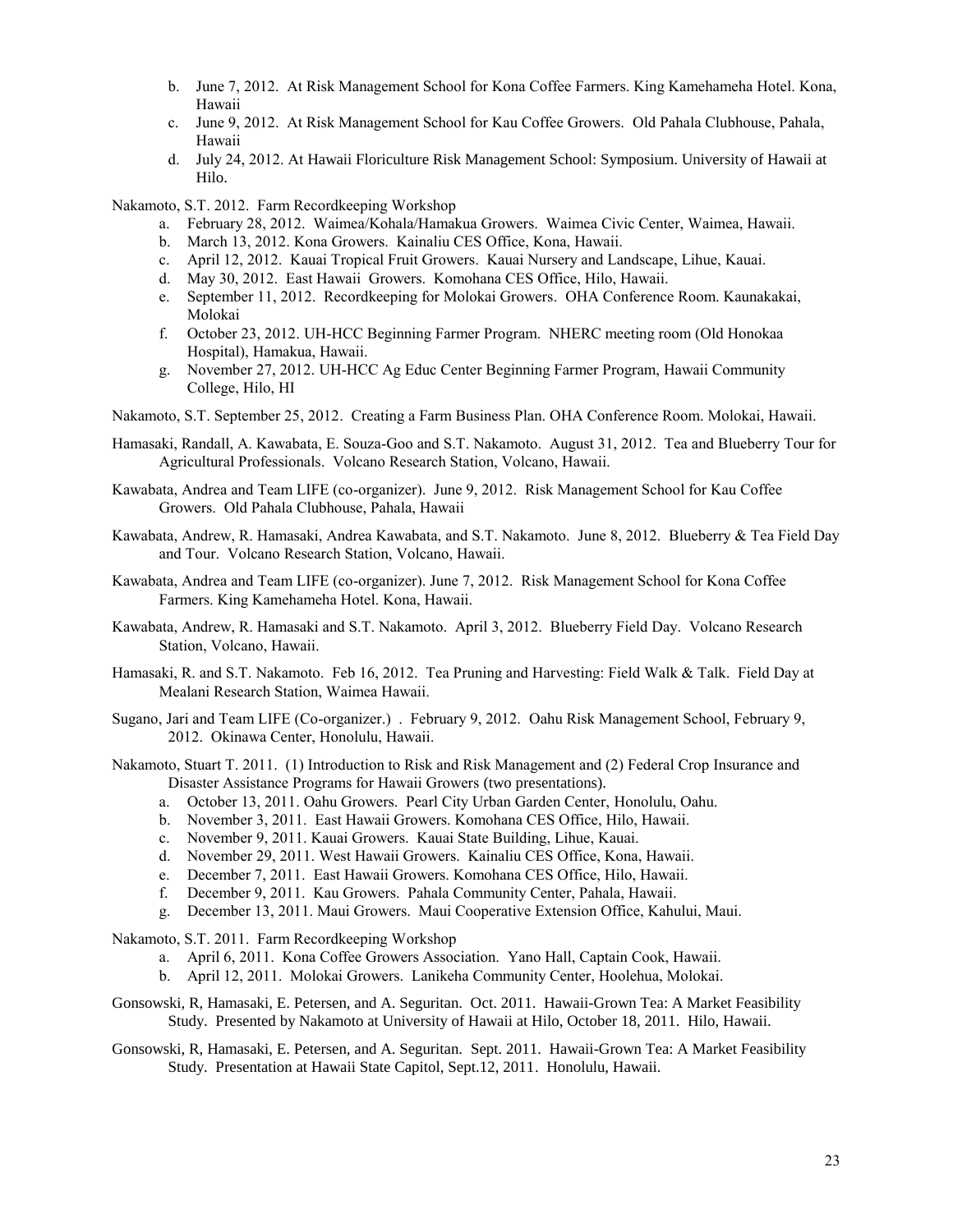- Nakamoto, S.T. April 20, 2011. Overview of Risk Management & Crop Insurance. At Extension/NRCS Risk Management Conference, April 20-21, 2011. University of Hawaii at Manoa, Honolulu, Hawaii.
- Nakamoto, S.T. (conference organizer) April 20, 2011. Extension/NRCS Risk Management Conference. April 20- 21, 2011. University of Hawaii, Honolulu, Oahu
- Nakamoto, S.T. Feb 24, 2011. Update on Papaya Crop Insurance. Puna Papaya Growers, Keaau Community Center

Nakamoto, S.T. 2010. Farm Recordkeeping Workshop

- a. February 17, 2010. Pacific Basin Ag Research Center, Hilo. Hawaii.
- b. November 3, 2010. Maui Growers. Cooperative Extension Service Office, Kahului, Maui.
- c. November 4, 2010. Hilo-Puna Growers. Komohana CES Office, Hilo, Hawaii.
- d. November 5, 2010. Ka'u-South Kona Growers. Bayaoa Farm, Ocean View, Hawaii.
- e. December 8, 2010. Waimea-Kohala-Hamakua Growers. Waimea Civic Center, Waimea, Hawaii
- f. December 9, 2010. Kona Growers. Kona CES Office, Kainaliu, Hawaii

Nakamoto, Stuart T. 2010. (1) Introduction to Risk and Risk Management and (2) Federal Crop Insurance and Disaster Assistance Programs for Hawaii Growers (two presentations).

- a. May 11, 2010. Maui Papaya and Banana Growers. Maui Cooperative Extension Office, Kahului, Maui.
- b. May 13, 2010. Hilo Banana Growers. Komohana Cooperative Extension Office, Hilo, Hawaii.
- c. May 17, 2010. Molokai Growers. MCC Classroom Bldg, Hoolehua, Molokai.
- d. May 25, 2010. Kauai Banana, Papaya, and Coffee Growers. Kauai State Building, Lihue, Kauai.
- e. May 27, 2010. Hilo Macadamia and Coffee Growers. Komohana Cooperative Extension Office, Hilo, Hawaii.
- f. June 1, 2010. Kauai Nursery Growers. Kauai State Building, Lihue, Kauai.
- g. June 9, 2010. Kona Macadamia Growers. Kona Cooperative Extension Office, Kainaliu, Hawaii.
- h. June 14, 2010. Maui Coffee and Macadamia Growers. . Maui Cooperative Extension Office, Kahului, Maui.
- i. June 16, 2010. Kona Coffee Growers. Kona Cooperative Extension Office, Kainaliu, Hawaii.
- j. June 17, 2010. Ka'u Coffee and Macadamia Growers. Pahala Community Center, Kau, Hawaii.
- k. June 21, 2010. Maui Nursery Growers. Maui CES Office, Kahului, Maui.
- l. June 23, 2010. Oahu Nursery Growers. UH-Manoa Agr. Sciences Bldg, Honolulu, Hawaii.
- m. June 24, 2010. Hilo Nursery Growers. Komohana CES Office, Hilo, Hawaii
- n. June 25, 2010. Kona Nursery Growers. Kona CES Office, Kainaliu, Hawaii
- o. June 30, 2010. Kona Banana, Papaya, and Coffee Growers. Kona CES Office, Kainaliu, Hawaii.
- p. July 1, 2010. Kohala-Waimea-Hamakua Coffee and Macadamia Growers. Waimea Civic Center, Waimea, Hawaii.
- q. July 8, 2010. Puna Papaya Growers. Kea'au Community Center, Puna, Hawaii.
- r. July 13, 2010. Ocean View Growers. Bayaoa Farm, Ocean View, Hawaii.
- s. November 8, 2010. Waimea-Kohala-Hamakua Growers. Waimea Civic Center, Waimea, Hawaii.
- t. November 10, 2010. Hilo-Puna Growers. Komohana CES Office, Hilo, Hawaii.
- u. November 16, 2010. Oahu Growers. Kaneohe Cooperative Extension Service Office, Kaneohe, Oahu.
- v. November 17, 2010. Kona Growers. Kona CES Office, Kainaliu, Hawaii.
- w. November 18, 2010. Ka'u Coffee Growers. Pahala Community Center, Pahala, Hawaii.
- x. December 7, 2010. Maui Growers. Maui CES Office, Kahului, Maui.

Nakamoto, S.T. and T. Teegerstrom. December. 2010. "Nursery Profit and Break Even Estimator" at Nursery Risk Management Workshop, North Willamette Research and Extension Center, Aurora, OR. December 2, 2010.

Fukuda, Steve, J. Sugano, and S.T. Nakamoto. November 18-19, 2010. U.S, West Coast Papaya Evaluation: October 15-20, 2010. Local Immigrant Farmer Education (LIFE) program workshop. Presented by Fukuda.

- a. November 18, 2010. Puna Papaya Growers. Keaau Community Center, Keaau, Hawaii.
- b. November 19, 2010. Hawaii Papaya Industry Association Board. Komohana Cooperative Extension Service Office, Hilo, Hawaii.
- Nakamoto, S.T., T. Teegerstrom, and R. Tronstad. October 2010. "Developing a Business Plan" workshop, in partnership with Local Immigrant Farmer Education (LIFE) program.
	- a. October 20, 2010. (presented by Tronstad and Nakamoto) Agader Farm, Waialua, Hawaii.
	- b. October 21, 2010. (presented by Tronstad and Nakamoto) Komohana Extension Office, Hilo, Hawaii.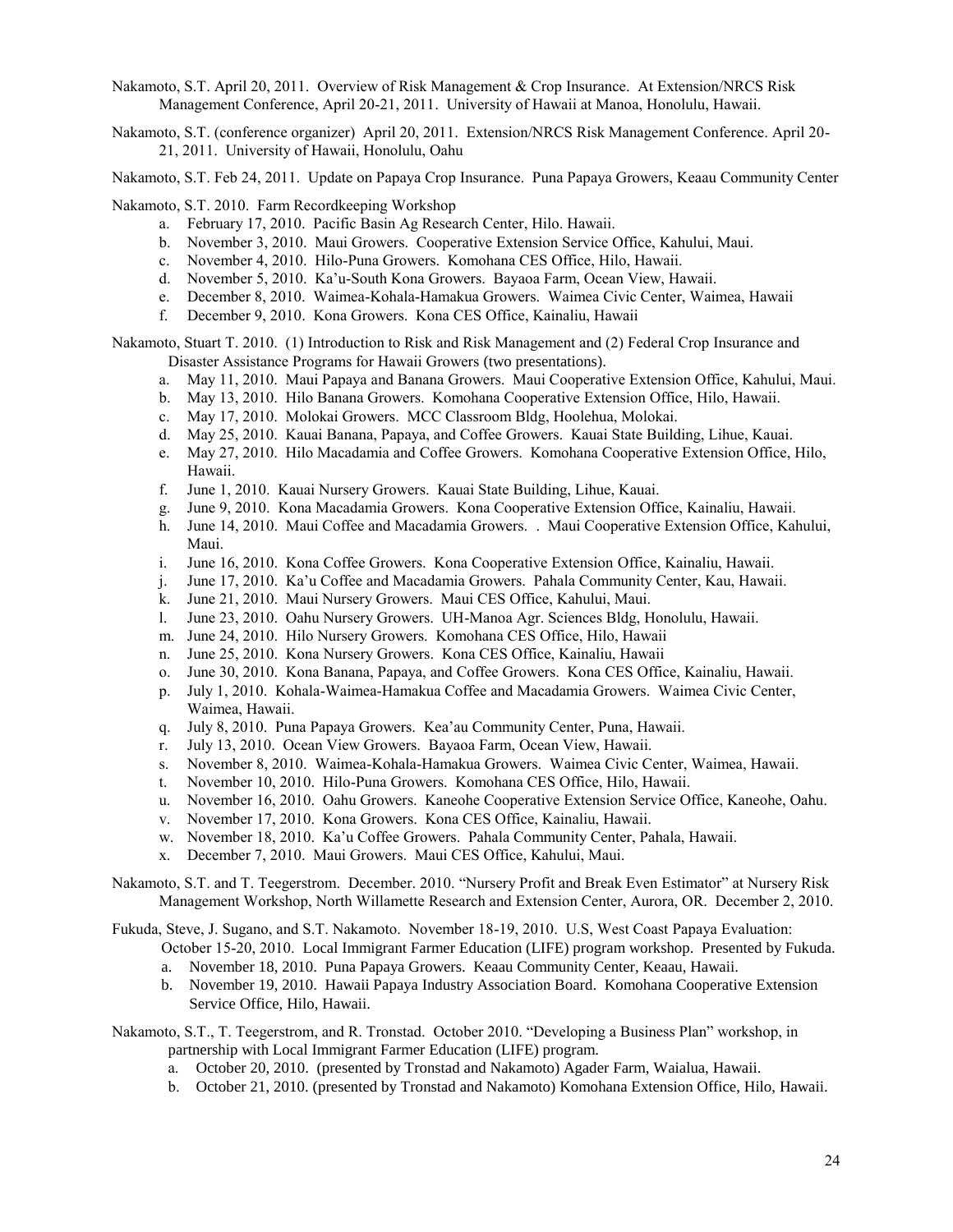- Nakamoto, S.T., T. Teegerstrom, and R. Tronstad. October 22, 2010. "Developing a Marketing Plan" workshop for Ka'u Growers, in partnership with Local Immigrant Farmer Education (LIFE) program. Pahala Community Center, Hawaii.
- Nakamoto, S.T. Oct. 8, 2010. "Introduction to Marketing and Adding Value" workshop for Oahu growers, in partnership with Local Immigrant Farmer Education (LIFE) program. Agader Farm, Waialua, Hawaii.
- Nakamoto, S.T. October 6, 2010. "Cost of Production." Workshop for Maui Agr. Farmer Trainee Program, in partnership with Local Immigrant Farmer Education (LIFE) program. CES Conference Room, Kahului, Maui.
- Nakamoto, S.T. Oct. 5, 2010. "Introduction to Marketing and Adding Value" presentation and "Marketing Talk Story" Session in partnership with Local Immigrant Farmer Education (LIFE) program. (w/J. Sugano and S.Chiang at Risk Management Training for Ka'u Coffee Growers, October 5, 2010. Pahala Community Center, Ka'u, Hawaii.
- Hamasaki, R. A. Kawabata and S.T. Nakamoto. July 2010. Blueberry Field Day. Field day at Lalamilo and Mealani Research Stations, Waimea. July 14, 2010
- Nakamoto, Stuart T., Trent Teegerstrom and Russell Tronstad. March 2010. Intensive Crop Insurance Training for Agricultural Professionals. .Hands-on workshop on premium calculations, CTAHR Computer Lab, UH Manoa, Honolulu. March 8, 2010
- Nakamoto, Stuart T., Trent Teegerstrom and Russell Tronstad. March 2010. Risk Management training workshops for Agricultural Professionals on (1) Introduction to Risk and Risk Management and (2) Federal Crop Insurance and Disaster Assistance Programs for Hawaii Growers (two presentations).
	- a. March 1, 2010. Hawaii County-Kona. Kona Cooperative Extension Office, Kainaliu, Hawaii.
	- b. March 2, 2010. Hawaii County-Hilo. Komohana Cooperative Extension Office, Hilo, Hawaii.
	- c. March 3, 2010. Oahu County. Treetops Restaurant, Honolulu, Oahu.
	- d. March 4, 2010. Kauai County. HDOA Conference Room, Lihue, Kauai.
	- e. March 5, 2010. Maui County. Maui Cooperative Extension Office, Kahului, Maui.
- Hamasaki, R. and S.T. Nakamoto. Feb 2010. Blueberry Field Day: Early in the Season Look" Field day at Lalamilo Research Station, Waimea. February 17, 2010
- Zee, F., R.T. Hamasaki, A. Kawabata and S.T. Nakamoto. 2009. "Ohelo, Vaccinium reticulatum, a specialty ornamental and value added crop from Hawaii." Workshop presentation.
	- a. July 1, 2009. Big Island Association of Nurserymen, Kea'au Community Center, Kea'au, Hawaii
	- b. July 16-17, 2009. SCRI meetings, Corvallis, Oregon
- Nakamoto, S.T. 2009. Introduction to AGR-Lite workshops.
	- a. February 26, 2009. Puna Papaya Growers, Kea'au Community Center, Kea'au, Hawaii
	- b. February 27, 2009. Ka'u Coffee Growers, Pahala Community Center, Ka'u, Hawaii.

Nakamoto, S.T. 2009. Farm Recordkeeping Workshop

- a. February 12, 2009. Molokai Producers, Lanikeha Community Center, Hoolehuua, Molokai.
- b. July 29, 2009. Maui Association of Landscape Professionals (MALP), CES Conference Room, Kahului, Maui.
- c. October 14, 2009. Maui Agr. Farmer Trainee Program, CES Conference Room, Kahului, Maui.
- Teegerstrom, T, U. Schuch, ST. Nakamoto. April 2009. "Nursery Cost/Profit Estimator" and "Capillary mats evaluation for the retail nursery." Webinar Training with California Ornamental Research Federation, April 15, 2009
- Nakamoto, S.T. December 2008. Farm Recordkeeping Workshop. Waimea Civic Center, December 16, 2008.
- Nakamoto, S.T. and R. Hamasaki. September 2008. "In-Ground Procedure for Rooting Tea Cuttings" workshop at Mealani Research Station, Waimea, Hawaii. September 18, 2008.
- Nakamoto, S.T., T. Teegerstrom and A. Kawabata September 2008. "Nursery Break-Even Price & Profit Estimator" and "Overview of Nursery Insurance Programs" 2008 RMA Plant Nursery Seminars and Workshops

a. Oahu – September 9, 2008. University of Hawaii at Manoa, Honolulu, Hawaii.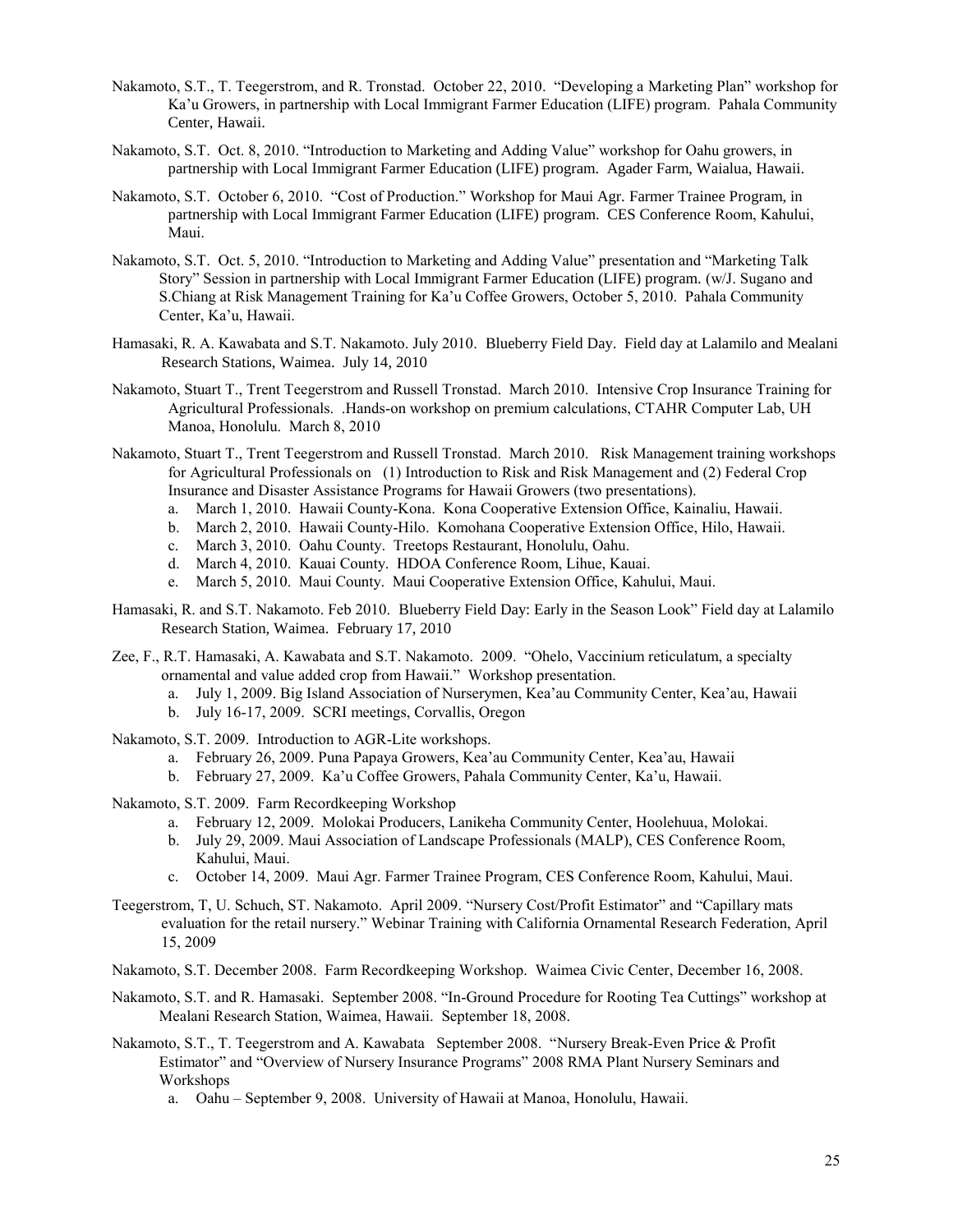- b. Hilo September 10, 2008. Hilo Community College, Hilo, Hawaii
- c. Maui September 11, 2008. Maui Community College, Kahului, Hawaii

Teegerstrom, T and ST Nakamoto. July 2008. "Overview of IRS Form 1040 Schedule F" workshop presentation.

- a. July 30, 2008 Risk Management Training for Immigrant Farmers of Hawaii (Puna Papaya Growers), Kea'au Community Center, Kea'au, Hawaii
- b. July 31, 2008. Risk Management Training for Immigrant Farmers of Hawaii (Ka'u Coffee Growers), Pahala Community Center, Ka'u, Hawaii.
- c. August 1, 2008 Risk Management Training for Immigrant Farmers of Hawaii (Waialua Growers), Haleiwa Courthouse, Haleiwa, Hawaii.
- Hamasaki, R. and ST Nakamoto. May 8, 2008. "Blueberry Field Day at Lalamilo" event at Lalamilo Research Station, Waimea, Hawaii.
- Nakamoto, S.T. May 1, 2008. "Nursery Break-Even Price & Profit Estimator" workshop at Miramar College, San Diego, CA.
- Nakamoto, S.T. February 28, 2008. "Hawaii Tea" Introductory presentation for area growers, Waimea Civic Center, Waimea, Hawaii.
- Nakamoto, S.T. February 21, 2008. "AGR-Lite for Nursery Growers," workshop at Keaau Community Center, Keaau, Hawaii.
- Teegerstrom, T. and S.T. Nakamoto. January 2008. "Farm Recordkeeping Overview and Example" workshop presentation. Beginning and Limited Resource Farmers Program
	- a. January 30, 2008 Risk Management Training for Immigrant Farmers of Hawaii (Waialua Growers), Haleiwa Courthouse, Haleiwa, Hawaii.
	- b. January 31, 2008 Risk Management Training for Immigrant Farmers of Hawaii (Puna Papaya Growers), Kea'au Community Center, Kea'au, Hawaii.
	- c. February 1, 2008. Risk Management Training for Immigrant Farmers of Hawaii (Ka'u Coffee Growers), Pahala Community Center, Ka'u, Hawaii.
- Nakamoto, S.T. October 2007. "Hawaii Grown Tea". Presentation to Kohala Senior Citizens Club, Kapaau Community Center. October 15, 2007.
- Nakamoto, S.T. April 2007. "An Overview of the Hawaii-Arizona Nursery Cost Estimator" for Dendrobium Orchid Growers Association of Hawaii (DOGAH), April 12, 2007. HDOA Conference Room, Honolulu, Hawaii.
- Nakamoto, S.T. March 2007. "Cost of Production for Ka'u Coffee" workshop at Risk Management Training for Filipino Immigrant Farmers of Hawaii (Ka'u Coffee Growers), March 30, 2007. Pahala Community Center, Ka'u, Hawaii.
- Nakamoto, S.T. and T. Teegerstrom. March 2007. "Overview of AGR-Lite and Nursery Insurance Programs" and "Nursery Break-Even Price & Profit Estimator" at 2007 RMA Plant Nursery Seminars and Workshops
	- a. Oahu March 14, 2007. University of Hawaii at Manoa, Honolulu.
	- b. Hilo March 15, 2007. University of Hawaii at Hilo, Hilo
	- c. Maui March 19, 2007. Maui Community College, Kahului
	- d. Kauai March 20, 2007. Kauai Community College, Lihue
- Nakamoto, S.T. February 2007. "Farm Business Recordkeeping" workshop at Risk Management Training for Filipino Immigrant Farmers of Hawaii (Ka'u Coffee Growers), February 8, 2007. Pahala Community Center, Ka'u, Hawaii.
- Nakamoto, S.T. February 2007. "Introduction to Agr. Marketing" presentation at Risk Management Training for Filipino Immigrant Farmers of Hawaii (Ka'u Coffee Growers), February 8, 2007. Pahala Community Center, Ka'u, Hawaii.
- Nakamoto, S.T. December 2006. "Marketing Hawaii's Agricultural Products" at Philippine International Trade Expo and International Summit & Workshops for Filipino Chambers of Commerce, Hawaii Convention Center, Dec 13-16, 2006. Honolulu, Hawaii.

Nakamoto, S.T. 2006. "Introduction to Agr. Marketing" presentations.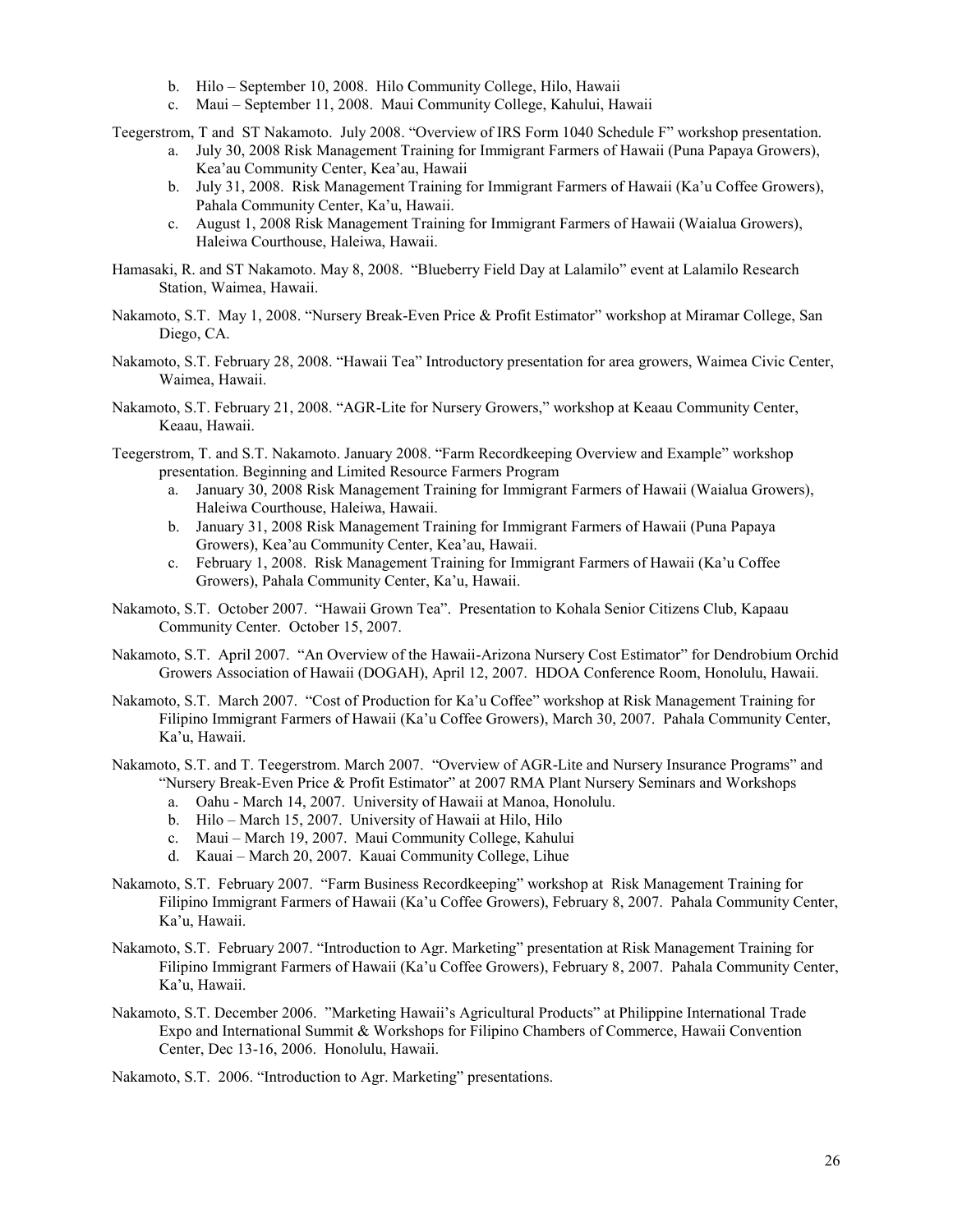- a. May 18, 2006. Risk Management Training for Filipino Immigrant Farmers of Hawaii (Puna Papaya Growers), Hilo Community College, Hilo, Hawaii.
- b. Sept. 28, 2006. Risk Management Training for Filipino Immigrant Farmers of Hawaii (Puna Papaya Growers), Kea'au Hongwanji, Puna, Hawaii.

Nakamoto, S.T. 2006. "Farm Business Recordkeeping" workshops

- a. March 16, 2006. Risk Management Training for Filipino Immigrant Farmers of Hawaii (Puna Papaya Growers), Church of Holy Cross, Hilo, Hawaii.
- b. July 20, 2006. Risk Management Training for Filipino Immigrant Farmers of Hawaii (Puna Papaya Growers), Kea'au Hongwanji, Puna, Hawaii.

Nakamoto, S.T. 2006. "Introduction to a New Tool for Potted Plant Cost Analysis" presentations

- a. March 20, 2006. at College of Tropical Agriculture and Human Resources, Honolulu, Hawaii
- b. March 21, 2006. at Komohana CES Office, Hilo, Hawaii.
- c. August 1, 2006. at Komohana CES Office, Hilo, Hawaii.
- Nakamoto, S.T. October 2006. "An Overview of the Hawaii-Arizona Nursery Cost Estimator" at Hawaii Export Nursery Association 2006 Hawaii MIDPAC Horticultural Expo, October 19-20, 2006. Hilo Hawaii.
- Nakamoto, S.T. February 2006. "Hawaii Grown Tea". Educational Seminar at the Western Regional Conference of the American Culinary Federation (ACF). February 2-6, 2006. Hilton Waikoloa, Kona, Hawaii.

Nakamoto, S.T. 2005. "Introduction to Agr. Marketing" presentations.

- a. June 2, 2005. Risk Management Training for Filipino Immigrant Farmers of Hawaii, Waialua, Oahu.
- b. Aug 3, 2005. MATC Program, Kula, Maui.
- c. Nov 17, 2005. Risk Management Training for Filipino Immigrant Farmers of Hawaii, Mililani Agr. Park, Oahu.

Nakamoto, S.T. 2005. "Farm Business Recordkeeping" workshops

- a. June 9, 2005. Risk Management Training for Filipino Immigrant Farmers of Hawaii, Waialua, Oahu.
- b. Nov 22, 2005. Risk Management Training for Filipino Immigrant Farmers of Hawaii, Mililani Agr. Park, Oahu.
- c. December 14, 2005. MATC Program, Kahului, Maui.

Nakamoto, S.T. 2005. "Adding Value to Agr. Products" presentations

- a. Feb. 16, 2005. Small Farm Sustainable Agriculture Education Program, Kauai Community College, Lihue, Kauai
- b. Feb 28, 2005. Kaneohe Cooperative Extension Service Office, Kaneohe, Oahu.
- c. July 25, 2005. Hawaii Tea Society, Komohana Extension Service Office, Hilo, Hawaii.
- Nakamoto, S.T. September 2005. "Some Thoughts and Comments Regarding Tea as a Potential Crop for Hawaii" at Hawaii Value-Added Tea Project Educational Workshop, September 9, 2005. Mealani Research Station, Kamuela, Hawaii.
- Nakamoto, S.T. August 2005. "Marketing Hawaii's Agricultural Products." HNFAS seminar, August 29, 2005. Manoa, Honolulu.
- Nakamoto, S.T. May 2005. "Hawaii Grown Tea" at meeting of Hawaii Institute of Food Technologists, May 11, 2005. Pineapple Room, Honolulu.
- Nakamoto, S.T. Feb 2005. "Why Marketing?" at Ag Production and Marketing Mini Conferences
	- a. Feb 17, 2005 at Filipino Community Center, Waipahu, Oahu.
	- b. Feb 24, 2005 at Keaau Community Center, Keaau, Hawaii.
- Nakamoto, S.T. 2004. Trade Adjustment Assistance (TAA) training for Alaska Salmon Fishermen. Trainer for ten sessions at six locations for fishermen located in Hawaii. Jan-May, 2004.
- Nakamoto, S.T. Nov. 2004. "Adding Value to Agr. Products," for Food Industry Career Pathways Program 2004, Kauai Community College, November 13, 2004
- S.T. and R. Hamasaki. 2004. "Tea production and processing" demonstration at CTAHR Student Ambassador Tour, Mealani Station25, 2004.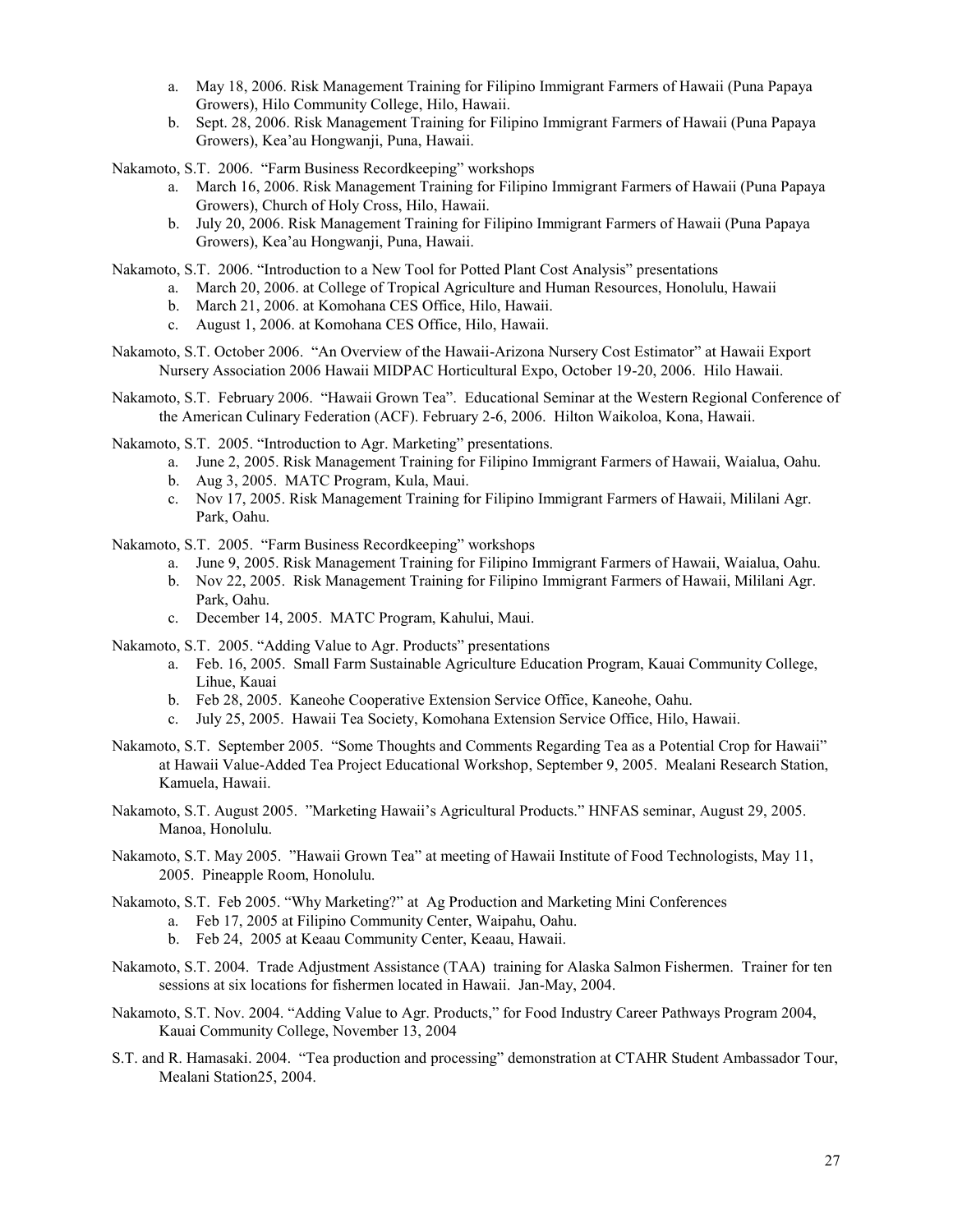- Nakamoto, S.T. June 2004. "Adding Value to Agr. Products: The Role of MFX in Marketing and Adding Value," for Maui Farmers Exchange Co-operative, Kahului, Maui. June 3, 2004.
- Nakamoto, S.T. May 2004. "Hawaii Grown Tea: Introduction to the Tea Project" at Agriculture Development Corporation, May 12, 2004. ADC Boardroom, Honolulu. (representing CTAHR Tea Project: D. Sato, M. Yamasaki, R. Hamasaki, S.T. Nakamoto)
- Nakamoto, S.T. Feb. 2004. "Marketing and Adding Value in Kona Coffee" at Kona Coffee Industry Coffee Talk Series, Kona Experiment Station, Kainaliu, Feb 11, 2004.
- Nakamoto, S.T. Dec. 2003. "Marketing and Adding Value" Trainees, Kula Exp Station.
- Nakamoto, S.T. June 2003. "Adding Value to Agr. Products," for Food Industry Career Pathways Program 2003, Kauai Community College, June 11, 2003
- Nakamoto, S.T. June 2003. "Marketing Hawaii's Agricultural Products," for Food Industry Career Pathways Program 2003, Kauai Community College, June 18, 2003
- Nakamoto, S.T. May 2003. "Economics of Coffee Farming" at Kona Coffee Growing Forum, May 17, 2003. Kona Bonsai Park, Holualoa, Hawaii.
- Nakamoto, S.T. April 2002. "Computerized Cost of Production Workshop," 2-day workshop (1) Spreadsheet Refresher and (2) Cost of Production. Maui Community College, April 1 & 3, 2002.
- Nakamoto, S.T. Jan. 2002. "Economics of Agriculture in Hawaii." Presentation for Univ. of Delaware Nutrition group, Komohana.
- Nakamoto, S.T. "Marketing Hawaii Papaya" industry panel at 37th Hawaii Papaya Industry Association Annual Conference, September 21-22, 2001. Nani Mau Gardens, Hilo. (panel moderator)
- Nakamoto, S.T. July 2000. "Using Supply and Demand to Understand Marketing" Presentation for Maui Onion Growers Association, Kula, July 2000.
- Nakamoto, S.T. February 1998. "How to Add Value to a Product" Seminar for Dept. of Food Science and Human Nutrition.
- Nakamoto, S.T. July 1997. "Overview of Dry Onions in Hawaii" Presentation at Maui Onion Growers Informational Meeting, Kula, July 22, 1997.
- Nakamoto, S.T. and J. Halloran. July 1997. "Federal Marketing Orders" Presentation by Nakamoto at Maui Onion Growers Informational Meeting, Kula, July 22, 1997.
- Nakamoto, S.T. February 1997. "Introduction to Cost of Production and Marketing Budgets" Presentation at Papaya Production Information Program, Lihue, February 21, 1997.
- Nakamoto, S.T. May 1996. "Market Impact of Proclaim™ on Head Cabbage Production" workshop presentation for producers on Oahu (May 20), Maui (May 21), and Hawaii (May 22).
- Nakamoto, S.T. January 1996. "Some Thoughts on PRV, Papaya Marketing, and the Papaya Industry." PPATH Seminar, UH-CTAHR.
- Nakamoto, S.T. July 1995. "Using the VEGE Crop Budget Generator." Workshop for Hawaii State Dept. of Agriculture, US Soil Conservation Service, and Hawaii State Dept. of Business, Economic Development, and Tourism. Sherman Lab, Univ. of Hawaii.
- Nakamoto, S.T. June 1991. "Marketing Agricultural Products," workshop for Japan/Okinawa trainees under The Association for International Collaboration of Farmers, Japan. June 14, 1991. Kamuela, Hawaii. (M. Horiuchi, interpreter).
- Nakamoto, S.T. April 1991. "What is Agricultural and Resource Economics?", at Hawaii Agricultural Leadership Foundation seminar, April 8, 1991. Honolulu.
- Nakamoto, S.T. June 1990. "Marketing Agricultural Products," workshop for Japan/Okinawa trainees under The Association for International Collaboration of Farmers, Japan. Kamuela, Hawaii. (M. Horiuchi, interpreter).
- Nakamoto, S.T. and J.M. Halloran. September 1989. "The Importance of Knowing Your Cost of Production" at Wholesaler-Farmer Price Fixing Workshops: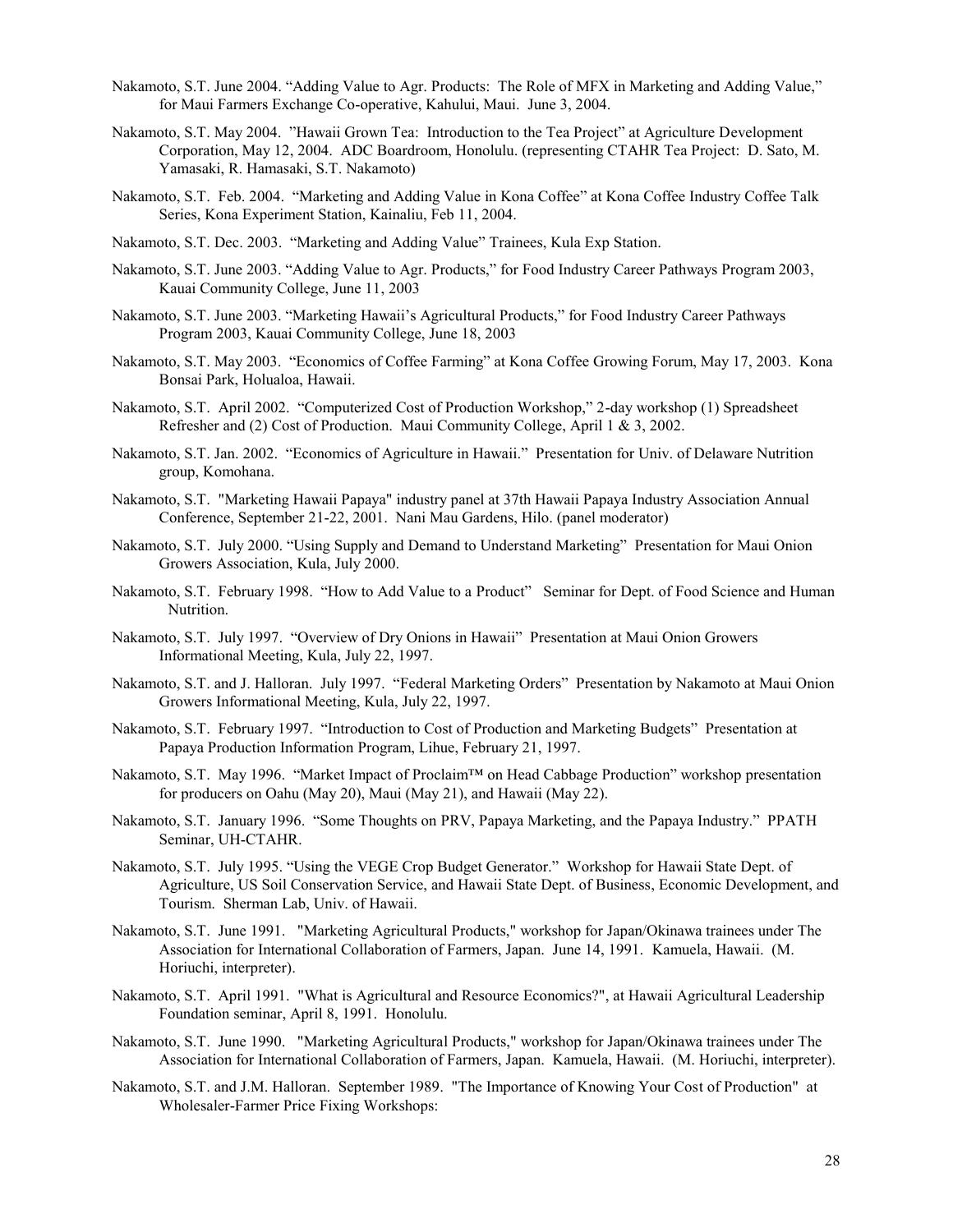a. Kaneohe, Sept. 27, 1989 b.Waianae, Sept. 28, 1989 c. Kula, Nov. 7, 1989 d. Kamuela, Nov. 8, 1989

Halloran, J.M. and S.T. Nakamoto. September 1989. "Knowing Your Cooperative's Antitrust Status" at Honolulu Wholesaler-Farmer Price Fixing Workshops.

a. Kaneohe, Sept. 27, 1989 b.Waianae, Sept. 28

- Nakamoto, S.T. June 1989. "Agricultural Marketing Systems and Organizations," workshop for Japan/Okinawa trainees under The Association for International Collaboration of Farmers, Japan. Kamuela, Hawaii. (S. Honda, interpreter).
- Nakamoto, S.T. April 1988. "Screening Alternatives Crops and Products for Hawaii" at Extension RREA-Agriculture Workshop, April 11-12, 1989

Halloran, J.M. and S.T. Nakamoto. Marketing Short Course series, Kula, Maui.

a. "Introduction to Marketing," March 9, 1988.

b. "Introduction to Marketing Strategy," April 6, 1988.

c. "Pricing Strategy," May 4, 1988.

d. "Advertising and Promotion," June 7, 1988.

e. "Group Marketing," August 3, 1988.

Nakamoto, S.T. October 1987. "Marketing Agricultural Products." UH Department of Horticulture seminar.

- Nakamoto, S.T. June 1987. "Marketing Agricultural Products," workshop for Japan/Okinawa trainees under The Association for International Collaboration of Farmers, Japan. Captain Cook, Hawaii. (S. Honda, interpreter).
- Nakamoto, S.T. February 1987. "The Rental Approach to Nursery Cost of Production." Workshop at meeting of the Oahu Nursery Growers' Association, Honolulu, Hawaii.
- Nakamoto, S.T. January 1987. "The Markets for Kona Coffee." UH Department of Agricultural and Resource Economics seminar.

#### **ONGOING and PAST RESEARCH SUPPORT (since 2011)**

Kawabata, A.M. and S.T. Nakamoto Extension and Outreach for Coffee Leaf Rust Hawaii Dept of Agriculture \$61,750 4/16/2021 – 10/15/2022 Co-PI

Kawabata, A.M., S. Sand and S.T. Nakamoto Reducing Spread, Risk, and Loss by Coffee Leaf Rust, a New and Devastating Pathogen Affecting Hawaii Coffee and its Underserved Producers Western Extension Risk Management Education \$99,981 3/1/21-09/30/22 Co-PI

Shriner, S., L Keith, T. Matsumoto, C. Aime, ST Nakamoto and A. Kawabata Rapid response to coffee leaf rust Foundation for Food & Agricultural Research (FFAR)-Rapid Outcomes from Agricultural Research (ROAR) \$30,000 of \$150,000 1/15/2021-1/14/2022 Co-PI

Lee, Cheng, ST Nakamoto, Armando Garia-Ortega, Darren Okimoto, PingSun Leung, Shannon Sand Addressing Economic and Market Needs of the U.S. Aquaculture Industry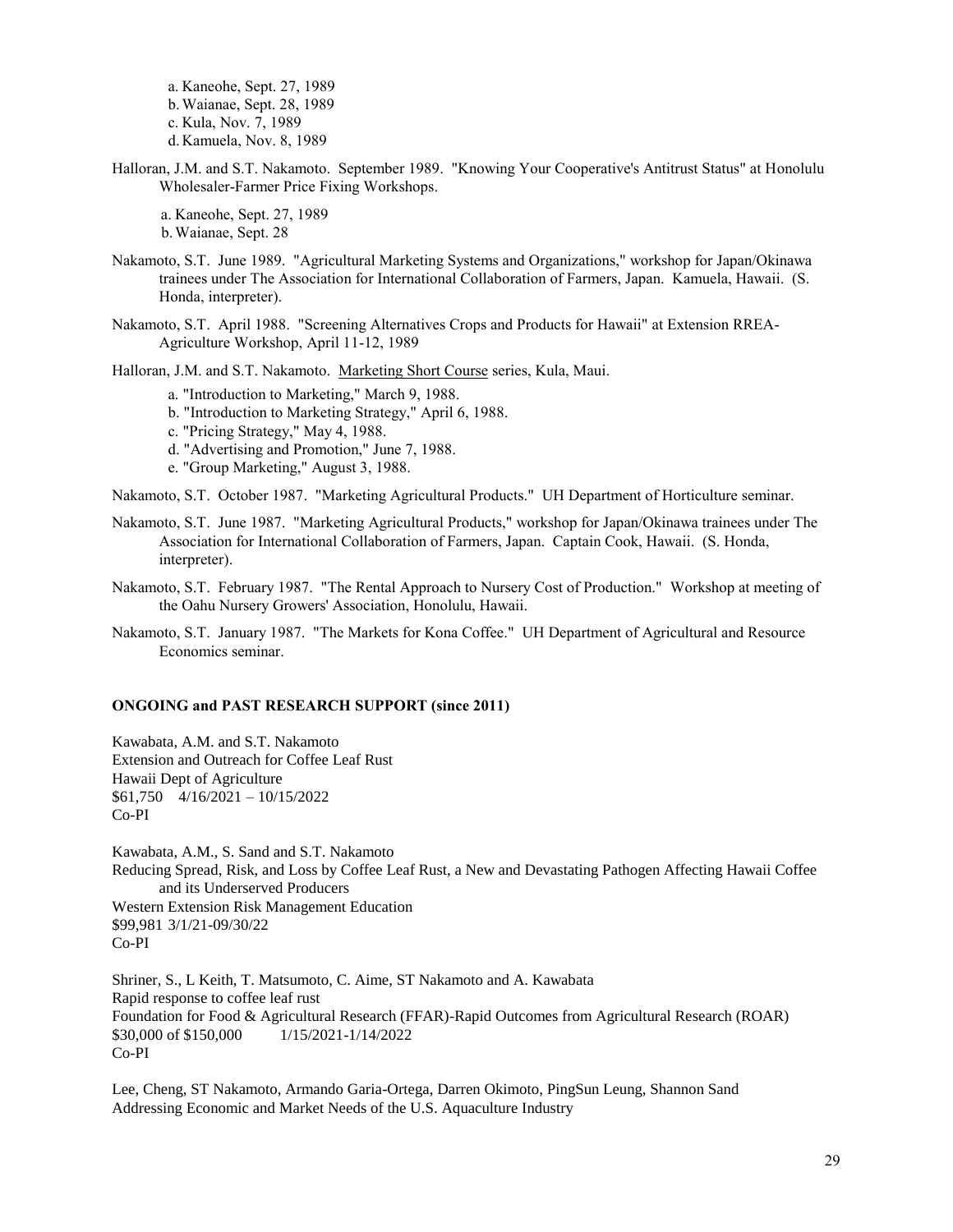COMMERCE, DEPT-NATL NOAA-FED SEA GRANT COLL PGM \$226,763 12/1/2020-11/30/2022

Kawabata, Andrea M , ST Nakamoto Coffee Leaf Rust research and applied research Maui Coffee Association \$10,000 12/1/2020-6/30/2022 Co-PI

Chen, Yan, K Burnett, ST Nakamoto, G Bi and 20 others Establishing Partnership and Building Infrastructure for Production, Harvesting, Processing, and Marketing of US-Grown Tea (planning grant) USDA-Specialty Crop Research Initiative \$50,000 2020-2021\*

Sand, Shannon, A.Kawabata, S. Motomura-Wages, ST Nakamoto and others Building Capacity to Educate and Develop Awareness of Risk Management and Crop Insurance Among Hawaii's Underserved Producers Western Extension Risk Management Education Center \$55,000 2020-2022

Su, W., ST Nakamoto, KH Wang, T Yan, J Sugano, J Uyeda, J Silva Instant biofumigation using natural products from papaya seed waste for sustainable management of soil-borne plant pathogens SW20-911 Western SARE \$349,995 6/1/2020-5/31/2023 Co-PI

Li, Yong and ST Nakamoto Exploring the potential of tropical fruits as food preservatives and nutraceutical agents HAW02024-H (revised) USDA NIFA Hatch-SL Integrated 2021-2025 Co-PI

Nakamoto Evaluation of alternative crops and non-conventional production techniques HAW02033-H USDA NIFA Hatch-SL Integrate \$1000 (2019-20) 10/1/19-9/30/2021

Nakamoto, ST and AM Kawabata Management of Coffee Root Knot Nematode Hawaii State Dept of Agriculture \$39,985 January 2019-June 2021 PI

Kawabata, Andrea M , ST Nakamoto Increasing Outreach Opportunities for Hawaii Coffee Growers on Coffee Root-knot Nematode Awareness and Management USDA \$5,000 June 2019-August 2020 Co-PI

Li, Y., Nakamoto, S.T., Cho, A., Kawabata, A., and Lichty, J. Exploring the potential of coffee cherry and ohelo berry as food preservatives and nutraceutical agents USDA Hatch and Smith-Lever \$69,000 2018-2020 Co-PI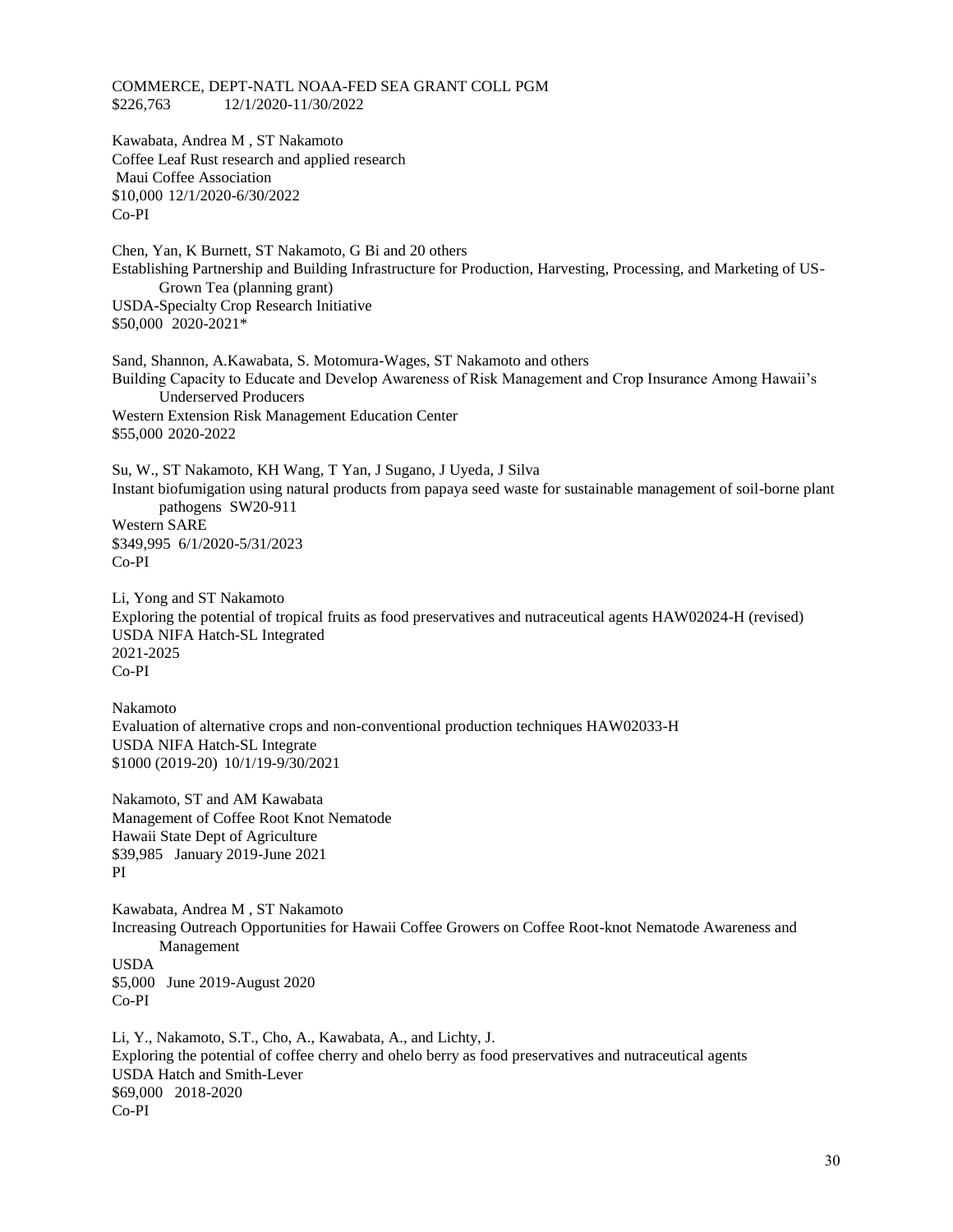Hamasaki, R, ST Nakamoto Distribution of a New Green Tea Cultivar for Hawaii Growers Hawaii Dept of Agriculture, Specialty Crop Block Grant Program \$14,800 10/1/2018-9/29/2019 Co-PI

Nakamoto, ST, A Cho, Y. Li, J Lichty Establishing Fields for an Ohelo kau la'au Industry Hawaii Dept of Agriculture, Specialty Crop Block Grant Program \$26,500 2017-2019 PI

Nakamoto, Cho, Hamasaki, AM Kawabata, S Motoyama Evaluation of alternative crops and non-conventional production techniques, HAW02033-H USDA NIFA Hatch and Smith Lever Integrated \$6114 2014-2019

Radovich, T., Kawabata, A., Cho, A., Hamasaki, R., Silva, J., Fiedler, K., Nakamoto, ST. Identifying Research and Outreach Priorities for Specialty Crops in Hawaii USDA NIFA Hatch-SL Integrated \$60,000 2016-2018 Co-PI

Kawabata, Andrea M , A. Cho, ST Nakamoto The Long-term Responses of Coffee Rootstocks to Root-knot Nematode in Kona County of Hawaii, Dept of Research and Development \$15,000 2016-2018 Co-PI

Kawabata, Andrea M , ST Nakamoto Demonstration of Pruning Techniques to Increase Farm Profitability for Coffee Producers Hawaii State Dept of Agriculture, SCBG Program \$16,000 2/1/2017-1/31/2019 Co-PI

Hamasaki, R, ST Nakamoto Tea Variety Release for Hawaii 2017-2018 County of Hawaii, Dept of Research and Development \$5,186 10/1/17-12/31/2018 Co-PI

Cho, Alyssa, AM Kawabata, ST Nakamoto Sustainable Hawaii Avocado Production for Market Expansion Western Extension Center for Risk Management Education \$27,899 4/1/2017-9/30/2018 Co-PI

Nakamoto, (alpha) Diaz-Lyke, Hamasaki, AM Kawabata, S Motomura 'Hawaii Tea' Product Development and Marketing (revised), HAW02022H USDA-NIFA Hatch & Smith-Lever Integrated \$4,103 4/1/2013- 9/31/2018 PI

Nakamoto, (alpha) Diaz-Lyke, Hamasaki, AM Kawabata, S Motomura Fostering the Growth of a Hawaii Tea Industry: Propagation County of Hawaii, Dept of Research and Development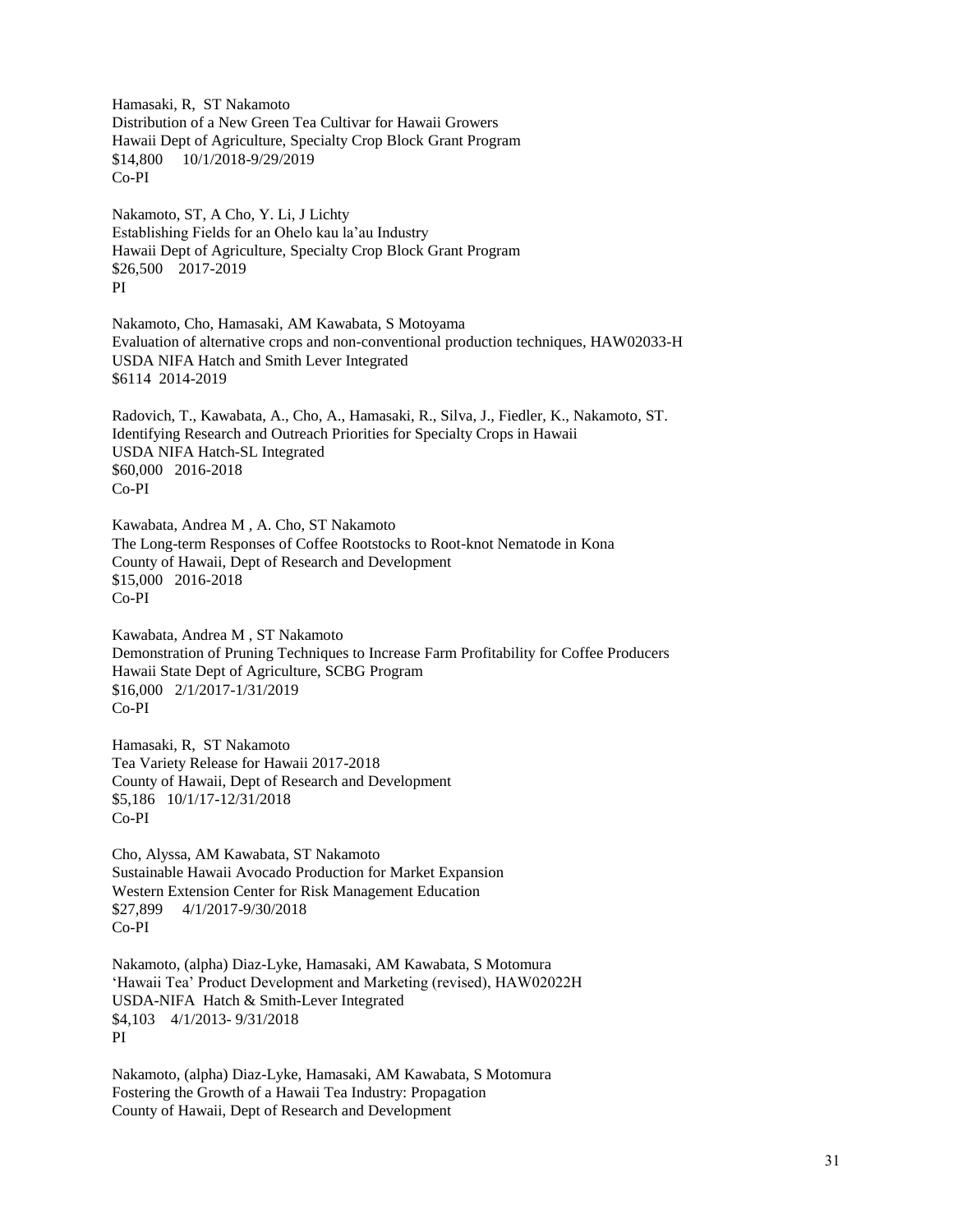\$8,470 7/1/2016-6/30/2017 Co-PI

Nakamoto, ST, PS Leung, AM Kawabata Areawide Project for CBB Control: : Economic Analysis of CBB Management Strategies USDA ARS-PBARC \$238,854 9/1/13-8/31/18 PI

Nakamoto, S.T. Recordkeeping Training for Agricultural Professionals in the Pacific Western Extension Center for Risk Management Education \$14,586 8/1/15-6/30/16 PI

Nakamoto, (alpha) Diaz-Lyke, Hamasaki, AM Kawabata, S Motomura Fostering the Growth of a Hawaii Tea Industry County of Hawaii, Dept of Research and Development \$9,625 7/1/2015-12/31/2016 Co-PI

Nakamoto, Hamasaki, AF Kawabata, AM Kawabata, Sugano, Diaz-Lyke High Value Vaccinium Crops for Hawaii + 2011-2012 Tea and Blueberry Supplemental, HAW00291-H and HAW00223-H USDA-NIFA Hatch & Smith-Lever Integrated \$85,507 10/1/2011-9/30/2016 PI

Nakamoto, S.T. Risk Management Education for Hawaii Producers, HAW00245-H USDA-NIFA Hatch & Smith-Lever Integrated \$6,508 10/1/2011-9/30/2016 PI

Nakamoto, S.T. 2014 Farm Bill-Producer Education USDA-Farm Service Agency \$10,000 11/2014-12/2015 PI

Nakamoto, S.T. AMS Technical Assistance Project - Hawaii USDA-NIFA/AMS/RRDC via Penn State Univ \$4,996 2/2015-8/2015 PI

Nakamoto, S.T. Risk Management & Crop Insurance Education for Hawaii's Producers (V) 2013-2014 USDA-RMA Targeted States Program \$245,832 09/30/2013-09/29/2014 PI

Nakamoto, (alpha) Hamasaki, Sato, Yamasaki Funding Support for Hawaii Tea Industry SoH Agribusiness Development Corporation \$99,878 10/05-12/13 PI